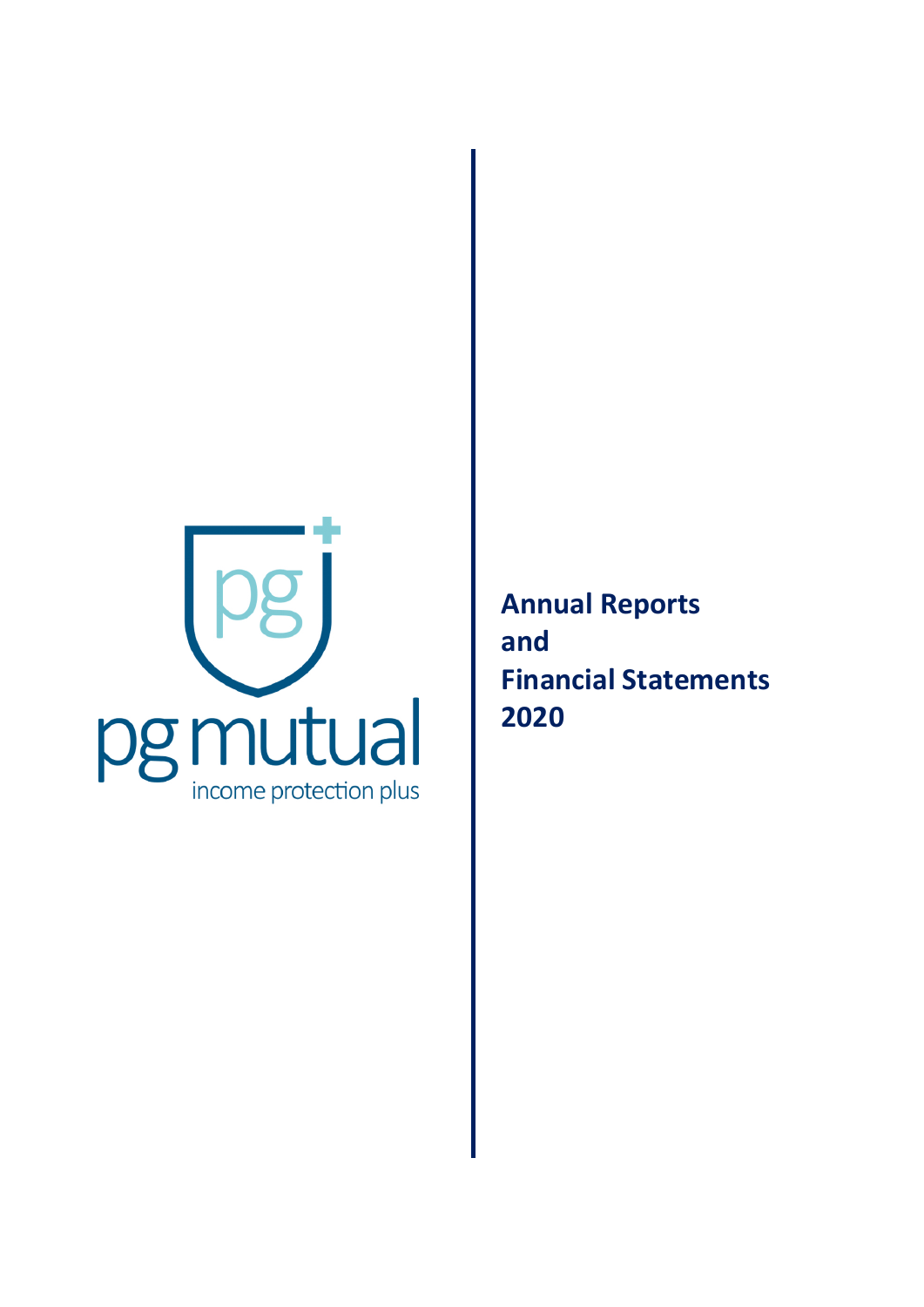

# **Contents**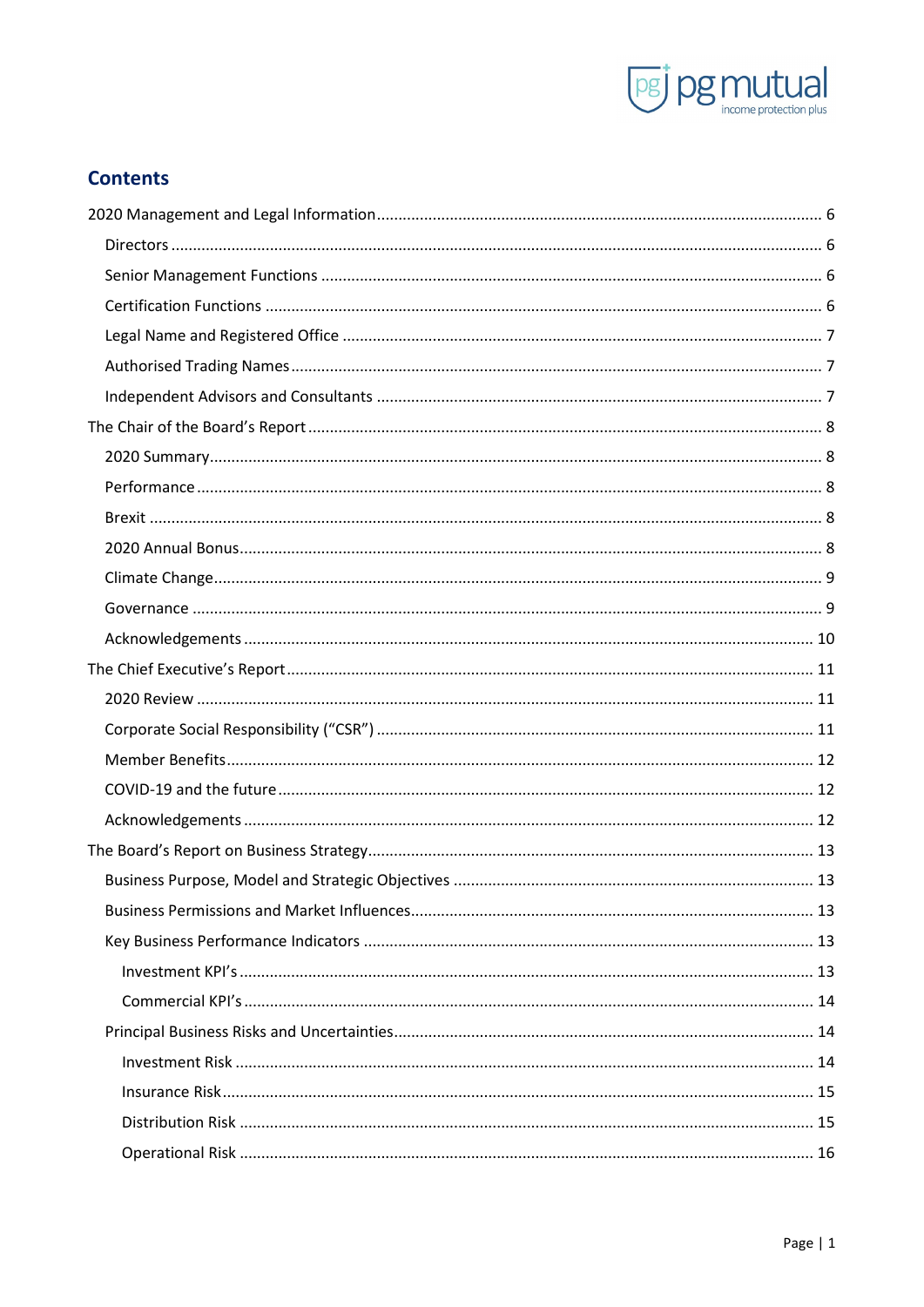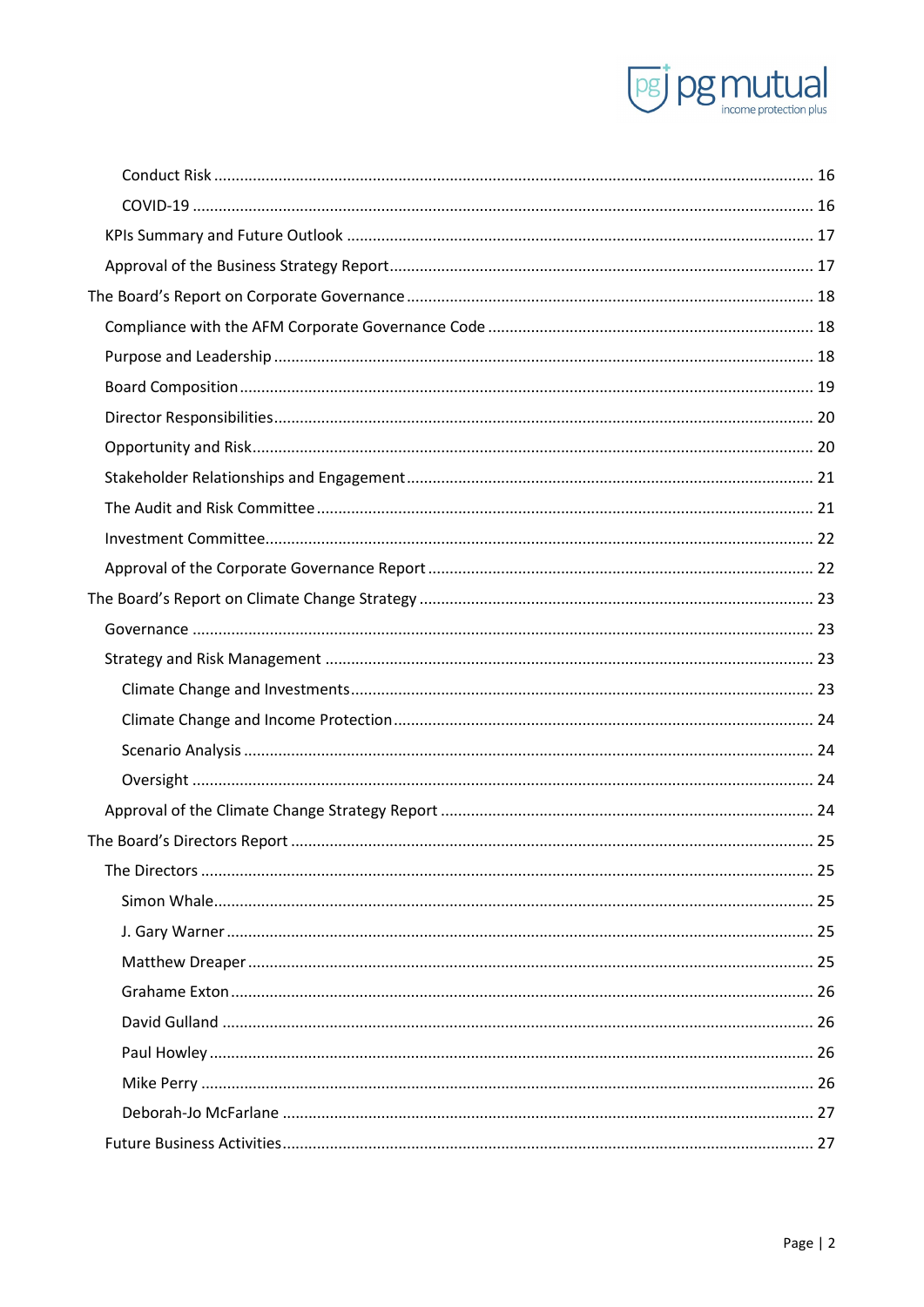

| Explanation as to what extent the audit was considered capable of detecting irregularities, including fraud |  |
|-------------------------------------------------------------------------------------------------------------|--|
|                                                                                                             |  |
|                                                                                                             |  |
|                                                                                                             |  |
|                                                                                                             |  |
|                                                                                                             |  |
|                                                                                                             |  |
|                                                                                                             |  |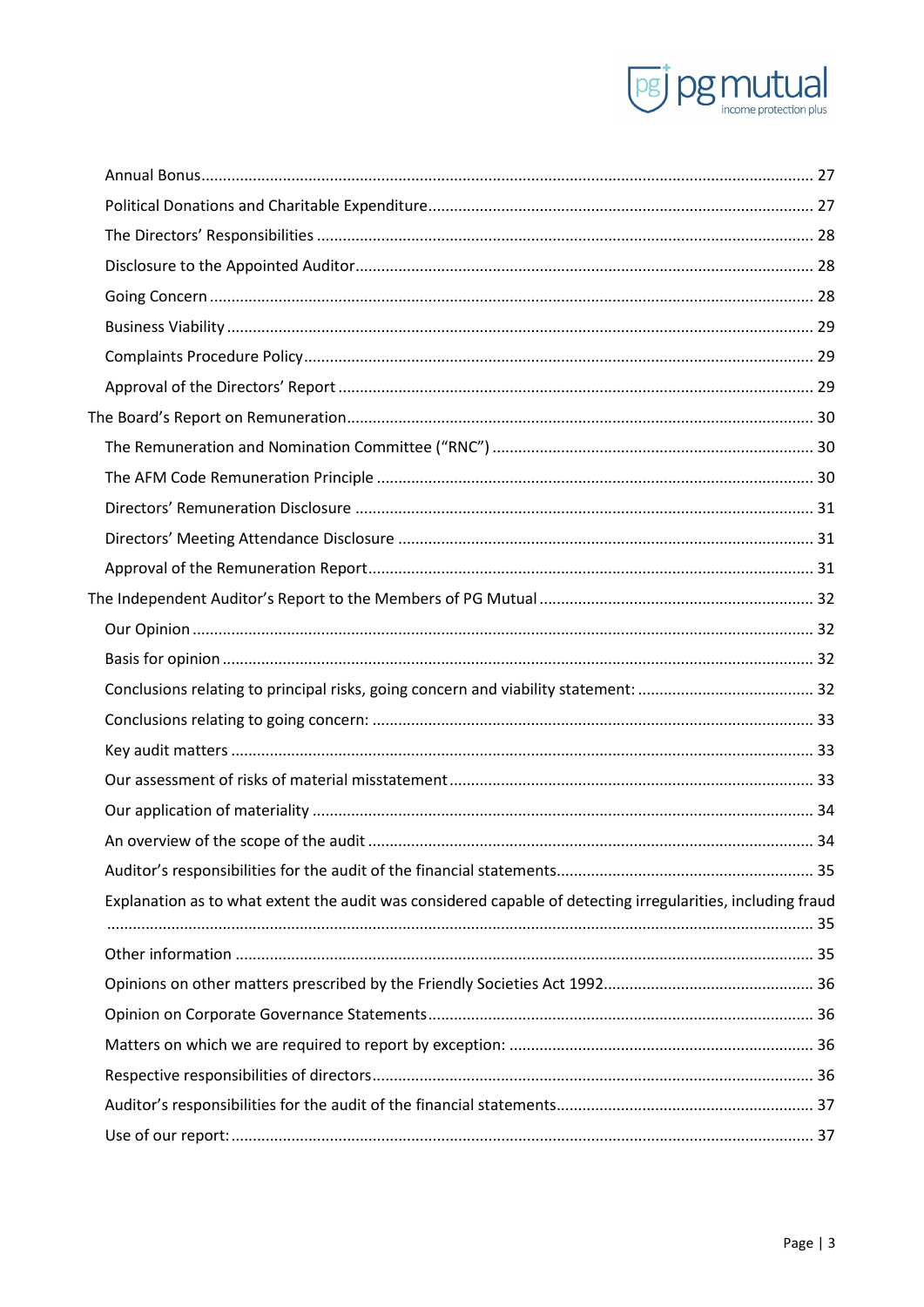

|    | 1. |  |
|----|----|--|
|    |    |  |
|    | 2. |  |
|    |    |  |
|    |    |  |
|    |    |  |
|    |    |  |
|    |    |  |
|    |    |  |
|    |    |  |
|    |    |  |
|    |    |  |
|    |    |  |
|    |    |  |
|    |    |  |
|    |    |  |
|    | 3. |  |
|    |    |  |
|    |    |  |
|    |    |  |
|    | 4. |  |
|    |    |  |
|    |    |  |
|    |    |  |
|    |    |  |
|    | 5. |  |
| 6. |    |  |
|    | 7. |  |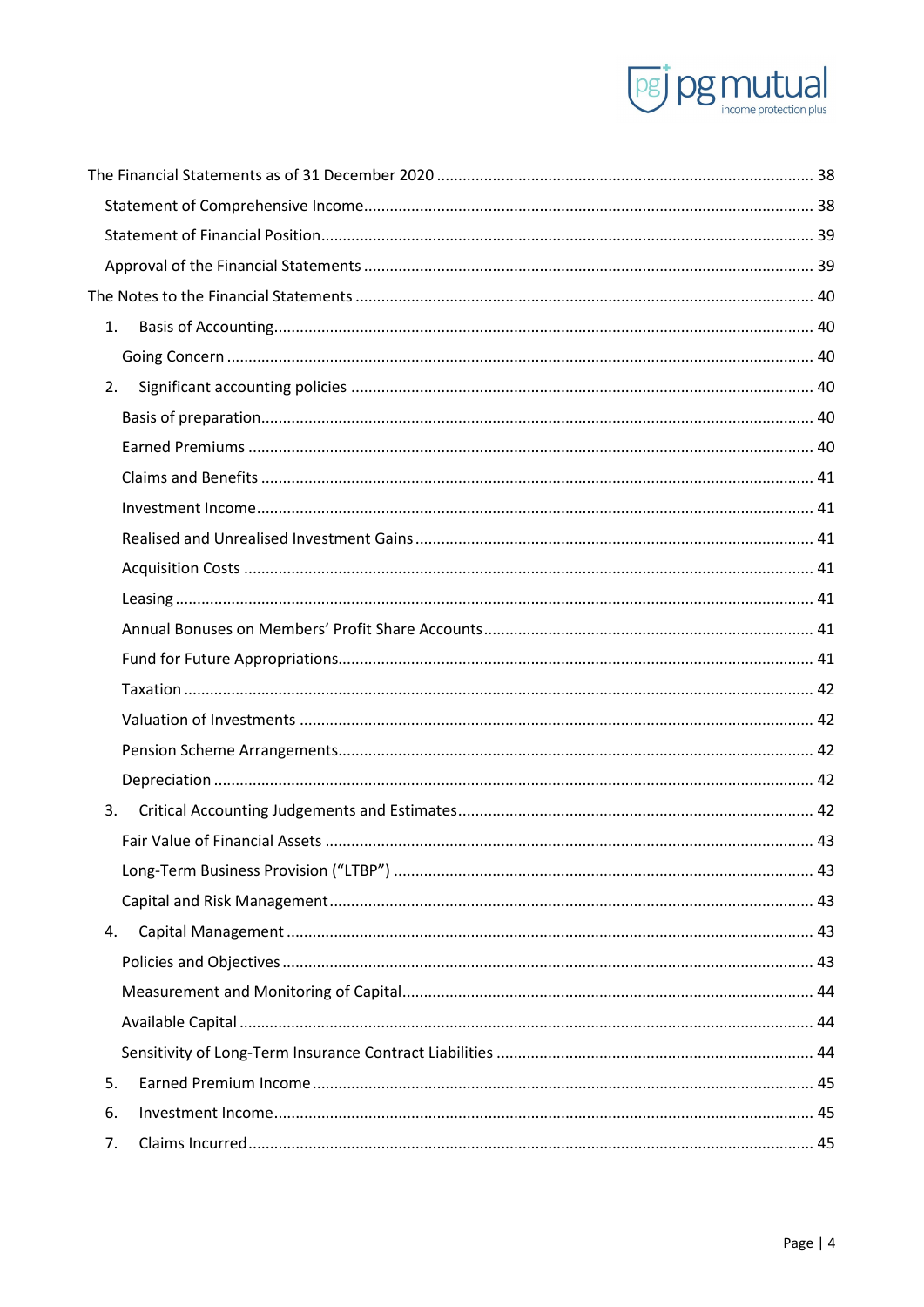

| 8.  |  |
|-----|--|
| 9.  |  |
| 10. |  |
| 11. |  |
| 12. |  |
|     |  |
|     |  |
| 13. |  |
| 14. |  |
| 15. |  |
| 16. |  |
| 17. |  |
| 18. |  |
|     |  |
| 19. |  |
|     |  |
|     |  |
|     |  |
|     |  |
|     |  |
|     |  |
|     |  |
| 20. |  |
| 21. |  |
| 22. |  |
|     |  |
|     |  |
|     |  |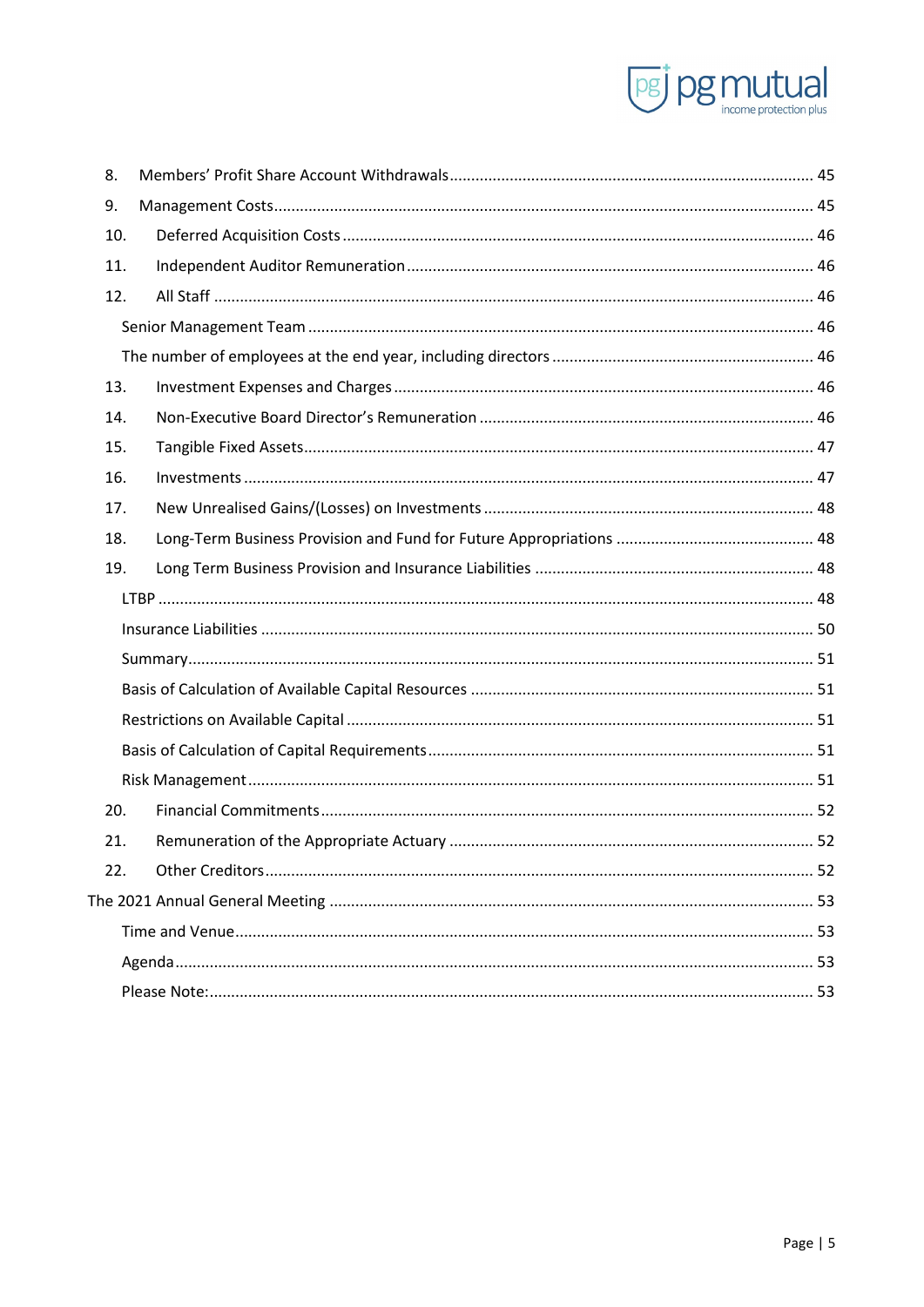

# <span id="page-6-0"></span>**2020 Management and Legal Information**

# <span id="page-6-1"></span>**Directors**

| Simon Whale            | Chair of the Board                               |
|------------------------|--------------------------------------------------|
| J. Gary Warner         | Vice-Chair of the Board - until 31 December 2020 |
| <b>Matthew Dreaper</b> | Senior Independent Director                      |
| Grahame Exton          | Independent Director                             |
| David Gulland          | Independent Director                             |
| Paul Howley            | Independent Director - from 2 April 2020         |
| Mike Perry             | <b>Chief Executive Officer</b>                   |
| Debbie McFarlane       | <b>Finance Director</b>                          |

# <span id="page-6-2"></span>**Senior Management Functions**

| Mike Perry             | <b>SMF1 Chief Executive</b>                     |
|------------------------|-------------------------------------------------|
|                        | <b>SMF7 Group Entity Senior Manager</b>         |
| Debbie McFarlane       | <b>SMF2 Chief Finance</b>                       |
| Andrew Bowater         | SMF4 Chief Risk Officer                         |
|                        | <b>SMF16 Compliance Oversight</b>               |
|                        | <b>SMF17 Money Laundering Reporting Officer</b> |
| Simon Whale            | SMF9 Chair of the Governing Body                |
| David Gulland          | SMF10 Chair of the Risk Committee               |
|                        | SMF11 Chair of the Audit Committee              |
| J. Gary Warner         | SMF12 Chair of the Remuneration Committee       |
|                        | SMF13 Chair of the Nomination Committee         |
| <b>Matthew Dreaper</b> | <b>SMF14 Senior Independent Director</b>        |

# <span id="page-6-3"></span>**Certification Functions**

| <b>Andrew Bowater</b>   | Secretary                          |
|-------------------------|------------------------------------|
| Hannah Crossley         | <b>Head of Operations</b>          |
| Stephen Schofield       | <b>Head of Development</b>         |
| <b>Taryn Ferguson</b>   | <b>Head of Marketing</b>           |
| <b>Richard Pettifer</b> | Head of ICT                        |
| Mo Shaikh               | <b>Account Manager</b>             |
| Tom Coan                | <b>Account Manager</b>             |
| L. Ann Sturgess         | <b>Membership Payments Manager</b> |
| Gary Ranson             | Development Executive              |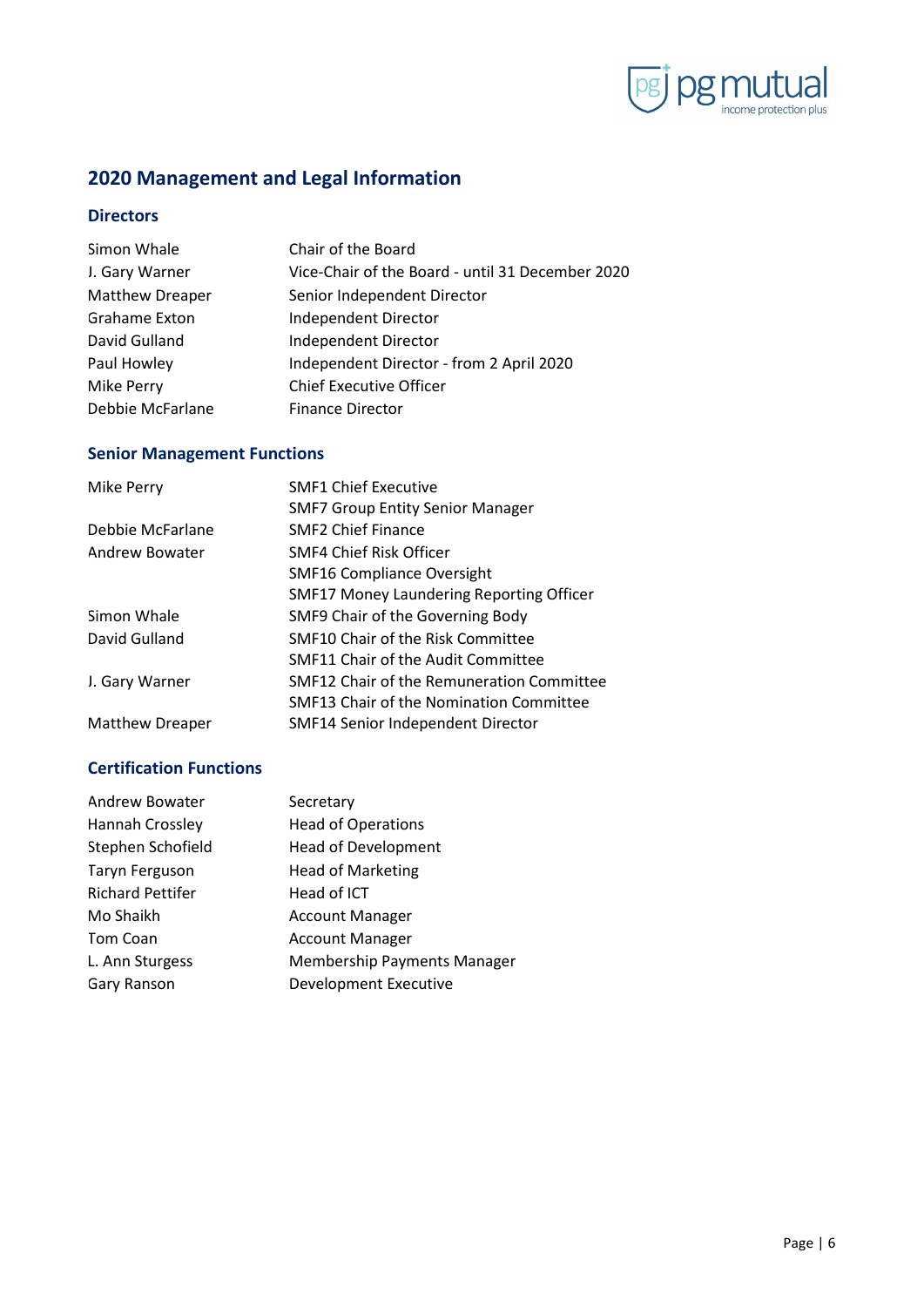

## <span id="page-7-0"></span>**Legal Name and Registered Office**

Pharmaceutical and General Provident Society Limited 11 Parkway Powers Wood St Albans AL3 6PA

# <span id="page-7-1"></span>**Authorised Trading Names**

PG Mutual GP Mutual

## <span id="page-7-2"></span>**Independent Advisors and Consultants**

Appropriate Actuary OAC, London Auditor (Independent) Moore, Bath, Somerset Auditor (Internal) HW Controls & Assurance, Farnborough, Hampshire Asset Management Royal London Asset Management, London Kingswood Institution, London Bankers **HSBC PLC, St Albans, Hertfordshire** Underwriting Services Nugent Business Solutions, Kanturk, Ireland Compliance Services Haven Risk Management, Chipping Campden, Gloucestershire Chief Medical Officer Dr Mark Allen, St Albans, Hertfordshire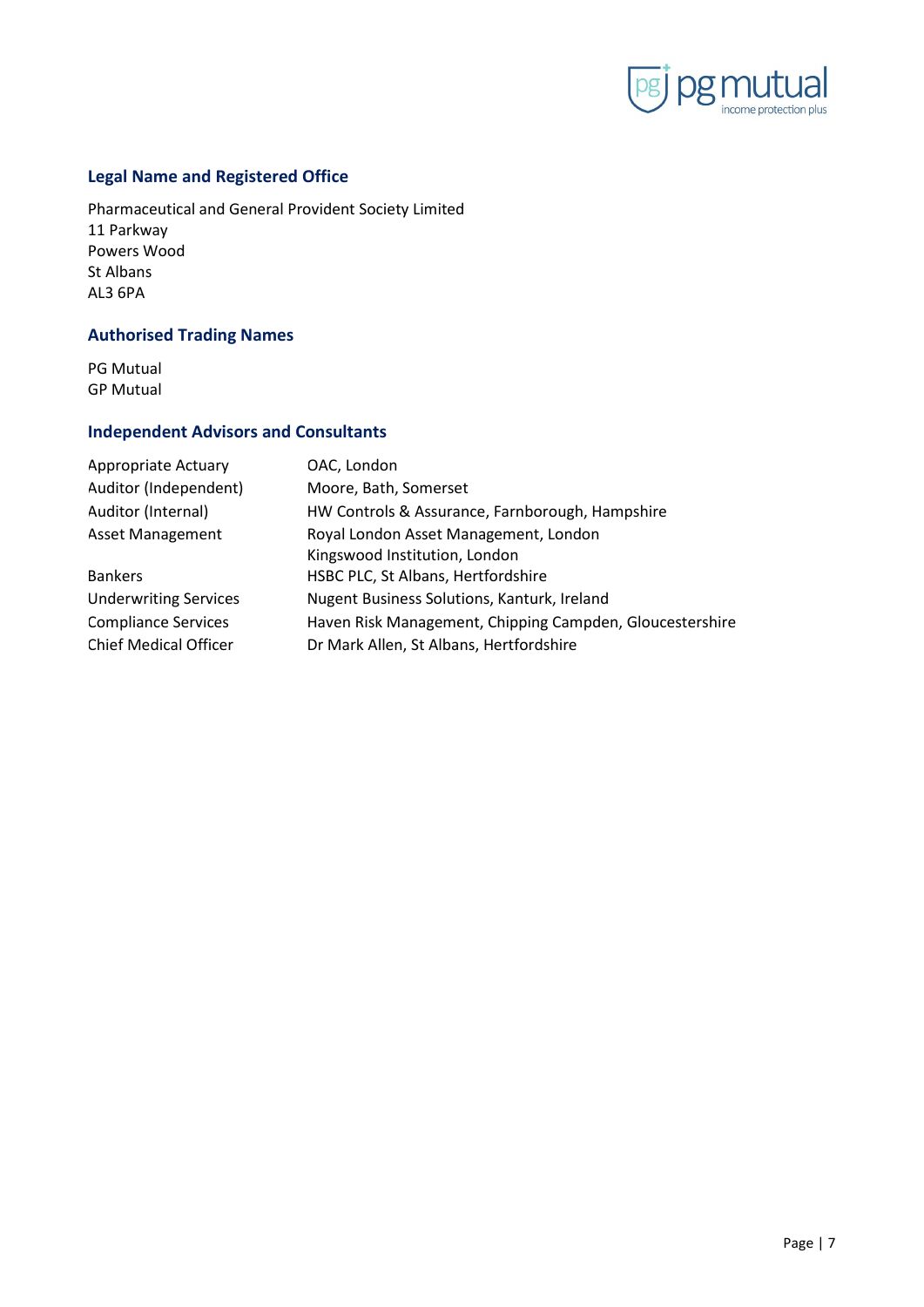

# <span id="page-8-0"></span>**The Chair of the Board's Report**

# <span id="page-8-1"></span>**2020 Summary**

This report to our members follows one of the most extraordinary years in PG Mutual's almost 100-year history. The social and economic turmoil caused by COVID-19 has left very few organisations or individuals unaffected.

Global financial markets became turbulent in the early months of 2020 as news of the new coronavirus and its transmissibility and mortality threat became more commonly known and, in particular, the difficulties that even economically advanced countries were having responding to it. Prompt monetary policy interventions by the Bank of England and other central banks abated the financial market turmoil, but as national health services became overwhelmed and nationwide lockdowns necessary to slow the spread of COVID-19, businesses of all sizes faced significant challenges to their ability to continue operating.

I am pleased to report to members that despite our small size and risk exposure to the pandemic as an income protection insurer, our financial and operational resilience planning proved to be effective under these significant stress conditions. At no point did the fall in our asset values or the increase in our claims threaten either the solvency or liquidity of the Society. Our remote working contingency model ensured all of our team members were safely and effectively working from home a week before the first national lockdown was announced. Throughout, we have been able to operate smoothly, and our usual high levels of customer service have been maintained. We did not make use of the furlough scheme.

## <span id="page-8-2"></span>**Performance**

By the end of 2020, the Society had seen its income protection claims expenditure increase by 36% relative to 2019. This is due to both the direct and indirect impact of the pandemic as explained in the Chief Executive's report. Management costs increased by 9%, though an increase was anticipated by the Board as 2020 saw the planned launch of the Society's new bespoke operating system and website. Remote working enabled us to achieve some significant savings that aided our efforts to minimise this growth in management costs and the Board expects to incorporate a number of these efficiencies into our future business planning.

From a revenue perspective, the Board is pleased to report that the Society achieved its new business and business retention objectives for 2020 and, as such, managed to increase earned premium income from income protection business by 2%, which helped to offset a 6% fall in our investment income.

## <span id="page-8-3"></span>**Brexit**

December 2020 saw the UK Government reach an agreement with the European Union to finalise the UK's withdrawal and agree the terms for future trade. We can report that the final terms do not have a material impact on the Society's finances or operations.

## <span id="page-8-4"></span>**2020 Annual Bonus**

Looking ahead, 2020 has given the Board assurance that the Society's business model is robust and that our strategic focus on long-term organic, sustainable membership growth is the correct approach for this organisation. However, the short and medium-term challenges facing PG Mutual and other insurers will require us to be prudent in our decision making. At the time of writing, the UK government is implementing its vaccination programme with a view to enabling the country to gradually return to normalcy. Normalcy, however, is unlikely to mean a return to life as it was before the pandemic.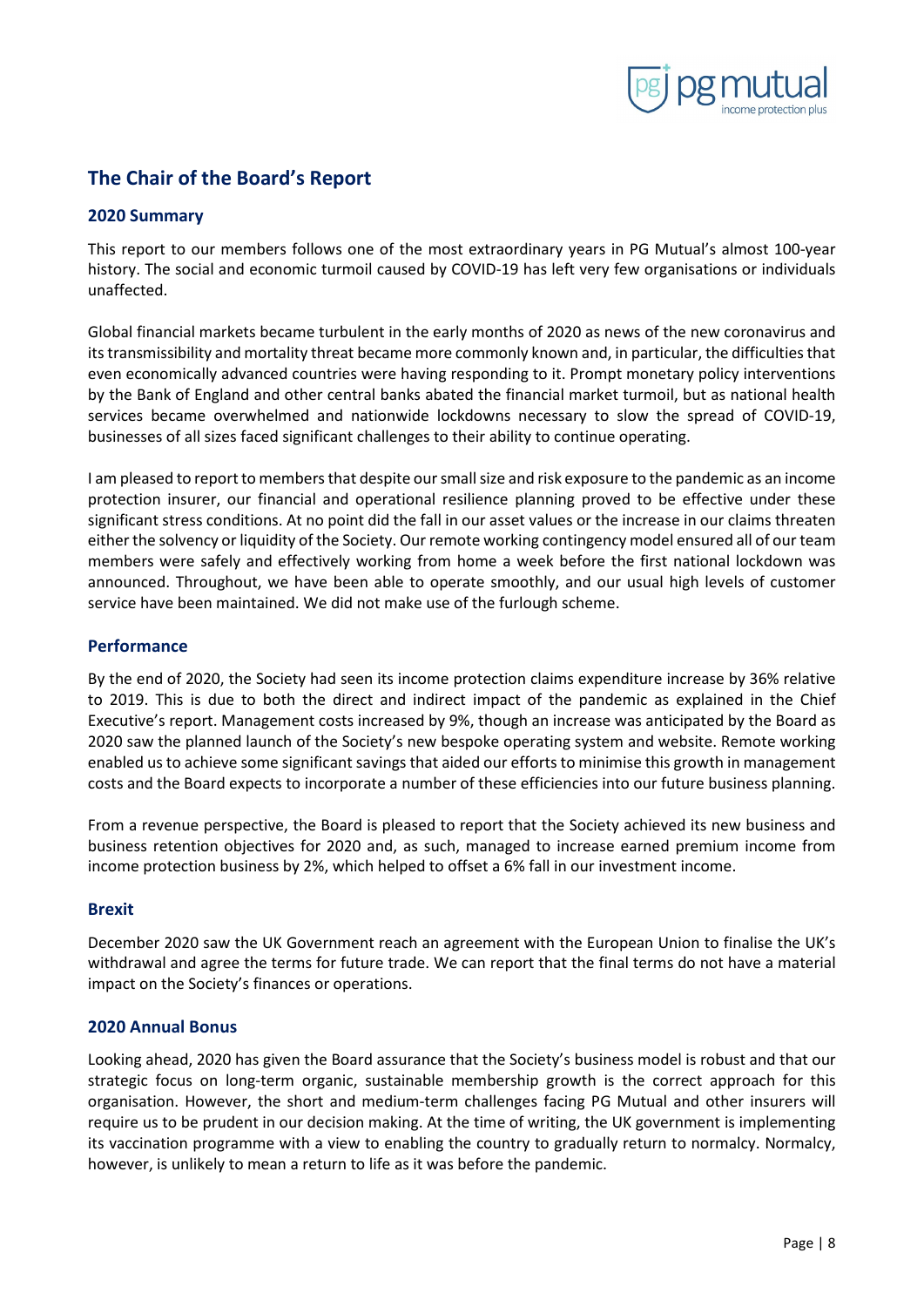

What is known about COVID-19 is still considerably less than what is not known. Of particular interest to PG Mutual as an income protection insurer is how effectively the vaccines will impede the ability of the virus to evolve, but also what the longer-term health consequences are for those who have had COVID-19. There are also the indirect consequences of the pandemic that are likely to present themselves in the years to come. Due to the significant strain on health services during 2020, many people managing medical conditions had appointments postponed or cancelled, and many others who would normally have sought medical appointments did not do so as a result of access to services being compromised and a natural desire to avoid situations in which COVID-19 infection would be more probable. Taken together, it is likely that population morbidity trends may deteriorate, and this will have implications for the Society's income protection business.

Financial markets recovered strongly towards the end of 2020. The monetary policy interventions of central banks helped to boost market confidence in the short term, but they also perpetuate the very low interest yield environment facing investors. This situation could be further exacerbated if we were to see base rates drop to zero or even into negative territory.

With all these factors in mind, and after taking into consideration the Society's overall performance in 2020 and the advice of our Appropriate Actuary, the Board is pleased to be able to award an annual bonus of 2% interest to the accumulated profit share account balances held throughout 2020, and a dividend-per-share held throughout 2020 of £2.00.

# <span id="page-9-0"></span>**Climate Change**

The 2020 Annual Reports and Financial Statements is the first reporting year in which we are including a separate report on our response to the climate emergency. Climate change is a global challenge; one that presents material long-term risks to the viability of businesses, communities, and important habitats. The Prudential Regulation Authority has taken steps to ensure the importance of this systemic threat is formally recognised by regulated firms and to ensure they begin the process of planning for and managing its impact. Notwithstanding that action, your Board also believes that PG Mutual has a responsibility to play its part and we intend to use the Board's Climate Change Strategy Report to keep members informed on the work the Society is doing to live up to this responsibility.

## <span id="page-9-1"></span>**Governance**

In late 2019, the Board was informed by Gary Warner, Vice-Chair and Senior Independent Director, that he wished to step down. The Remuneration and Nomination Committee ("RNC") led the process to recruit a new board member, and a specialist recruitment agency was engaged to prepare a diverse short list of candidates. I am delighted to report that this resulted in Paul Howley joining the Board in April 2020 Gary Warner therefore retired from the Board at the end of 2020, and on behalf of the Board I wish to express our considerable thanks to Gary Warner for his 11 years of service to PG Mutual. Of particular note was Gary's leadership, during his tenure as Chair of our Audit and Risk Committee, in strengthening the Society's information technology and communications infrastructure that prepared the business well for the operational challenges 2020 presented. We wish him well.

Following Gary Warner's retirement, the Board decided to revert to a balance of five non-executive directors and two executive directors. I am the only non-executive director who does not meet the criteria for independence, but the Board does consider me to be independent from the business and therefore unanimously agree with this departure from corporate governance practice. Matthew Dreaper has been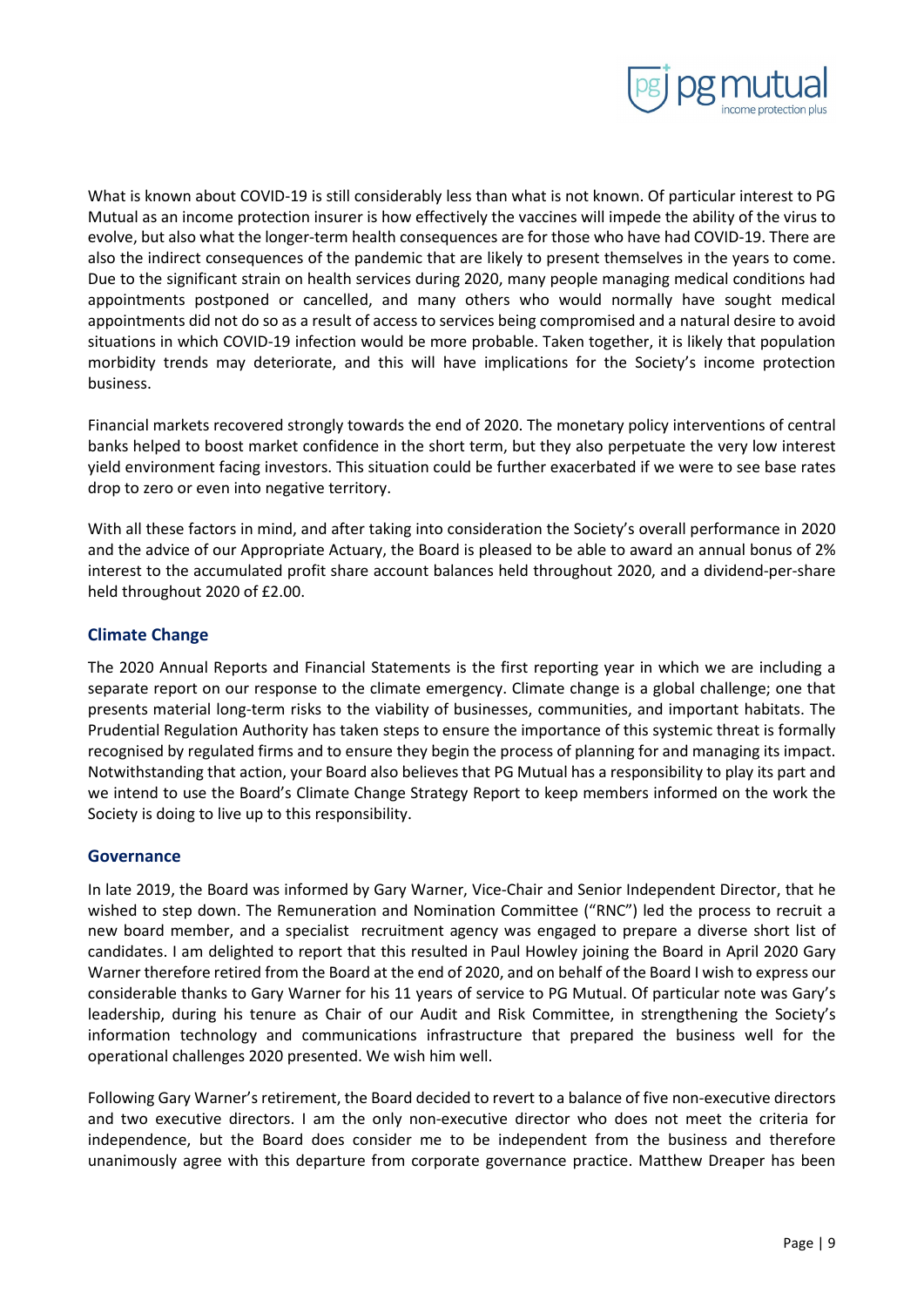

appointed as the Board's Vice-Chair in addition to his role as Senior Independent Director, while Paul Howley has been appointed as a member of the Audit and Risk Committee and as the new Chair of the Remuneration and Nomination Committee subject to PRA and FCA approval. The Board will carry out a further review of its size, balance, and performance later in 2021 as part of our strategic review of the business.

The directors who will be standing for re-election to the Board will be David Gulland, Mike Perry, and me. I am pleased to confirm that all the directors standing has received more than satisfactory performance appraisals. My own appraisal was undertaken by the Senior Independent Director with feedback from the rest of the Board taken into consideration. The Board unanimously recommends that all three directors be re-elected at the AGM in June 2021.

## <span id="page-10-0"></span>**Acknowledgements**

I wish to express the gratitude of the Board for the impressive effort that was made by our Society's staff to adapt to a new working norm and manage a much greater workload than anticipated in 2020. I also wish to thank my fellow directors for the support they gave to the Society throughout the year.

Most importantly, I wish to express the Board's thanks to our members for their patience and support during a challenging year. Many of our members were key workers throughout 2020 and therefore risked their own safety to continue performing essential roles. We are particularly grateful to them for their commitment.

**Simon Whale, Chair of the Board** 25 March 2021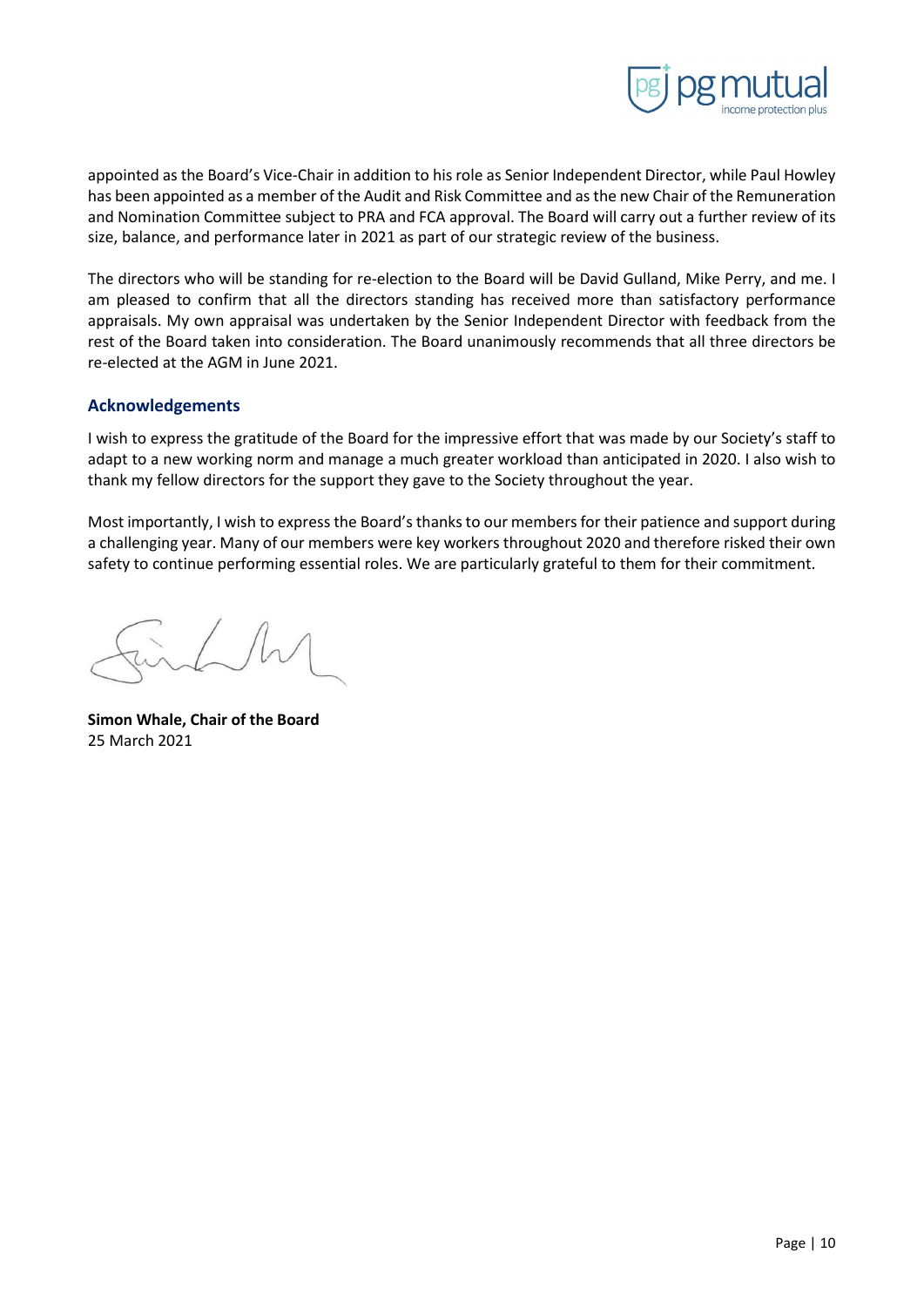

# <span id="page-11-0"></span>**The Chief Executive's Report**

## <span id="page-11-1"></span>**2020 Review**

Following the arrival of COVID-19 to the UK in March last year I do not believe any of us would have thought we would still be in the grip of the pandemic over 12 months later with many families not able to meet faceto-face during that time. The strain felt by all has been considerable whether it be in our personal or business lives, however I am optimistic we are now heading towards the finish line with the role out of the vaccine programme.

After two years of work, our new operating system was ready for operational implementation, and we had also developed a new website platform ready for launch to compliment the new system. Alongside these important operational changes, we were in advanced discussions with a number of partners that we anticipated would strength our growth prospects. COVID-19 therefore introduced a significant strategic challenge as well as a financial and operational one.

From a new business point of view, I am delighted to report that the Society achieved its targets for 2020 despite the most hostile economic environment we have faced for more than a decade. I wish to thank our partners for continuing to support our promotion of income protection to their members despite the impact COVID-19 had on their own operations. As a result, the Society has now seen steady, consistent growth for more than 10 consecutive years and provides us with further reassurance that the strategy we are following is the right one to deliver long-term sustainable value for our members.

# <span id="page-11-2"></span>**Corporate Social Responsibility ("CSR")**

Over the last two years, the Society has undertaken an assessment of the potential risks the climate change emergency could present to our business in the medium-to-long term, and we have therefore integrated climate change risks into our enterprise risk framework. However, while this work ensures PG Mutual complies with the expectations of the Prudential Regulation Authority ("PRA"), as a mutual insurer we took the view that we should go further.

The first step of our CSR strategy was taken in 2020 and it involved a business wide assessment of how we could reasonably change our working practices to reduce our carbon footprint. This effort was given a boost by our switch to remote working, enabling us to reduce the amount of carbon produced from our staff commuting to work and traveling for business meetings, and we intend to build on this by modernizing our methods of processing in the coming years to both improve operational efficiency and to further diminish our use of paper and post.

The second strand to our CSR strategy is to ensure we are an active participant in our communities and use our more fortunate position to lend support to charitable causes working in and around these communities. In response to this we launched a new scheme that enables our members to nominate and vote for charities whose missions are consistent with our own mutual values.

The third component of our CSR strategy has been to appoint a dedicated CSR project manager and to create an internal CSR committee to involve a wide range of staff from across the business in the CSR process. The committee's composition is mostly from staff who work closely with customers in their roles so that they can use this experience to inform their CSR contributions.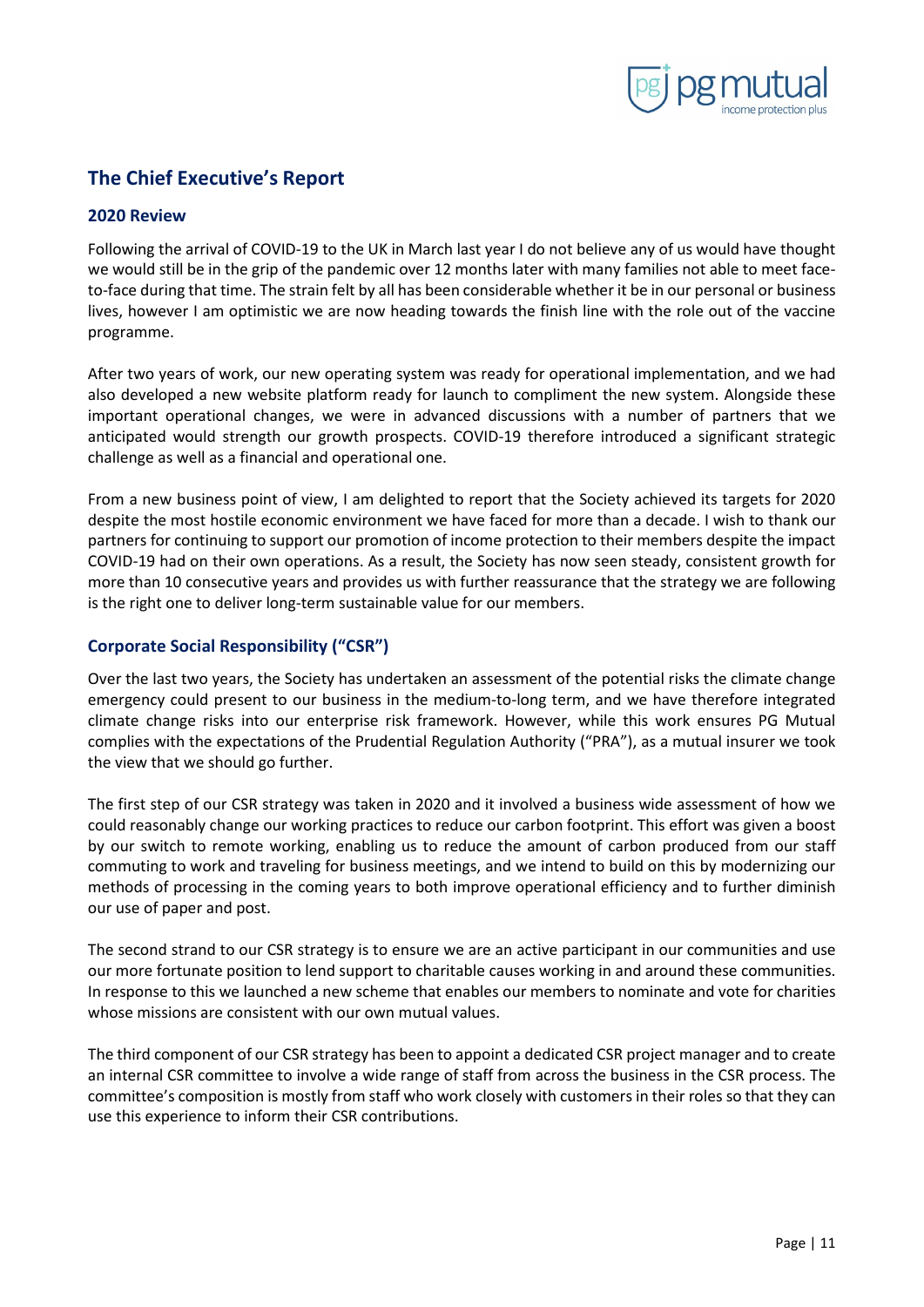

## <span id="page-12-0"></span>**Member Benefits**

It has been pleasing for us to see the range of additional membership benefits we have introduced over the last half-decade becoming more used. While our most recent addition, the one-off health assessment, has been impacted by the lockdowns during the pandemic, we have seen both our membership discounts and GP24 service be used more and more.

We are committed to ensuring that members find their premiums to be good, all-round value for money and will therefore keep these additional benefits under review with a view to enhancing them further where suitable.

## <span id="page-12-1"></span>**COVID-19 and the future**

The Board's Report on Business Strategy deals with this important issue in more detail. However, COVID-19 is likely to remain a significant area of concern for income protection insurers like PG Mutual due to the uncertainties associated with what is currently being referred to as "Long-COVID" and the future implications for other medical conditions as a result of the National Health Service' focus on COVID-19 in 2020.

## <span id="page-12-2"></span>**Acknowledgements**

2020 presented challenges that we did not anticipate while developing our plans for that year, but I am very proud of how well everyone across the business adapted and that our prudent approach to risk management prepared us to transition to remote working with almost no interruption.

I am grateful to everyone who worked on PG Mutual's behalf in 2020 for both their impressive performances and their willingness to reach out to colleagues while working remotely to ensure we maintained a strong team spirit throughout.

I also want to record my thanks to our members for their continued support during a difficult year, and in particular, those who continued to provide critical medical and healthcare services despite the risk to their own health. The damage caused by the pandemic would have been so much worse had it not been for their bravery.

**Mike Perry, Chief Executive Officer** 25 March 2021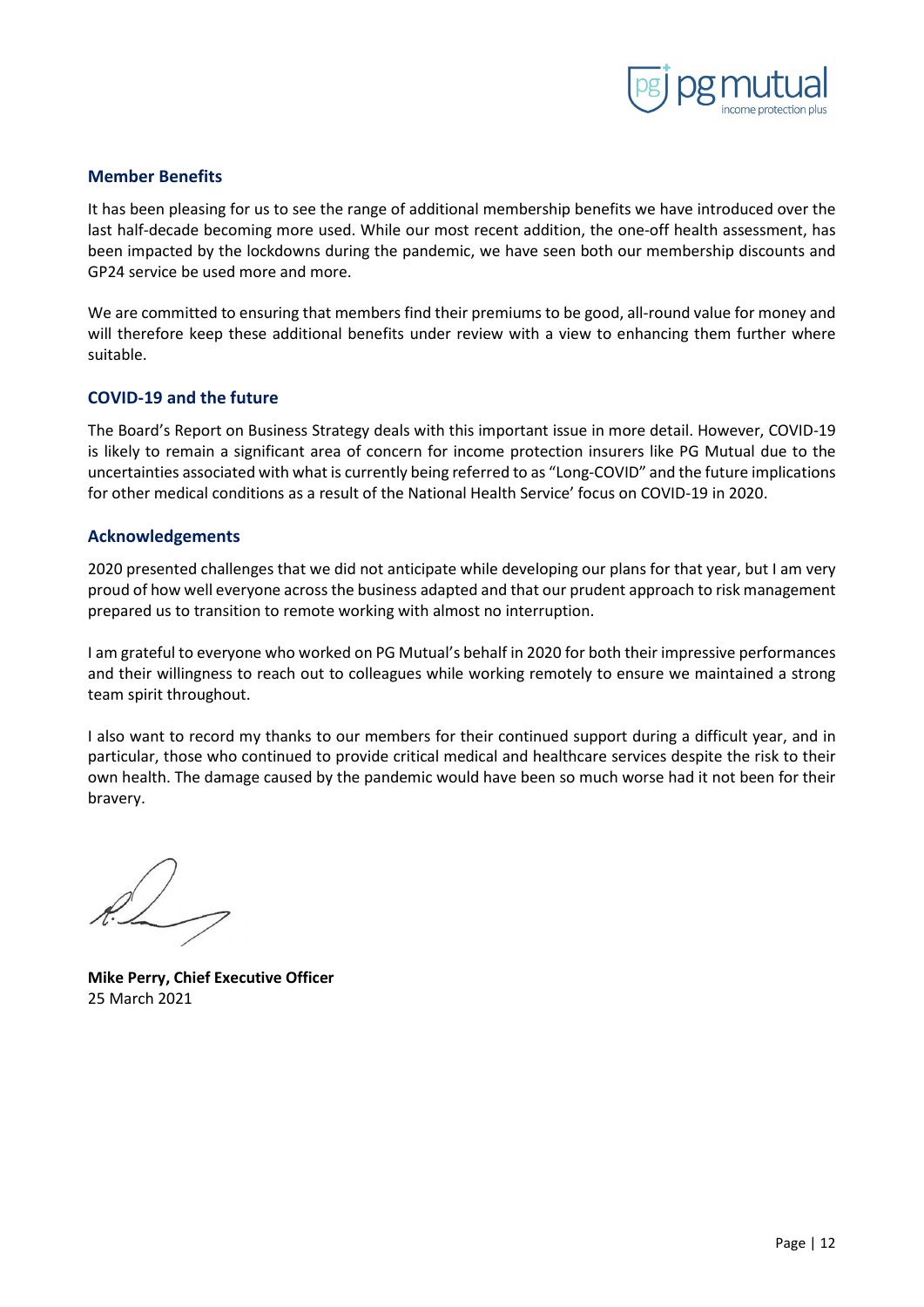

# <span id="page-13-0"></span>**The Board's Report on Business Strategy**

## <span id="page-13-1"></span>**Business Purpose, Model and Strategic Objectives**

The Society's purpose is the provision of Income Protection Plus to UK-based professionals. Income Protection Plus is a comprehensive income protection assurance plan that incorporates a long-term profit share scheme designed to provide a lump-sum payment upon a member's retirement. The Society generates value for its members by providing a diligent and personable service to complement its product, and by managing the Society's affairs in a manner that generates annual bonuses to members' profit share accounts at a level that meets or exceeds their reasonable expectations.

There are two pillars to the Board's strategy to deliver value to members. The first is to ensure an appropriate proportion of the Society's funds are invested in assets with sound long-term income and capital growth prospects, and the second is to grow the Society's Income Protection Plus portfolio and premium income to diminish management costs as a proportion of premium income.

The Society attracts new members through a number of distribution channels including affinity groups, appointed representatives, and digital marketing. Our products are not sold with any advice provided by the Society.

## <span id="page-13-2"></span>**Business Permissions and Market Influences**

The Society is an incorporated friendly society authorised and regulated by the PRA and the FCA for longterm investment and insurance business in the UK and is currently limited by its Memorandum and Rules to providing investment based permanent health insurance. The Rules of the Society authorise the Board to introduce additional, discretionary benefits for qualifying groups of members and this authority has been used in recent years to introduce a number of benefits for members.

All the business activities of the Society and its subsidiary, PG Mutual Services, during the last financial year have been carried out within their respective memorandums and the permissions granted to PG Mutual by the Prudential Regulation Authority and the Financial Conduct Authority.

The Society promotes Income Protection Plus within the United Kingdom only and due to the nature of both the product and its affordability for customers, the Board has typically found that fluctuations in the macroeconomic environment have only a limited impact on the Society's sales activities.

## <span id="page-13-3"></span>**Key Business Performance Indicators**

The Board evaluates the investment pillar of its strategy by carefully monitoring the Society's Fund for Future Appropriations ("FFA") and Capital Resource Requirement ("CRR"), the asset mix of the investment portfolio, and the performance of the investment portfolio. When considering the business performance of the Society, the Board focuses on the net growth of the Income Protection Plus portfolio, its earned premium income, claims payments and level of management expenses.

#### <span id="page-13-4"></span>**Investment KPI's**

As the Society's Income Protection Plus product aims to provide a lump sum payment to members in their retirement years, the Board looks to ensure that an appropriate proportion of the Society's investment portfolio is held in asset classes with good prospects for long-term income and capital growth. The Investment Committee ("ICom") monitors the adequacy of the asset mix on behalf of the Board on a regular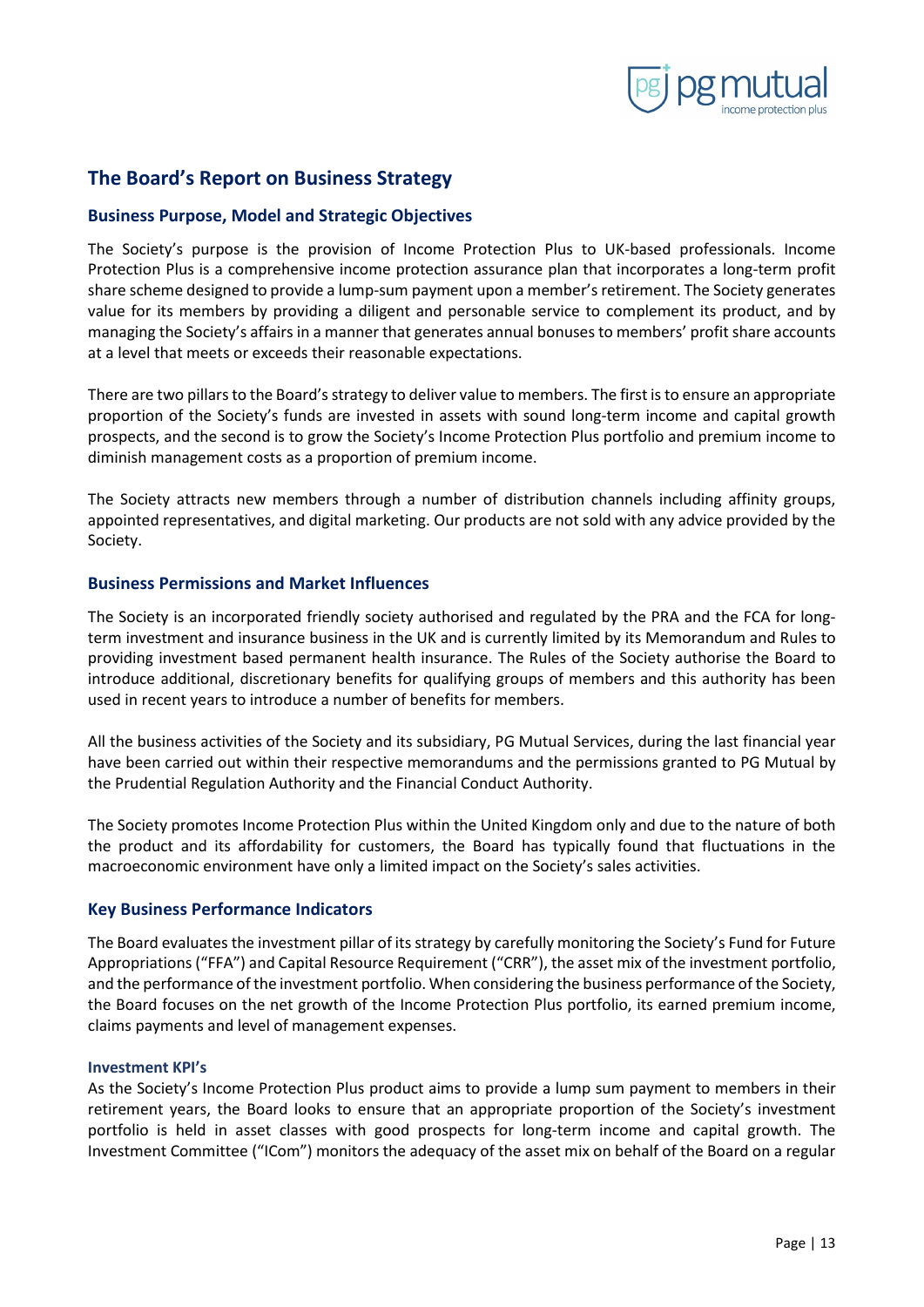

basis and will adjust where it is considered appropriate in the context of the Board's investment strategy and its principles and practices of financial management policy.

| Investments                                | 2020 $(f)$ | 2020 (%) | 2019(f)    | 2019 (%) |
|--------------------------------------------|------------|----------|------------|----------|
| Shares and Other Variable Yield Securities | 20,076,170 | 45       | 20,860,395 | 47       |
| Debt and Other Fixed Income Securities     | 24,543,399 | 55       | 23,877,650 | 53       |
| Deposits with Credit Institutions          | 84         | $\leq 1$ | 84         |          |
| Investment in Subsidiary and Other         | 4.721      | $\leq 1$ | 4.721      | -41      |
|                                            | 44,624,374 | 100      | 44,742,850 | 100      |

In 2020 the value of the Society's total investment portfolio decreased by £118k to £44.6m (2019: £44.7m), and income from investments was £1.1m (2019: £1.1m). From a capital strength perspective, as of the end of 2020 the Society's CRR was £1.5m (2019: £1.5m) and the FFA was £17.2m (2019: £16.1m).

## <span id="page-14-0"></span>**Commercial KPI's**

The Society's Income Protection Plus policy portfolio decreased from 4,825 at end of 2019 to 4,686 by the end of 2020. However, despite this anticipated marginal decrease in policies due to the closure of the DIA Plus scheme to new membership, the Society nevertheless achieved a premium income of £3.3m (2019: £3.3m) and an operating surplus<sup>[1](#page-14-3)</sup> of £271k (2019: £764k).

## <span id="page-14-1"></span>**Principal Business Risks and Uncertainties**

The Board maintains a system of risk management to ensure potential threats to the Society's ability to achieve its business and investment objectives are identified and assessed, and then managed or mitigated as appropriate in accordance with the Board's appetite for those risks.

Although the Society is small, the Board has sought to incorporate the 'three lines of defence' governance model into the Society's risk management arrangements. The Chief Executive is responsible for overall management of risk on behalf of the Board, with function leaders accountable to the Chief Executive for the management of risks their business activities expose the Society to. The Finance Director has been appointed by the Board to lead the efforts to identify and assess the potential long-term financial risks to the Society from climate change.

To ensure adequate oversight of the Board's risk framework, a Chief Risk Officer has been appointed to monitor the Society's management of risk against the Board's risk appetite. The work of the Chief Risk Officer is overseen by the Board's Audit and Risk Committee ("ARC").

The key risks the Board's strategy exposes the Society to are investment risk, insurance risk, distribution risk, operational risk, and conduct risk.

#### <span id="page-14-2"></span>**Investment Risk**

The Society's exposure to market risks is due to its investment activities on behalf of members. The most notable market risks the Society is exposed to are:

• Market Value Risk: this is the most significant market risk the Society is exposed to and concerns fluctuations in the asset values of the Society's investments.

<span id="page-14-3"></span><sup>1</sup> Premium income less management expenses and Income Protection Plus claims incurred.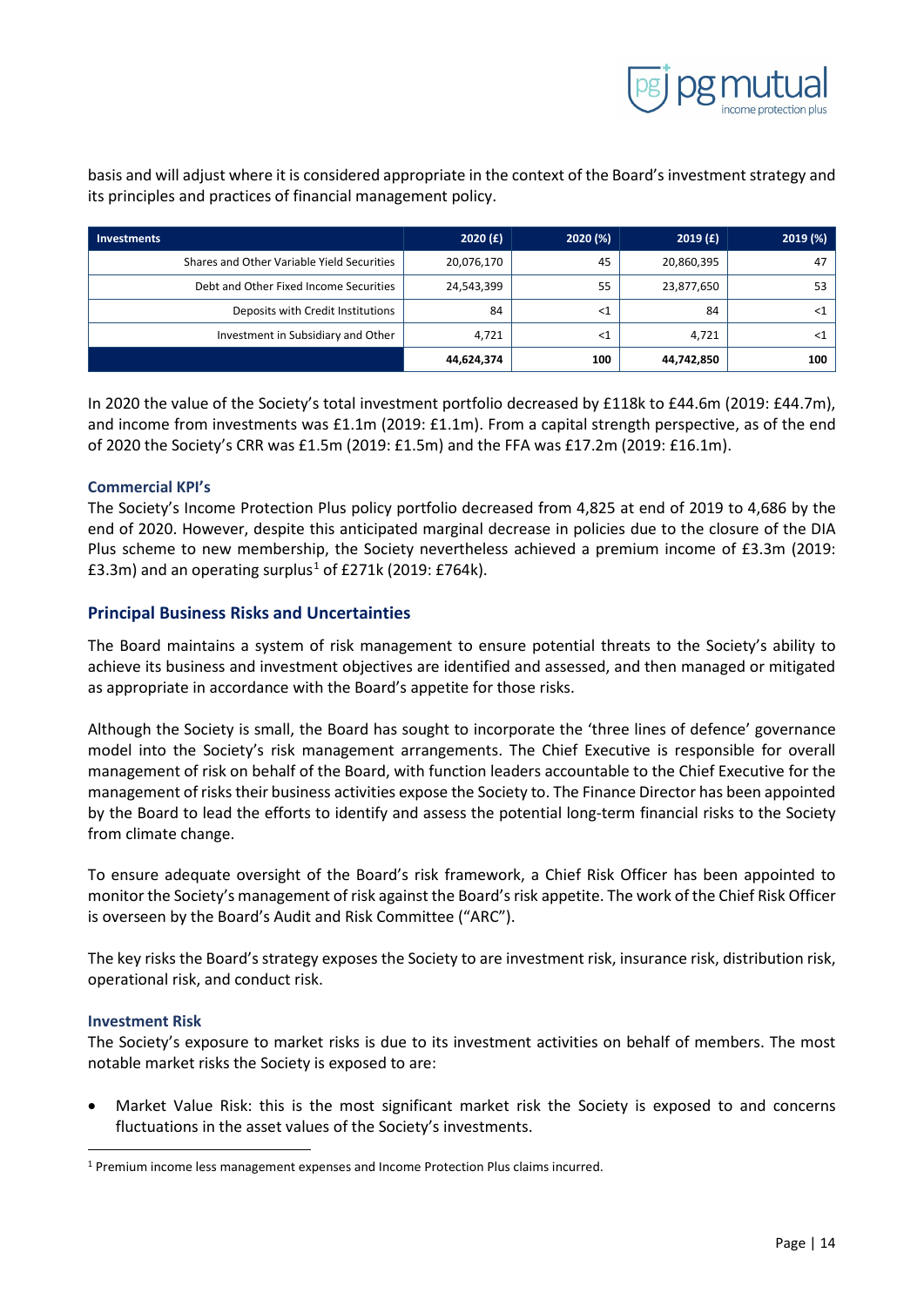

- Foreign Exchange Risk: this risk is related to volatility risk as it concerns the potential loss on the value of overseas assets caused by the fluctuation in currency exchange rates relative to Sterling  $(E)$ .
- Credit Risk: this is the risk that one or more investment counterparties default on their obligations to the Society, disrupting our cash-flow and potentially the loss of the asset.
- Liquidity Risk: this is the risk that an investment may not be available at a reasonable value for the Society to use to meet its obligations when they fall due.
- Interest Rate Risk: this risk is that increases in interest rates diminish the asset value of fixed interest rate investments.
- Concentration Risk: this is the risk of becoming exposed to a single counterparty, asset class, or market sector to such an extent that any adverse experience disproportionately impacts on the Society.
- Climate Change Risk: from a market risk perspective, the long-term exposure of the Society's assets to climate change risks arises from the UK and global economies' transition to low carbon economies, and from the risks environmental changes will potentially bring.

## <span id="page-15-0"></span>**Insurance Risk**

Insurance risk arises from the inherent uncertainties as to the occurrence, amount and duration of the Society's income protection insurance liabilities and factors relevant to their valuation such as policy, claims and expense levels:

- Product Risk: these risks relate to the design features and pricing of the insurance product.
- Underwriting Risk: these risks relate to the due diligence policies, systems and procedures used to assess the suitability of applicants for insurance cover.
- Claim Risk: these risks relate to the policies, systems and procedures used to assess the eligibility of insurance claims and thereafter monitor them.
- Prudential Risk: these risks relate to the valuation of insurance liabilities and compliance with regulatory capital requirements.
- Lapse Risk: this risk concerns the levels of insured policy commutations and terminations.
- Expense Risk: this risk concerns the impact of management expenses on the Society's insurance business.
- Climate Change Risk: from an insurance risk perspective, the Society's long-term exposure to climate change risk arises from the impact of environmental changes to morbidity and mortality rates, and from the impact transition to a low-carbon economy will have on labour markets.

## <span id="page-15-1"></span>**Distribution Risk**

Distribution risks are those that could adversely impact on the viability of the business strategy and include:

- Reputation Risk: these risks are those that threaten the trust and confidence of customers and other stakeholders in the Society's brand or Income Protection Plus product.
- Economic Risk: the risk that adverse changes in macro or micro economic circumstances may diminish demand for income protection products.
- Concentration Risk: the risk of the Society becoming too dependent on a single or limited market or distribution channel for its business.
- Political and Regulation Risk: the risk that changes in state policy or legislation may adversely affect the Society, its product, or its customers.

Distribution risks are primarily addressed by the Board through its business planning process, which is undertaken annually and then closely monitored throughout its implementation, and secondly through the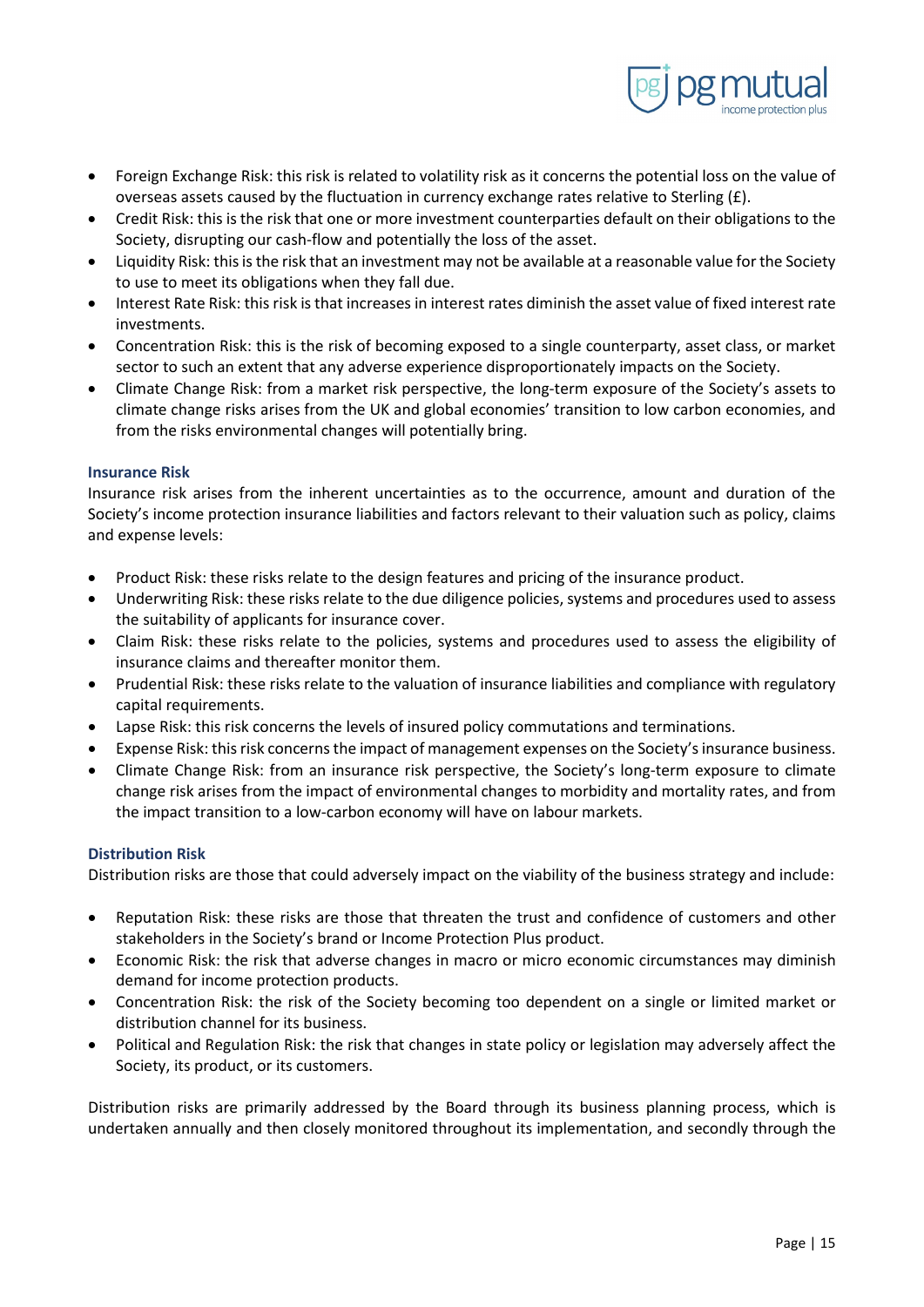

promotion of a strong, ethical business culture that the Board believes our members would expect from their Society.

## <span id="page-16-0"></span>**Operational Risk**

Operational risks are wide-ranging and arise from inadequate or failed internal processes, personnel, and systems or from external events and can include:

- Operational Resilience Risk: this is the risk of disruption to normal business operations from adverse events.
- Information Management Risk: the risk of failing to appropriately protect the personal data of the Society's customers from miss-use, theft, or loss.
- Systems Risk: the risks, beyond information management risks, to the Society's business operations from failed or inadequate management systems.
- Cyber Risk: related to system risk and data governance risk, this is the risk of financial loss, extortion, business disruption or reputational damage from the Society being ill-prepared to resist a cyber-attack by a third party.
- Human Resource Risk: the risks associated with inadequate personal management in areas such as recruitment, remuneration, employee fraud, allocation of responsibilities, training and supervision, health and safety, retention and the potential loss of key persons, skills, or knowledge.
- Bribery and Corruption Risk: the risk of either individual or business behaviour being inappropriately influenced by dishonest, unlawful, or inappropriate factors rather than the objective best interests of the Society and its members.
- Climate Change Risk: the risk of the Society's office and operational framework being adversely affected by the changing climate such as flooding and loss of power.

The Board manages operational risks through the use of internal policies and process controls. Wherever possible, the objective for such controls is to remove the risk or to transfer it through appropriate insurance arrangements.

#### <span id="page-16-1"></span>**Conduct Risk**

Conduct risks are those the Society's strategy potentially poses to the Financial Conduct Authority's statutory objectives, which given the nature and scale of the Society's business is primarily the potential threats the Society's conduct could pose to financial services consumers, and the potential for the Society to be used for financial crime such as fraud and money laundering.

The Board is committed to full compliance with all applicable financial services regulations and, through its business planning, internal controls and services places the best interests and fair treatment of our customers at the heart of our business culture. While the Board considers the Society to be a low-risk target for financial criminals, the Board nevertheless maintains appropriate due diligence policies and procedures to minimise this threat.

## <span id="page-16-2"></span>**COVID-19**

PG Mutual adapted as well as could be hoped to a challenging environment in 2020. The Society had seen its income protection claims expenditure increase by 36% relative to 2019, though it should be noted that this is not all due to incapacity claims caused directly by COVID-19. The pandemic had an adverse impact on morbidity experiences generally, particularly in mental health terms and from the ability of people to access timely medical appointments. Remote working throughout the pandemic enabled us to achieve some savings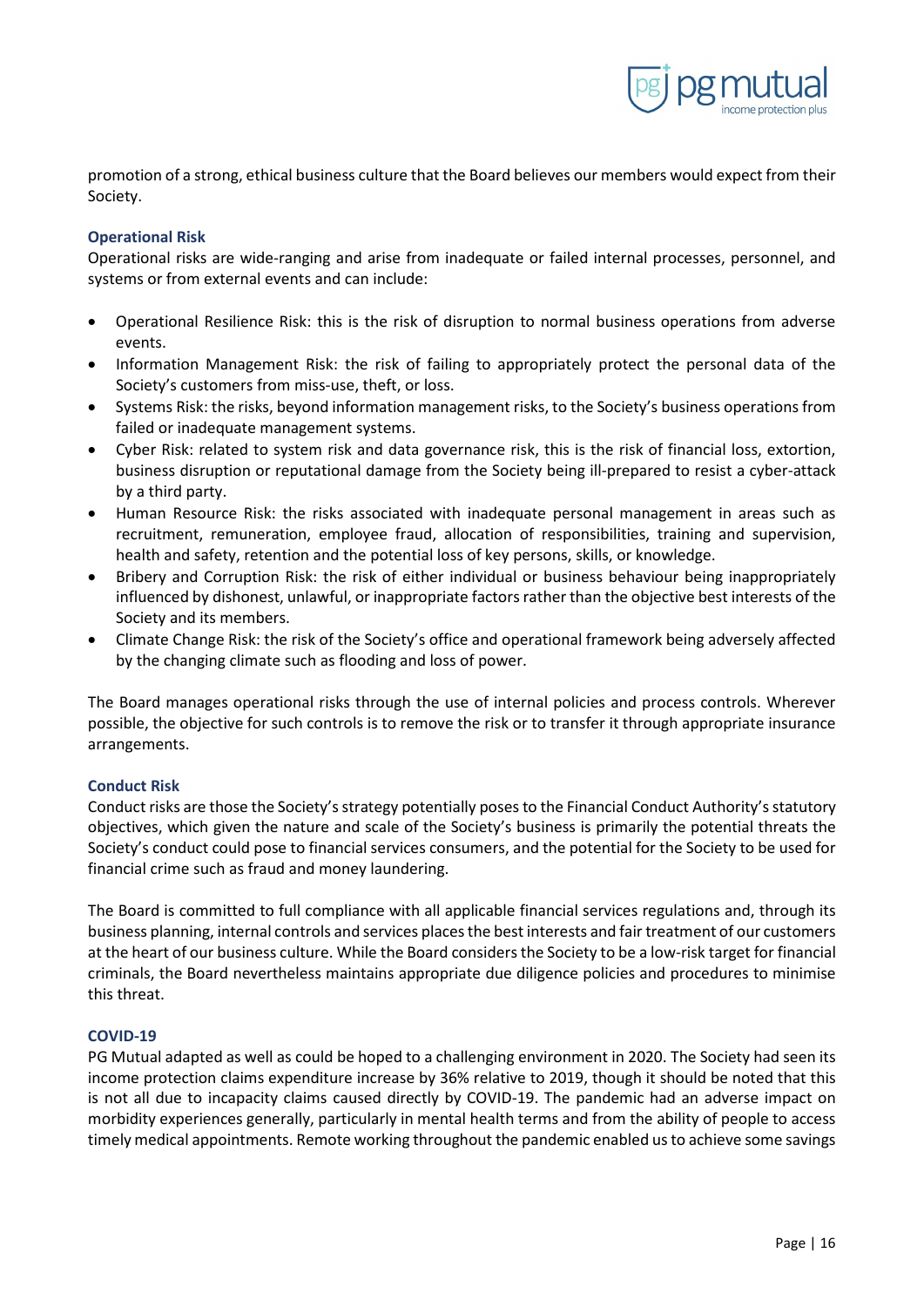

to minimise the increases in costs and the Board expect to incorporate a number of these efficiencies into future business planning.

The UK Government's vaccination program is picking up pace and there is optimism that by mid-2021 there will have been enough progress made that lockdown conditions can be eased and for an economic recovery to begin. Post COVID-19, we believe there will be a greater appreciation for the importance of income protection products. However, despite these opportunities, there are some crucial uncertainties we will be monitoring carefully.

The first concerns what is currently being referred to as Long-COVID. Understandably, the mortality risk of COVID-19 has been given the most prominent news coverage, but it has also become increasingly clear that a number of those who were infected never fully recovered and are living with a number of side effects; side effects that can significantly inhibit an individual's ability to return to work. We anticipate that much more will become known about Long-COVID in the next few years.

The second relates to the impact of COVID-19 on normal medical and healthcare services since the pandemic arrived in the UK in March 2020. Many health assessment and routine check-up appointments were cancelled, and access to normal services such as General Practice were heavily disrupted by the concurrent desire to minimise the strain on the National Health Service and avoid the risk of spreading COVID-19 further. It will be difficult to quantify this impact until more is known, but we intended to be prudent in our planning and are therefore assuming that the claims expenditure of 2020 will be our new norm for the next few years.

# <span id="page-17-0"></span>**KPIs Summary and Future Outlook**

2020 was the most difficult commercial environment the Society has faced since 2009 and the Board is delighted that both new business and premium targets were achieved despite the obstacles. PG Mutual also found how effective our remote working contingency model is in practice and has enabled us to make some important cost savings.

Having now achieved continuous growth for more than 10 consecutive years despite the challenges posed by 2020, the Board is assured that its strategy will continue to deliver the stable growth necessary to deliver long-term sustainable value to our members.

# <span id="page-17-1"></span>**Approval of the Business Strategy Report**

This report is approved unanimously by the Board.

**Simon Whale, Chair of the Board** 25 March 2021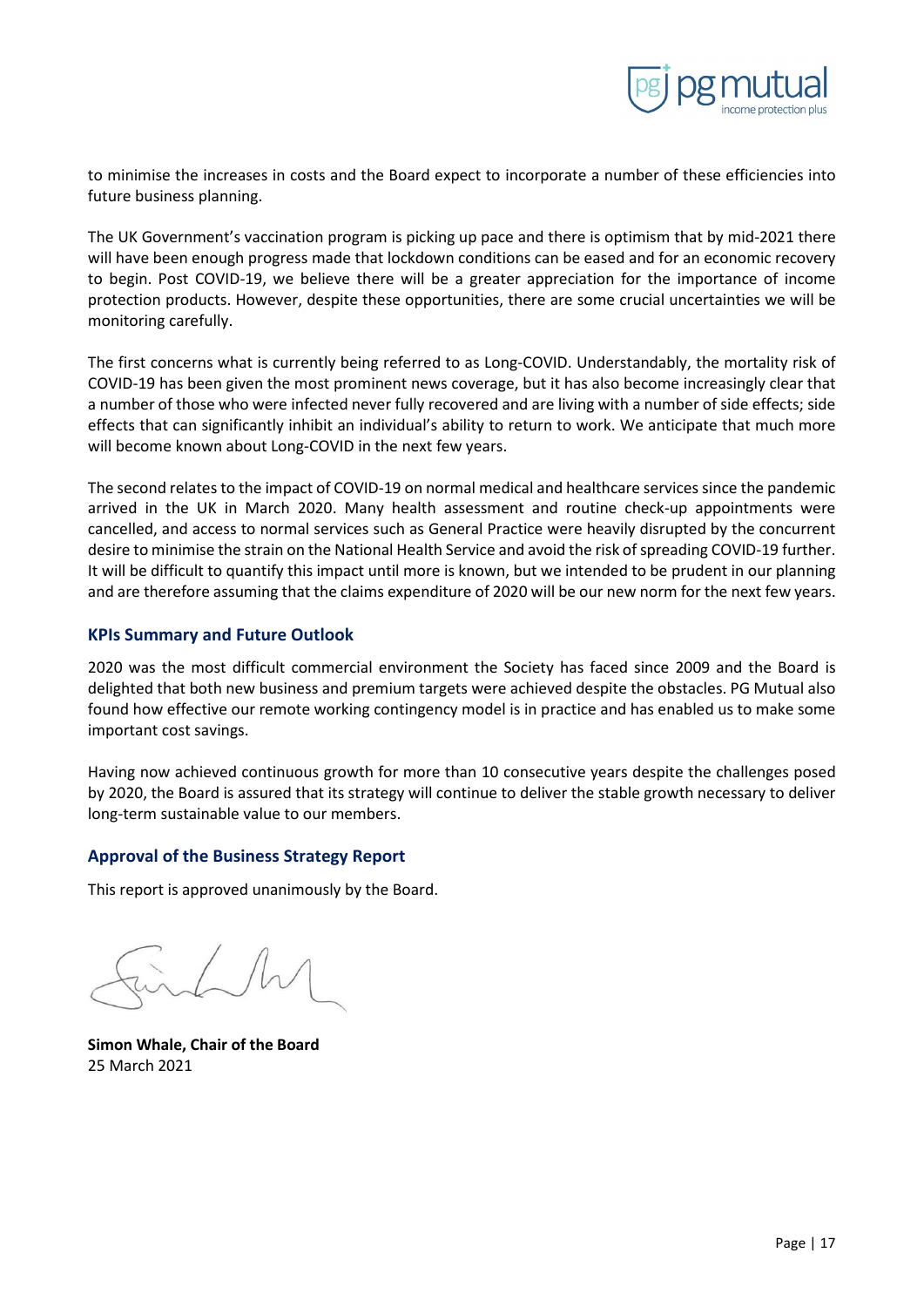

# <span id="page-18-0"></span>**The Board's Report on Corporate Governance**

# <span id="page-18-1"></span>**Compliance with the AFM Corporate Governance Code**

The Association of Financial Mutuals' Corporate Governance Code<sup>[2](#page-18-3)</sup> ("AFM Code") is principles based, and firms are expected to provide their members with an explanatory annual report on how their governing bodies have sought to apply those principles to their organisations and business strategies. The six principles are quoted in italics in the following sections and cover:

- 1. Purpose and Leadership.
- 2. Board Composition.
- 3. Director Responsibilities.
- 4. Opportunity and Risk.
- 5. Remuneration.
- 6. Stakeholder Relationships and Engagement.

The Board has sought to integrate each of the principles into its governance arrangements for the Society. The Board's Directors' Remuneration Report will cover how the Board has sought to apply the remuneration principle.

## <span id="page-18-2"></span>**Purpose and Leadership**

"*An effective board promotes the purpose of an organisation, and ensures that its values, strategy and culture align with that purpose.*"

The Board's business plan includes a clear and simple 'mission and culture' statement that defines the Society's purpose, its values and culture. The Society is a specialist provider of income protection in the 'George Holloway'[3](#page-18-4) tradition and is committed to treating customers fairly, ensuring the Society's overall membership proposition is good value for money, and to conducting its business in accordance with the letter and spirit of best practice corporate governance and regulatory standards.

The Board leads the Society and uses its mission and culture statement to set the tone for everyone working for the Society. It has also been used to inform the Board's business and investment strategies, including an internal principles and practices of financial management policy to guide the Board's long-term capital management and bonus decisions, and its systems of governance and risk management for the organisation. The Society uses external service providers for its actuarial, internal audit and asset management functions, but the Board ensures that these service providers follow ethical or regulatory standards consistent with the Board's expectations for the culture and values of the Society.

The Chair of the Board maintains close and regular contact with the Chief Executive and Finance Director to talk informally about operational challenges, and the Chair of the Investment Committee ("ICom") and the Chair of the Audit and Risk Committee ("ARC") maintain contact with the Finance Director and Chief Risk Officer respectively between meetings.

<sup>2</sup> <https://financialmutuals.org/files/files/AFM%20corporate%20governance%20code,%20jan19.pdf>

<span id="page-18-4"></span><span id="page-18-3"></span><sup>3</sup> <https://www.handbook.fca.org.uk/handbook/glossary/G502.html?starts-with=H>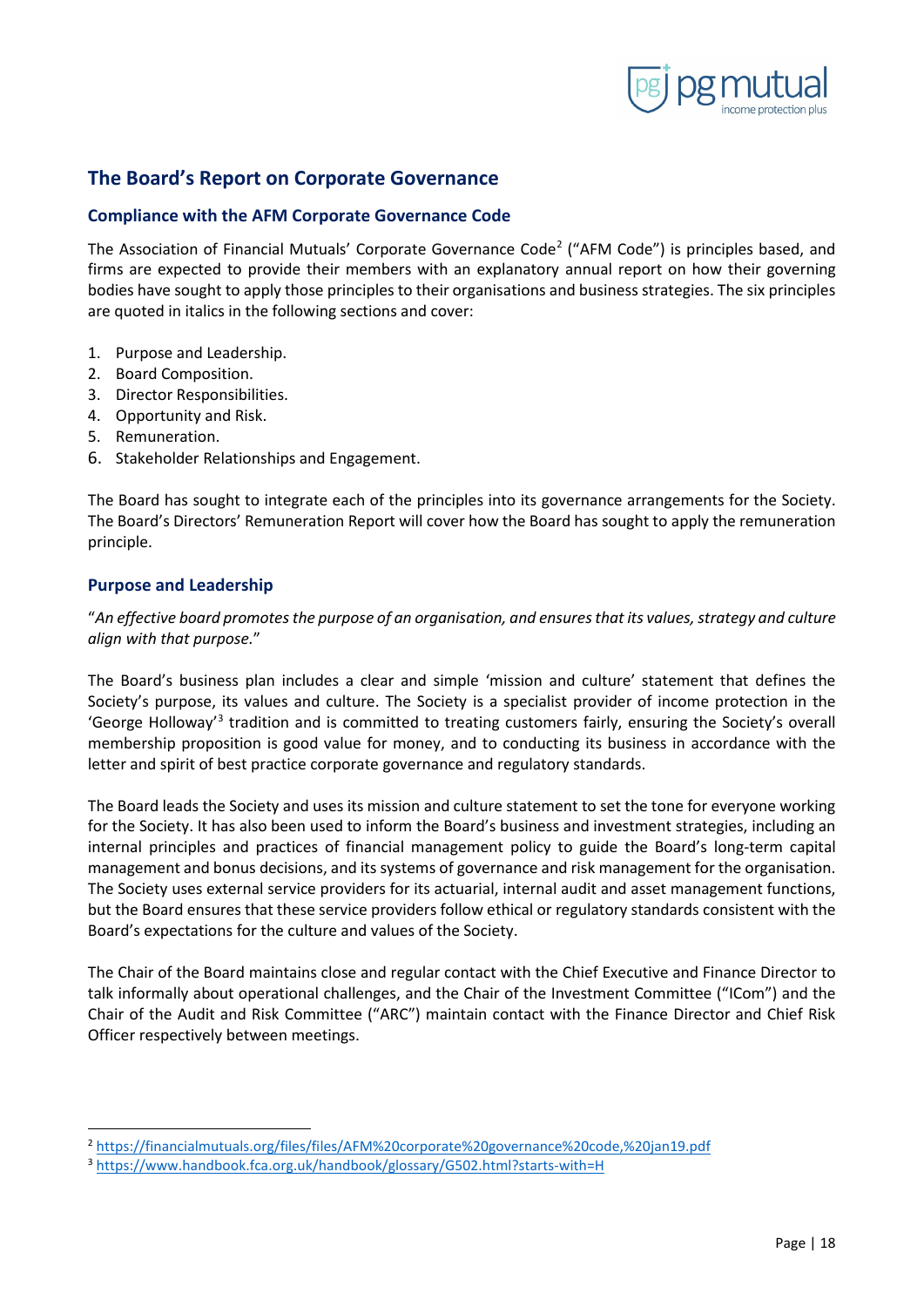

## <span id="page-19-0"></span>**Board Composition**

"*Effective board composition requires an effective chair and a balance of skills, backgrounds, experience and knowledge, with individual directors having sufficient capacity to make a valuable contribution.*"

The Board takes responsibility collectively for the leadership of the Society, but the Chair leads the Board and maintains contact with the Society's executive and non-executive directors between meetings to ensure there is an appropriate level of Board oversight during these periods and to coordinate with the executive on the planning for future Board meetings, including the provision of appropriate management information and the attendance of relevant personnel and external service partners. While the Chair of the Board cannot be considered as having been independent for the purpose of the AFM Code appointment as he had served on the Board for more than nine consecutive years at the time of his appointment, the Board does consider the Chair to be sufficiently independent from the business and has clearly defined the roles of the Chair and the Chief Executive to maintain their effective separation. The Chair is supported in their role by a Vice-Chair elected by the Board.

To ensure it can appropriately direct and oversee the activities of the Society, the Board has a balance of skills and experience relevant to its responsibilities and the strategic priorities of the business such as actuarial, communications, entrepreneurial, finance, information technology and risk management expertise. The Board was comprised of eight directors from April 2020, two executives and six non-executives of whom four met the independence criteria throughout the year. However, following Gary Warner's retirement from the Board the composition will return to seven pending a review in 2021. While the Board is aware that its composition is predominantly white and male, the Board does have in place a diversity policy that requires the Remuneration and Nomination Committee ("RNC") to ensure its external recruitment partner identifies female and ethnic minority candidates that meet the expertise and experience requirements of the vacancy. This process was followed by the RNC as part of the process that recruited Paul Howley to the Board.

All directors are required under the rules of the Society to be elected by the members at regular intervals. Newly appointed directors are required to stand for election to a full three-year term at the next AGM, and again upon the completion of each three-year term until that director has completed nine years on the Board. Directors who serve for more than nine years are limited to annual terms. To ensure its effectiveness, the RNC undertakes an annual assessment of the Board's performance. While the Board did not seek an external evaluation of its performance, the Chair does attend the AFM non-executive director forums that enable him to meet and discuss such matters with non-executive directors from other mutual organisations. Directors are also encouraged to share their experiences from other boards and forums they participate in.

The Chair leads the appraisal of individual directors and takes into consideration whether the directors are committing the amount of time necessary to undertake their responsibilities. The Senior Independent Director undertakes an appraisal of the Chair after consultation with the rest of the Board. All directors undertake their own continuing professional development, but the Chair also ensures the Board receives regular continuing professional development as part of its meeting schedule. The Secretary of the Society supports the Chair and the Board, and all directors are authorised to request either information from the Secretary or access to independent third-party specialist advice at the Society's expense should they consider it necessary. The Board has reserved to itself the right to appoint or remove the Secretary under its schedule of matters reserved.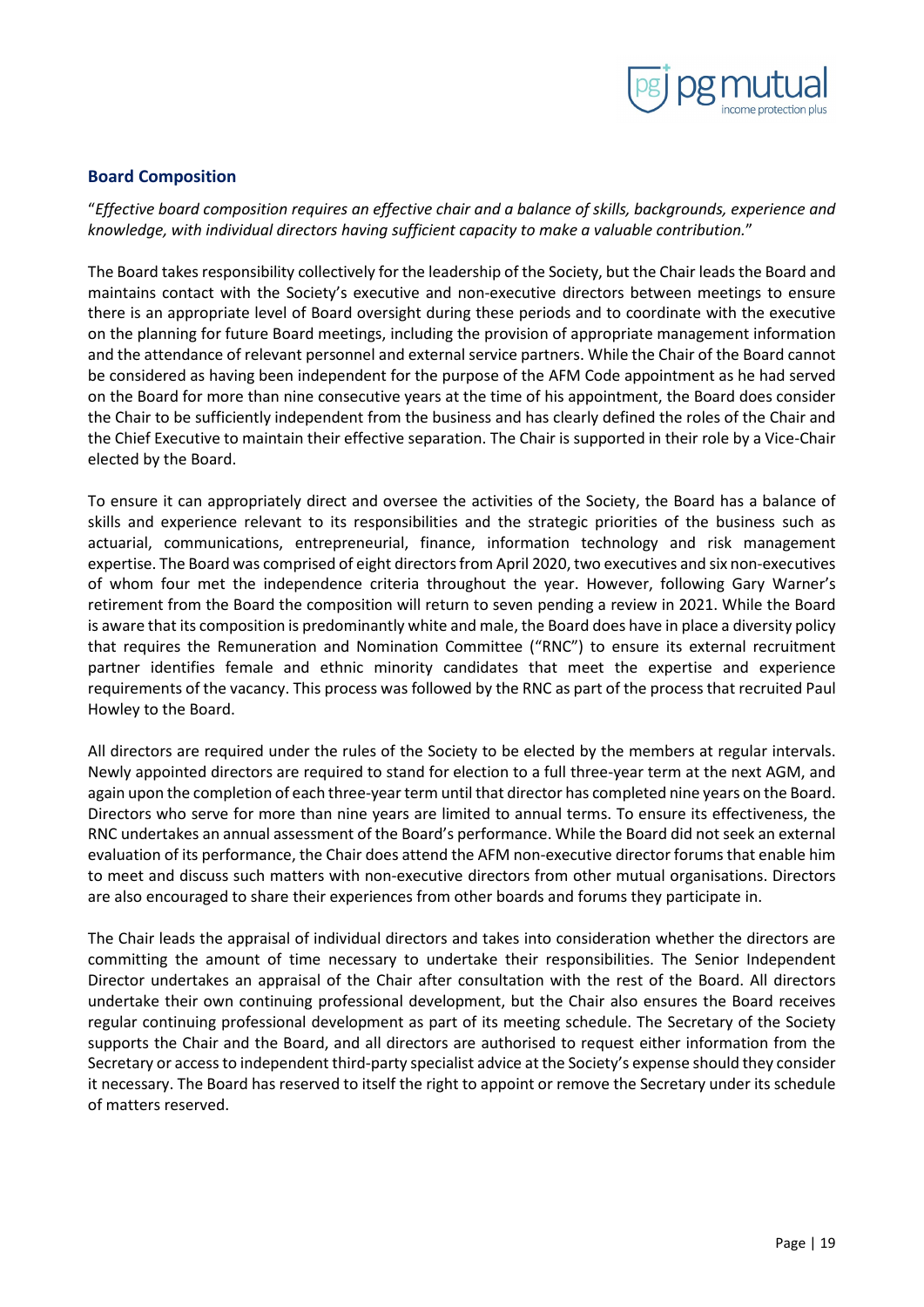

## <span id="page-20-0"></span>**Director Responsibilities**

"*The board and individual directors should have a clear understanding of their accountability and responsibilities. The board's policies and procedures should support effective decision-making and independent challenge.*"

Both to ensure its compliance with the AFM Code and the Senior Managers and Certification Regime for financial service firms, the Board has adopted a detailed management responsibilities map that is a reporting item at each full meeting of the Board. The policy clearly outlines the management structure of the Society's organisation; the key function holders and their prescribed responsibilities; the function lines of accountability to the Board; and the operational supervision arrangements for the Society day-to-day. The management responsibilities map also incorporates a schedule of matters the Board has reserved to itself for collective discussion and decision making, and the terms of reference for the ARC, ICom, RNC and the subsidiary company's board.

The Chair of the Board and the Secretary discuss the adequacy of the Board's system of governance for the Society during the course of each year, including whether the memorandum and rules for the Society continues to be appropriate. The rules of the Society were refreshed in 2015 and the Board are satisfied they remain fit for the purpose of a modern, mutual financial services firm. Members can obtain a copy of the current memorandum, rules, and schedules from the Society's website.

The Board expects directors and officers to be objective and transparent during the course of their work for the Society, and the Chair of the Board promotes this culture by requiring the Secretary to include on each Board meeting agenda the Society's gifts and hospitality register and the declaration of interests register for review. As it is no longer a requirement for directors of the Society to also be policyholders, the Board requires those directors and officers who are policyholders to disclose this interest. The Board can confirm that Simon Whale, Gary Warner, Matthew Dreaper, Mike Perry, Debbie McFarlane, and Andrew Bowater were policyholders of the Society during the last year. The Board is satisfied that none of the individuals concerned had their judgement compromised by their membership.

The Board takes responsibility for the integrity of the Society's management information and the systems used to manage it and have appointed senior management personnel to manage key aspects of the Society's information systems. The Finance Director is responsible for the integrity of the Society's systems for recording financial transactions, and the Chief Executive is responsible for ensuring appropriate policies and processes are in place for the accurate monitoring of business and personnel performance data. The Secretary is responsible to the Chair for coordinating the preparation of management information for Board meetings.

## <span id="page-20-1"></span>**Opportunity and Risk**

"*A board should promote the long-term sustainable success of the organisation by identifying opportunities to create and preserve value, and establishing oversight for the identification and mitigation of risks.*"

The Board has determined that in order for the Society to generate long-term sustainable value for both members and workers in line with its mission and culture statement, the Society must offer a competitive, comprehensive income protection package to the professional communities it serves and must manage its capital in such a manner that the long-term reasonable expectations of members for their profit share funds can be met.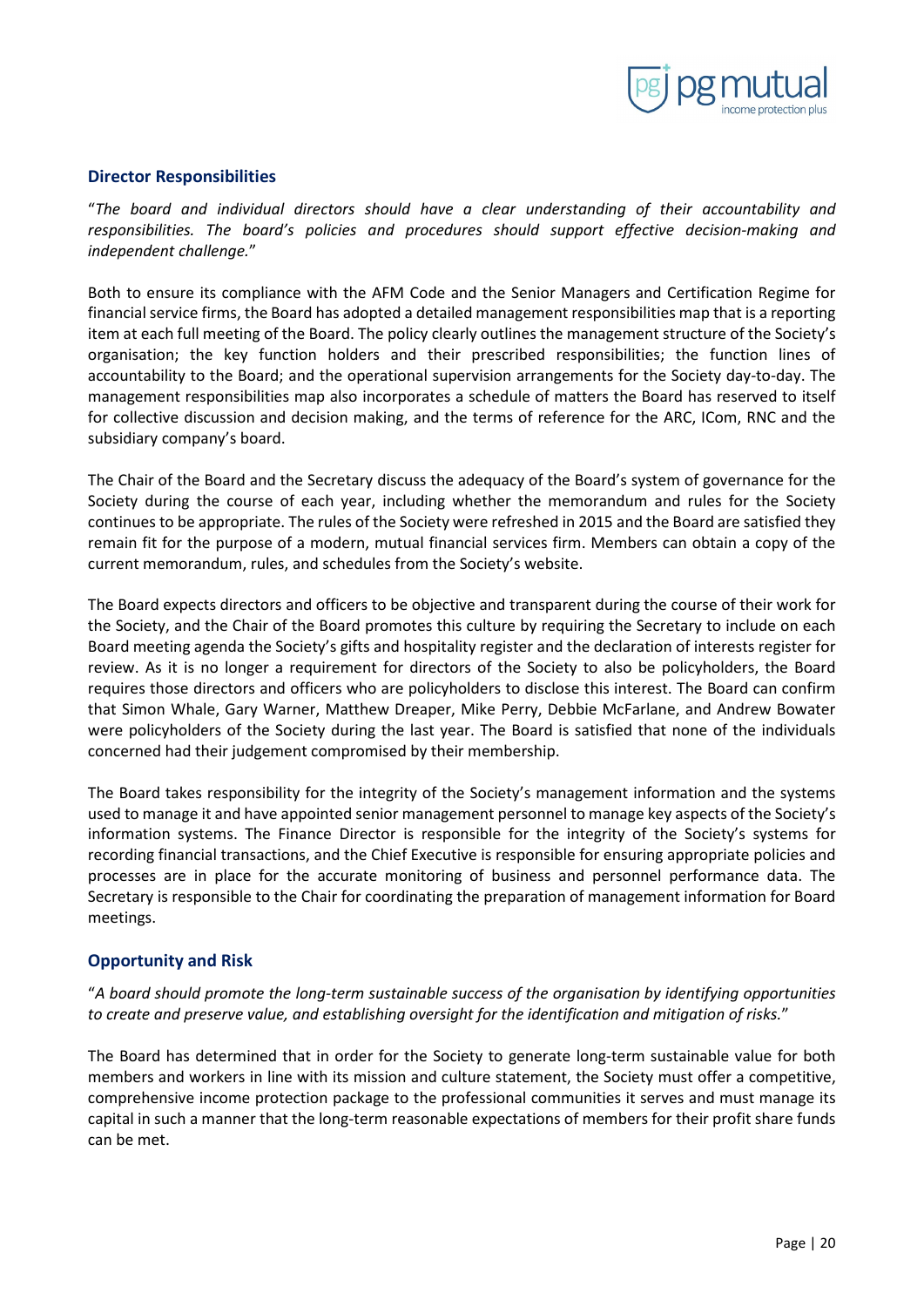

As part of its system of risk management, the Board has agreed a set of risk appetites for each of the key risks described in the Board's Strategic Report, and the Society's executives are responsible to the Board for ensuring that the risks associated with any business opportunities are properly identified, assessed, and managed. The Chief Risk Officer provides operational level oversight in accordance with an agreed monitoring plan to ensure the effectiveness of the Board's system of risk management. The ARC receives reports from the Chief Risk Officer at appropriate intervals throughout the year, and duly report to the Board on any risk areas that require action.

# <span id="page-21-0"></span>**Stakeholder Relationships and Engagement**

"*Directors should foster effective stakeholder relationships aligned to the organisation's purpose. The board is responsible for overseeing meaningful engagement with stakeholders, including the workforce, and having regard to their views when taking decisions.*"

The Board's mission and culture statement is used to promote the Society's purpose, its culture, and its values throughout the Society's organisation, but the Board also looks to engage staff in the running of the Society and the strategic planning process. The Chief Executive arranges regular team meetings of the staff to encourage staff from different business functions to talk with each other about what they are working on, and operational management meetings to coordinate activities. While the Board's strategy meetings are limited to non-executive and executive staff, the feedback from these meetings is provided to a Senior Management Committee for their own assessment and feedback, which is then provided to the Board for further discussion. While these meetings are designed to engage staff, the Board has also taken steps to ensure the staff handbook is clear that they have confidential whistleblowing rights in order to raise sensitive matters with a more senior member of the Society, including the Board if necessary. The Board has allocated overall responsibility for the Society's whistleblowing system to the Senior Independent Director.

The Board encourages members to provide feedback with regards to the Society's management, its strategy, its products or its overall service and the Board has set out these Annual Reports and Financial Statements in a manner designed to provide you with the information need to appraise the Boards performance, and you can provide your feedback to the Society via email, telephone, post, or fax. If you would prefer to meet with the Board or the executive, the Board requires all directors and officers to be in attendance for the AGM.

## <span id="page-21-1"></span>**The Audit and Risk Committee**

The Audit and Risk Committee ("ARC") has been tasked by the Board with the oversight of the Society's systems of governance, internal control, and risk management. This responsibility includes the scrutiny of all audit reports and all statutory reports to regulators and members, and for making recommendations to the Board regarding these matters before being approved by the Board. Neither the ARC nor the Society's Appointed Auditor identified any significant issues with the Society's financial controls or its financial statements for the year.

The ARC is also responsible to the Board for assessing the performance of the Society's Appointed Auditor and internal audit function, and for making recommendations to the Board in respect to the appointment, re-appointment, remuneration or dismissal of the Appointed Auditor and internal audit function. The ARC undertook a tender process for the provision of its internal audit services in 2019 and HW Controls & Assurance Limited were the successful candidate. Their appointment took effect from the 1 January 2020.

The ARC is led by its Chair, who has been authorised by the PRA and FCA for this role. Both the Chair of the ARC and the Senior Independent Director are financial professionals with the financial expertise required by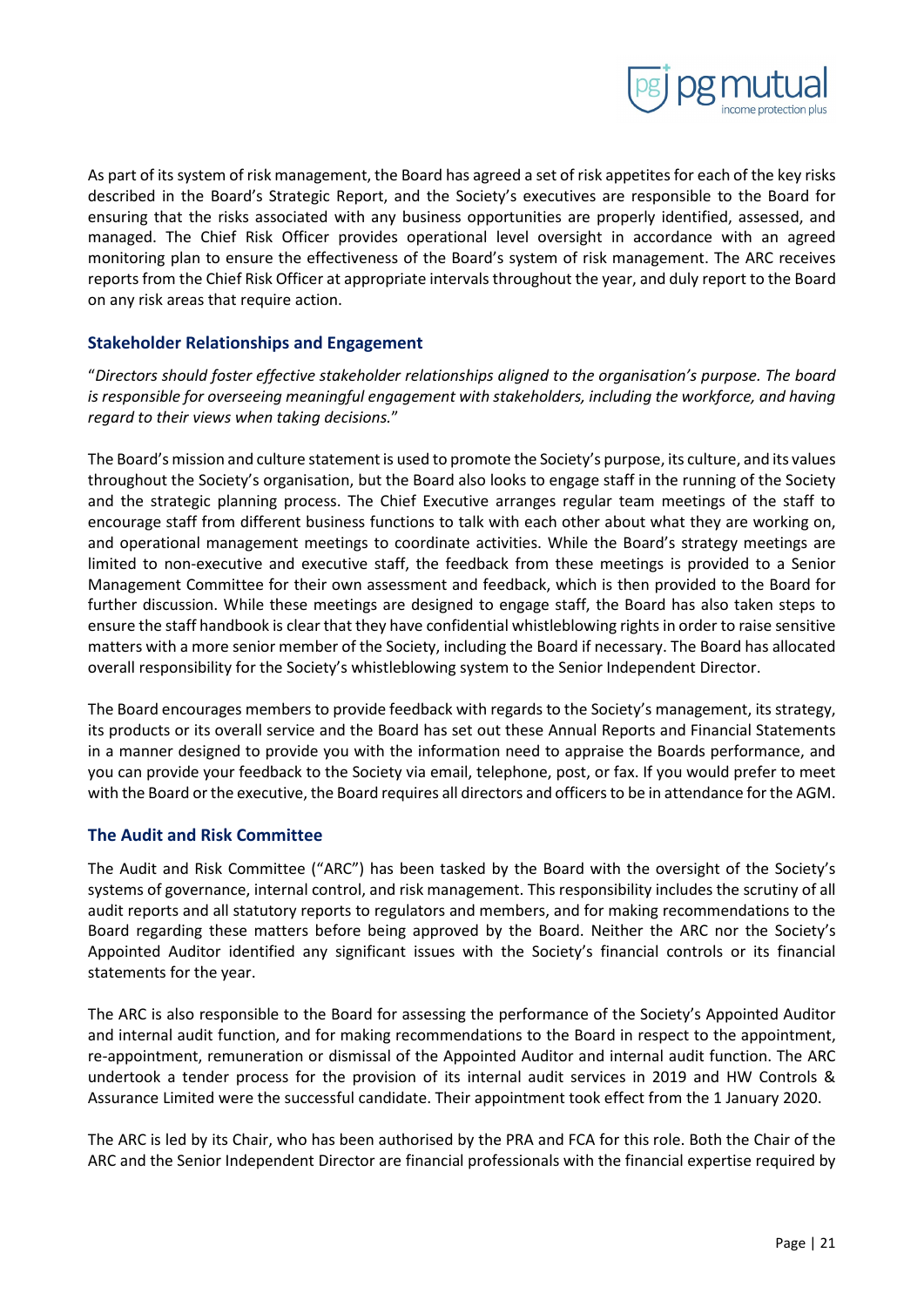

the AFM Code, and the Board can confirm the Chair of the Board is not a member and the overall balance of expertise of the ARC is appropriate for its risk management and internal control oversight responsibilities.

#### <span id="page-22-0"></span>**Investment Committee**

The Investment Committee ("ICom") was established by the Board to manage the Society's investment strategy on its behalf and is led by the Chair of the ICom. It is delegated the responsibility of monitoring the performance of the Society's investments against the Board's strategic KPI's and its market risk appetite. This responsibility also extends to oversight of the Society's asset managers, and to any decisions necessary on asset allocation arrangements, asset sales or any corrective actions considered necessary to protect the Society's capital strength such as reductions in the value of the Society's loyalty bonus, enhanced loyalty bonus, annual bonuses, and profit share accounts.

## <span id="page-22-1"></span>**Approval of the Corporate Governance Report**

This report is approved unanimously by the Board.

**Simon Whale, Chair of the Board** 25 March 2021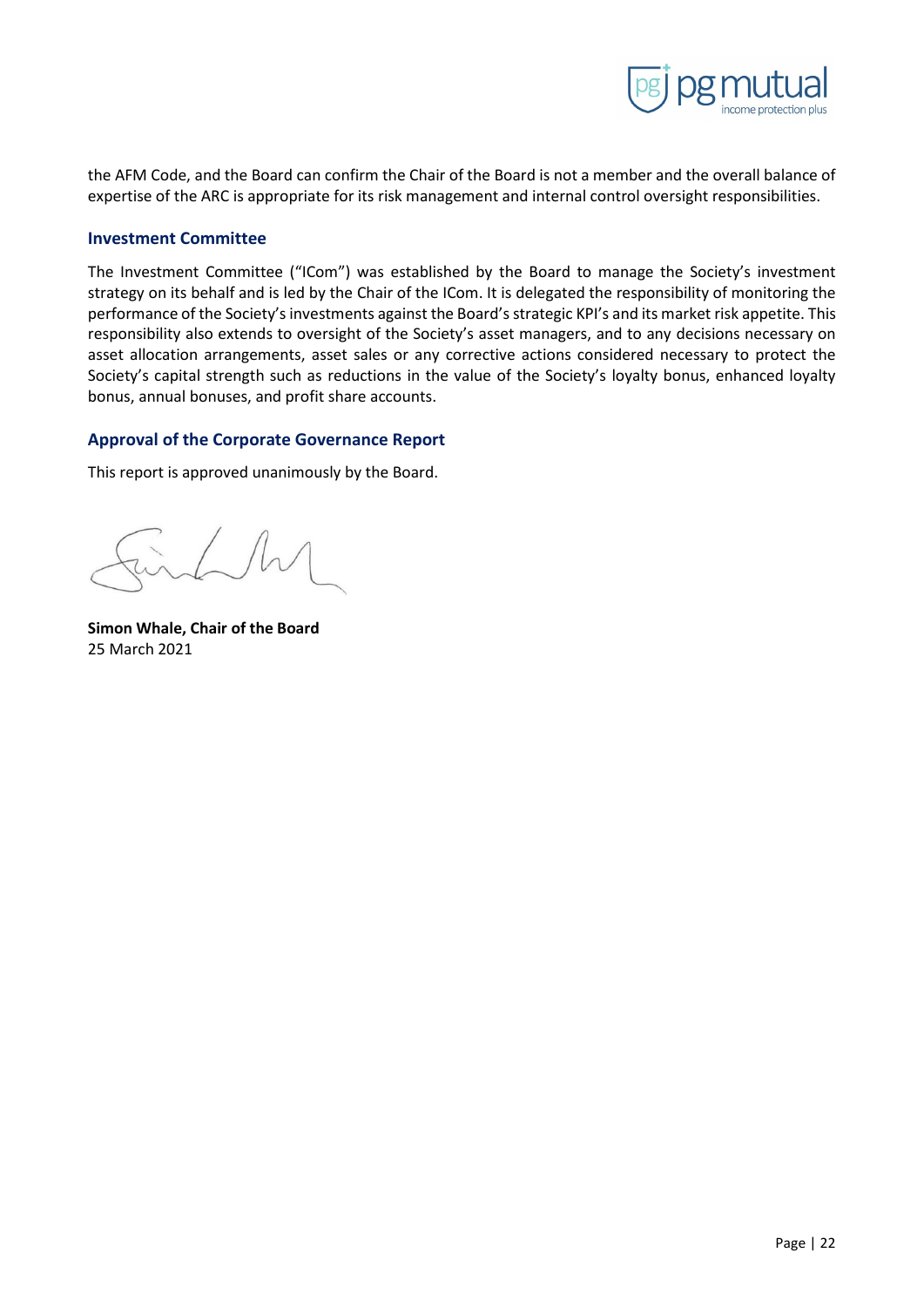

# <span id="page-23-0"></span>**The Board's Report on Climate Change Strategy**

The climate emergency is a worldwide issue that requires us to be more aware of how we all live and how we all operate, and to be willing to make changes now to help manage the rate of climate change and to avoid potentially catastrophic consequences. These changes will affect all of society, and we all have our part to play in mitigating the risks. This report outlines the steps the Board has taken to reduce the Society's impact on the climate change, and also the opportunities that effective action will likely bring.

In preparing this report, the Board has taken into consideration the Task Force on Climate-Related Financial Disclosures<sup>4</sup> ("TCFD") recommendations.

## <span id="page-23-1"></span>**Governance**

The Board has appointed our Finance Director, Debbie McFarlane, as the senior manager responsible for leading the process of identifying and assessing climate change risks internally, and the ICom reviews the adequacy of climate change risk management as part of its remit to manage our investment strategy and capital adequacy.

To underpin the integration of climate change risk assessment into our broader enterprise risk framework, function leaders are expected to identify and assess how their functions could be impacted by climate change in the future as part of their normal risk management responsibilities.

## <span id="page-23-2"></span>**Strategy and Risk Management**

The physical risks that climate change potentially poses through changes in weather, sea levels and average temperatures and the transitional risks to our business from the global effort to move towards a new, lowcarbon economy have been integrated into our corporate planning and risk management frameworks in a manner proportionate to our Society.

PG Mutual is a dedicated provider of an investment-based income protection insurance product. Most of our membership are engaged in medical occupations, and our new business efforts focus exclusively on the UK. Our largest areas of potential business exposure in the short, medium, and long-term is therefore likely to be our exposure as an institutional investor to companies and markets that will be impacted by the move towards a low-carbon global economy, and as an income protection insurer to the potential adverse impact of the changing climate on morbidity trends.

#### <span id="page-23-3"></span>**Climate Change and Investments**

The ICom have taken a prudent view of the short, medium, and long-term investment considerations and have determined that the most sensible and proportionate course of action for the Society to take with regards to traditional carbon-heavy markets and also emerging low-carbon markets is to support our appointed asset manager, Royal London Asset Management ("RLAM"), who actively undertake a thorough appraisal of the environmental, social and governance sustainability factors of investment opportunities prior to investment<sup>[5](#page-23-5)</sup>. The ICom use metrics such as Royal London Asset Managers ("RLAM") published Climate Change Risk Policy, to assess its exposure to climate change risk and continues to investigate with the managers other metrics on climate change. The Society's portfolio exposure to fossil fuel (both direct and indirect), was 4.10% compared to 5.21% for 2019:

<span id="page-23-4"></span><sup>4</sup> <https://www.fsb-tcfd.org/recommendations/>

<span id="page-23-5"></span><sup>5</sup> <https://employer.royallondon.com/globalassets/docs/shared/investment/69348-stewardship-and-ri-report-2020.pdf>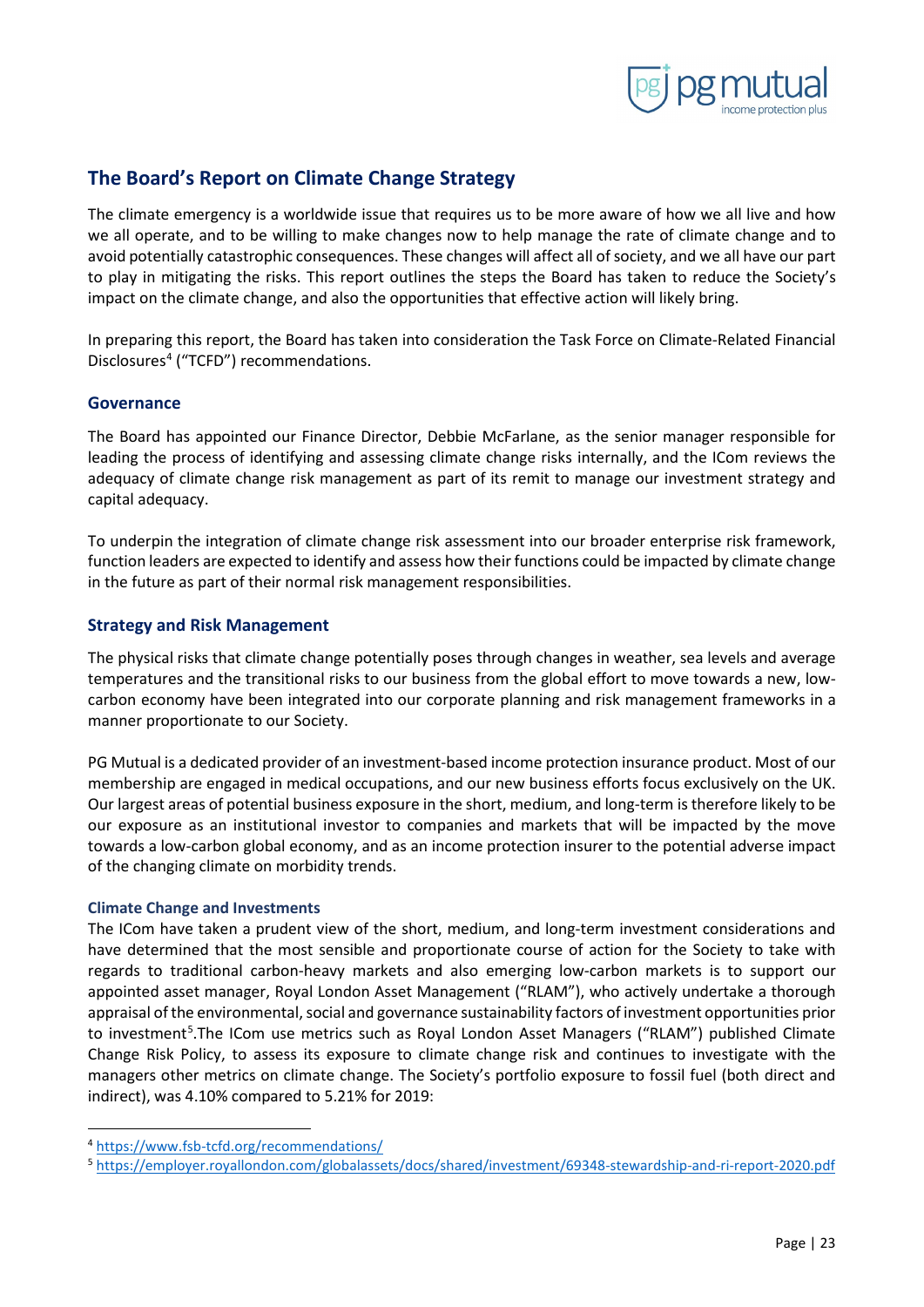

#### <span id="page-24-0"></span>**Climate Change and Income Protection**

It is not clear how significantly morbidity trends would be affected by climate change, but from a long-term perspective there are indications of health risks that advances in medical science may not adequately offset. A sustained increase in morbidity trends would most likely lead to an increase in claims and associated costs would most likely require an increase in pricing to ensure the profit share feature can be maintained at levels that meet our members' reasonable expectations.

#### <span id="page-24-1"></span>**Scenario Analysis**

With so many aspects of how climate change will impact on the Society unclear, there is a proportionate need for us to perform scenario analyses to determine the financial impact over-time.

As a non-Solvency II insurer, the Society uses a model office to stress its balance sheet and cashflow, and we base our investment risk appetite on our ability to withstand a significant multi-scenario stress. For the time being, the Board is satisfied that this approach remains appropriate and proportionate to both our business model and our likely exposure to climate change trends.

#### <span id="page-24-2"></span>**Oversight**

To ensure effective oversight of our climate change risk assessment process, the Chief Risk Officer includes climate change risk monitoring within his oversight work and the risk framework broadly is overseen by the ARC.

# <span id="page-24-3"></span>**Approval of the Climate Change Strategy Report**

This report is approved unanimously by the Board.

**Simon Whale, Chair of the Board** 25 March 2021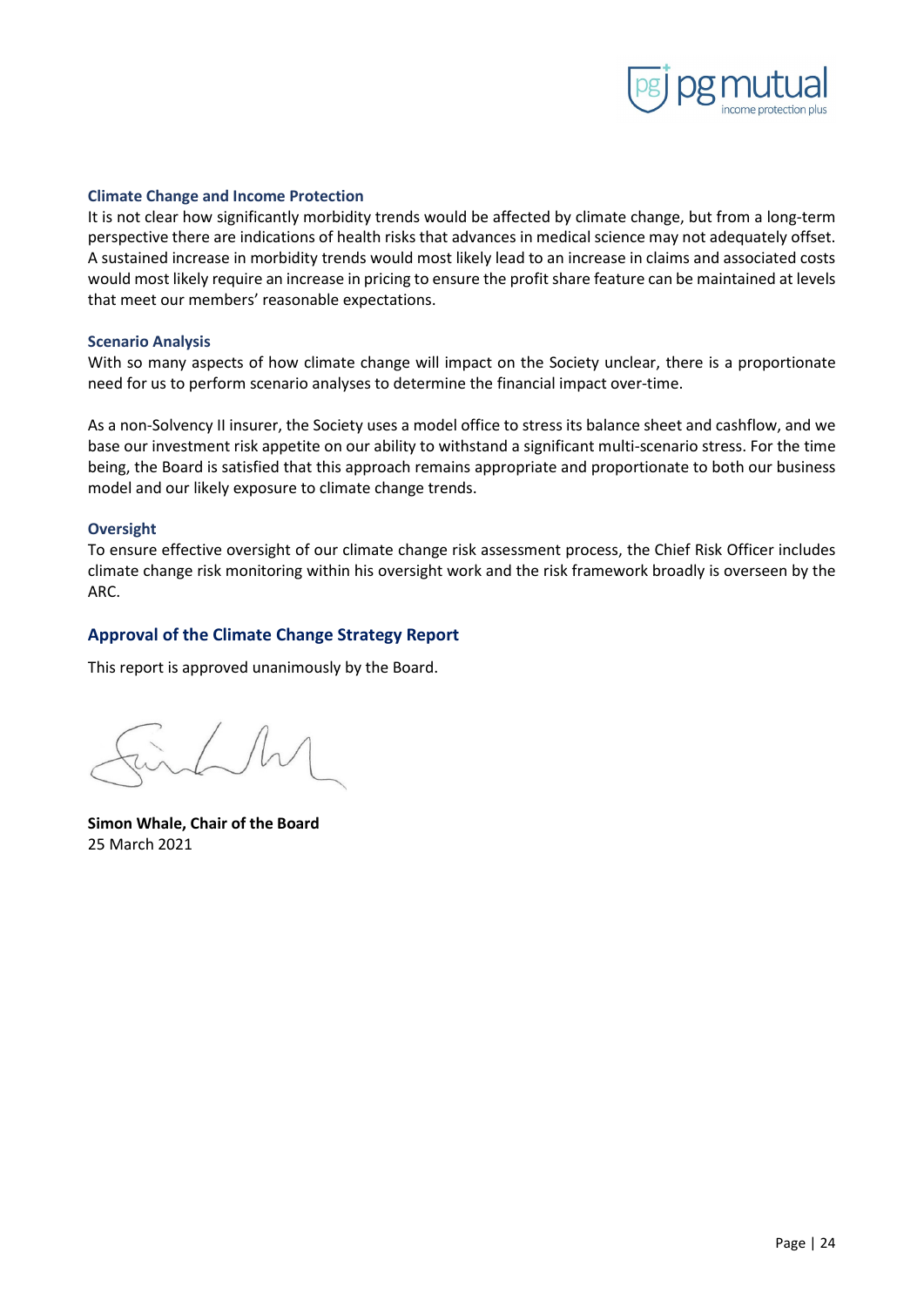

# <span id="page-25-0"></span>**The Board's Directors Report**

## <span id="page-25-1"></span>**The Directors**

The names, profiles, and roles of the directors at the end of 2020 are shown below. All the Society's directors and officers have the requisite regulatory approvals and continue to be fit and proper for their roles.

#### <span id="page-25-2"></span>**Simon Whale**

#### *Chair of the Board*

#### *Chair of PG Mutual Services; RNC Member*

Simon is the managing director and co-owner of Luther Pendragon, the leading corporate communications consultancy based in the City of London.

His firm has advised a wide range of clients in the financial services sector and in the world of healthcare., including Aviva, Endsleigh, and HSBC. He worked with the Association of Friendly Societies for more than ten years, ensuring the benefits of mutuality were better understood by the government, politicians, and the public. He has worked extensively with healthcare organisations including NHS England, the Department of Health & Social Care, various royal colleges, charities and healthcare regulators, and bodies representing pharmacy, dentistry, optometrists, and opticians. In 2017 he was appointed as one of three members of the panel of the Independent Medicines and Medical Devices Safety Review, commissioned by the Secretary of State for Health & Social Care to examine avoidable harm suffered by thousands of patients in relation to two medicines and one medical device. The Review's report, 'First Do No Harm', was published in July 2020.

#### <span id="page-25-3"></span>**J. Gary Warner**

## *Vice-Chair of the Board – until December 2020*

## *Chair of the RNC; ARC Member – until December 2020*

Gary is a community pharmacist, working both in his own practices and in consultancy roles. He also has representative roles at the LPC and at a national level with the PSNC, where he is the Chair of the Service Development Subcommittee.

He is a managing partner in Pinnacle Health Partnership LLP which is championing the development of the roles of community pharmacists and embedding that role within the patient care pathways being developed in response to the changing needs of the population. He qualified as an independent prescriber in 2008, specialising in the support and treatment of substance misuse, and as the designer of an online system that captures the outcomes of pharmacist and pharmacy team interventions with patients.

#### <span id="page-25-4"></span>**Matthew Dreaper**

#### *Senior Independent Director*

#### *ARC Member; ICom Member*

Matthew runs Chilcomb Management Services, which has worked with private and professional investors to establish, fund, and grow a number of early-stage businesses, primarily in the technology sector.

Matthew qualified as a Chartered Management Accountant while working for Cable & Wireless PLC and went on to be the European Corporate Finance Manager for Hertz. He has been a Finance Director in various capacities since 2001, including 2 years as Group Finance Director of Nucare PLC, one of the UK's leading independent pharmacy groups until its merger with Numark.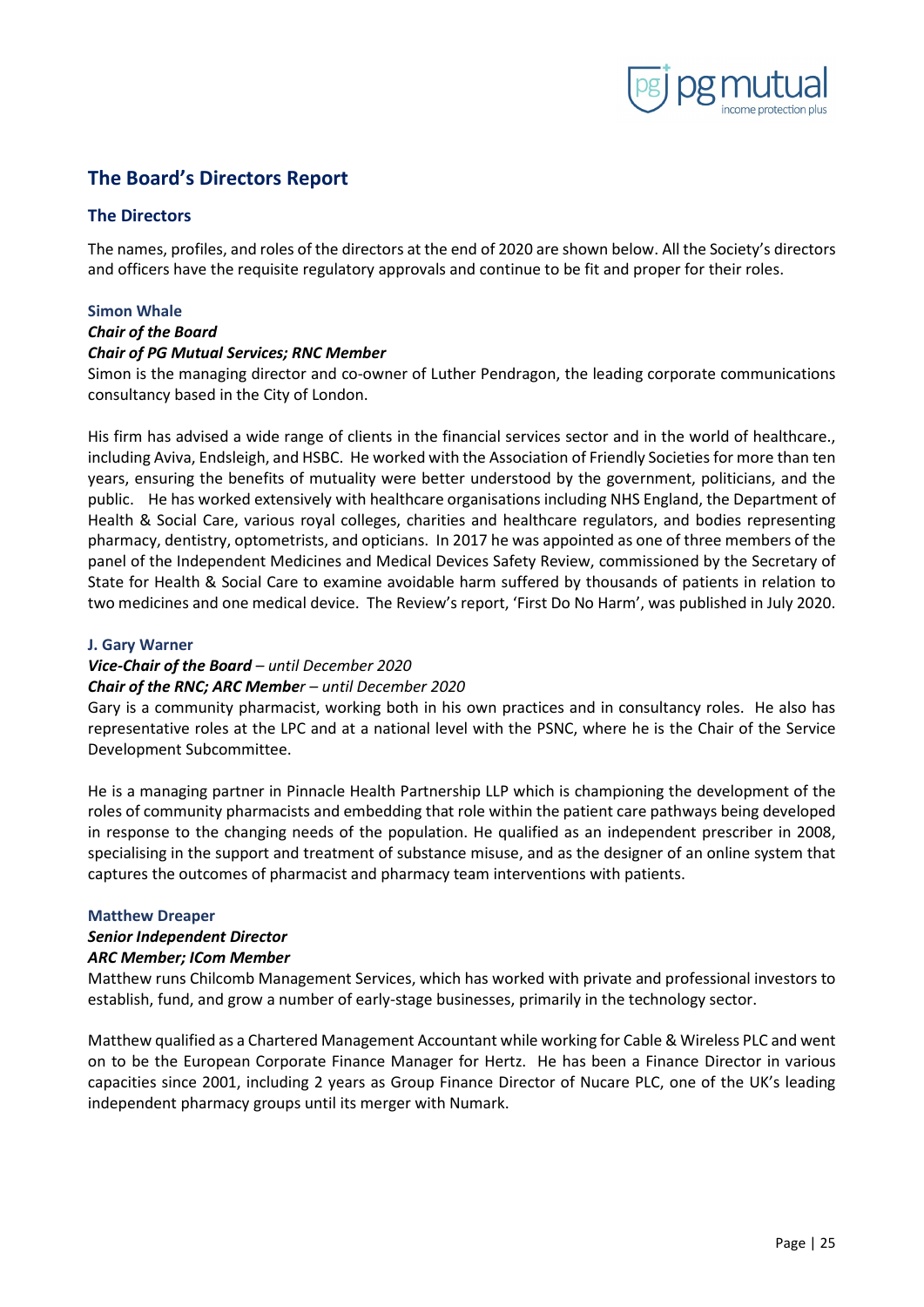

## <span id="page-26-0"></span>**Grahame Exton**  *Independent Director Chair of the ICom; RNC Member*

Grahame has spent over 30 years in the insurance, finance, and money management industries. After a brief spell in general insurance, he moved into fund management, working through from invest analysis to the management of insurance funds, pension funds, unit linked funds, private client and charity accounts and a broad range of other mandates on a discretionary basis.

Grahame has worked for a number of major financial organisations, including Legal & General, Halifax Building Society, Zurich Insurance, and Tilney Fund Management (part of Deutsche Bank Private Wealth Management). Through these, he has acquired a broad knowledge of stock markets, economies, and asset management.

## <span id="page-26-1"></span>**David Gulland**

# *Independent Director*

# *Chair of the ARC; ICom Member*

David has spent his whole career working in the life insurance market, both in the UK and overseas. He initially spent 25 years as a consulting actuary working for a wide range of insurers on issues such as financial management, product design, strategy, and mergers & acquisitions. This included a focus on both the mutual sector and on protection business.

David went on to be the Managing Director of RGA's UK reinsurance business until 2011 before taking on the role of Chief Risk Officer and then Chief Executive of Marine & General Mutual until 2015.

He is currently on the Independent Governance Committee of Royal London, the Chair of Scottish Friendly's With-Profits Committee, a non-executive director and Chair of Hodge Life's Risk and Conduct Committee and a member of the Compliance Committee of the Funeral Planning Authority.

# <span id="page-26-2"></span>**Paul Howley**

# *Independent Non-Executive Director – from April 2020*

Paul has 30 years of experience within financial services, utilities, airlines, and consulting. He has undertaken a variety of roles in Operations, IT and Change but throughout his career there has been a constant theme of improving customer service and business performance.

He is currently Director of IT and Transformation for YBS.

## <span id="page-26-3"></span>**Mike Perry**

# *Chief Executive Officer*

# *Managing Director of PG Mutual Services*

Mike has over thirty years' experience in financial services, having worked with large corporate organisations as well as being a successful consultant within the mutual sector. He previously held a variety of senior management and board roles in business development with the Skipton Building Society Group. As a consultant, Mike worked with a number of Building Societies to assist in business and staff development, governance structure, financial and corporate planning within a regulated environment. Mike is also a Director of the Association of Financial Mutuals.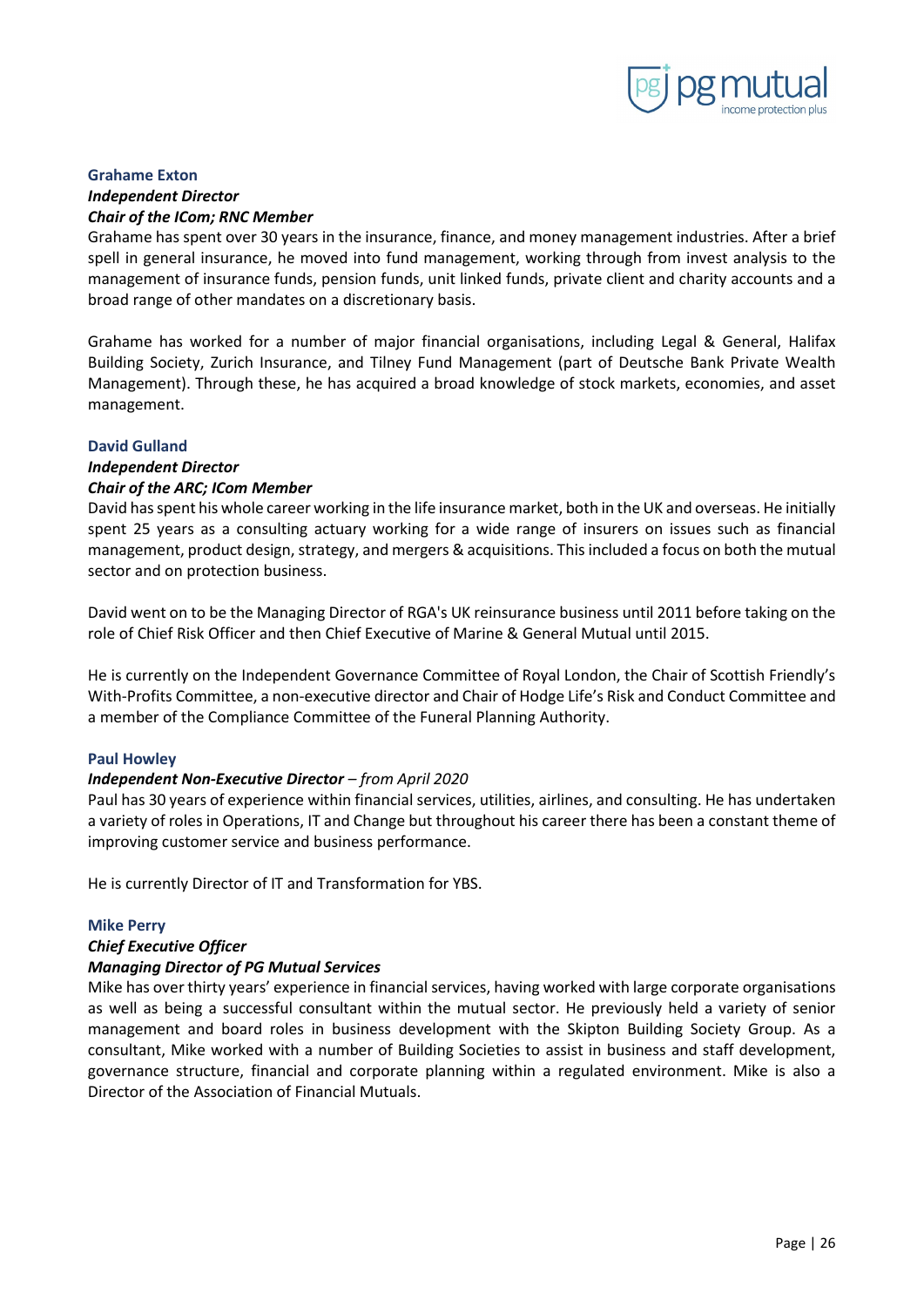

#### <span id="page-27-0"></span>**Deborah-Jo McFarlane**

#### *Finance Director ARC Member; ICom Member*

Deborah McFarlane was appointed as Finance Director in January 2017. Deborah joined PG Mutual as Financial Officer in January 2013. She brings over 16 years of experience to the Society overseeing all aspects of finance within the financial services sector.

Prior to joining the PG Mutual, Deborah worked for Communication Workers Friendly Society for 10 years and was instrumental in overseeing its transfer of engagements to Forester Life in 2011. She also worked for CS Healthcare as Director of Finance during 2012. Deborah qualified as a Certified Accountant whilst working at Communication Workers Friendly Society as Head of Finance in 2009 and has held a number of senior finance roles both in the financial services and public sector since 2001.

## <span id="page-27-1"></span>**Future Business Activities**

2021 will be a further consolidation year for the Society as it looks to finish addressing those matters delayed by the COVID-19 pandemic. The Board will also be undertaking a review of its strategy with a view to implementing a new five-year plan for the business.

## <span id="page-27-2"></span>**Annual Bonus**

The Board can confirm that after receiving the advice of the Society's Appropriate Actuary, the interest to members' profit share accounts and the dividend-per-share for the year can be declared as follows:

| <b>Annual Bonus</b>                                                 | 2020  | 2019  |
|---------------------------------------------------------------------|-------|-------|
| Interest rate on accumulated members' profit share account balances | 2.0%  | 2.5%  |
| Dividend-per-share to members' profit share accounts                | £2.00 | £2.75 |

The loyalty bonus for retiring members has been set at 25% and the minimum profit share payment for any insured member who dies during 2020 has been set by the Board at £10,000, and an additional sum equal to the deceased member's monthly income benefit will be paid to their nominated next of kin for six months.

The Board wishes to remind members that annual bonuses and your profit share accounts are provisional and are not guaranteed. Should financial markets become distressed, and the assets of the Society materially reduced, the Board would temporarily reduce all loyalty bonuses, enhanced loyalty bonuses, annual bonuses, and profit share account balances if necessary, in proportion to the anticipated loss the Society would incur upon the realisation of any investment losses. Such temporary reductions would be reversed as the investments subsequently improve.

## <span id="page-27-3"></span>**Political Donations and Charitable Expenditure**

| <b>Charitable Donations or Sponsorships</b> | 2020 | 2019  |
|---------------------------------------------|------|-------|
|                                             | (f)  | (E)   |
| Atherton Cricket Club                       | 500  |       |
| Camp Tanzania                               |      | 1,000 |
| Douglas Macmillan Hospice                   | 555  |       |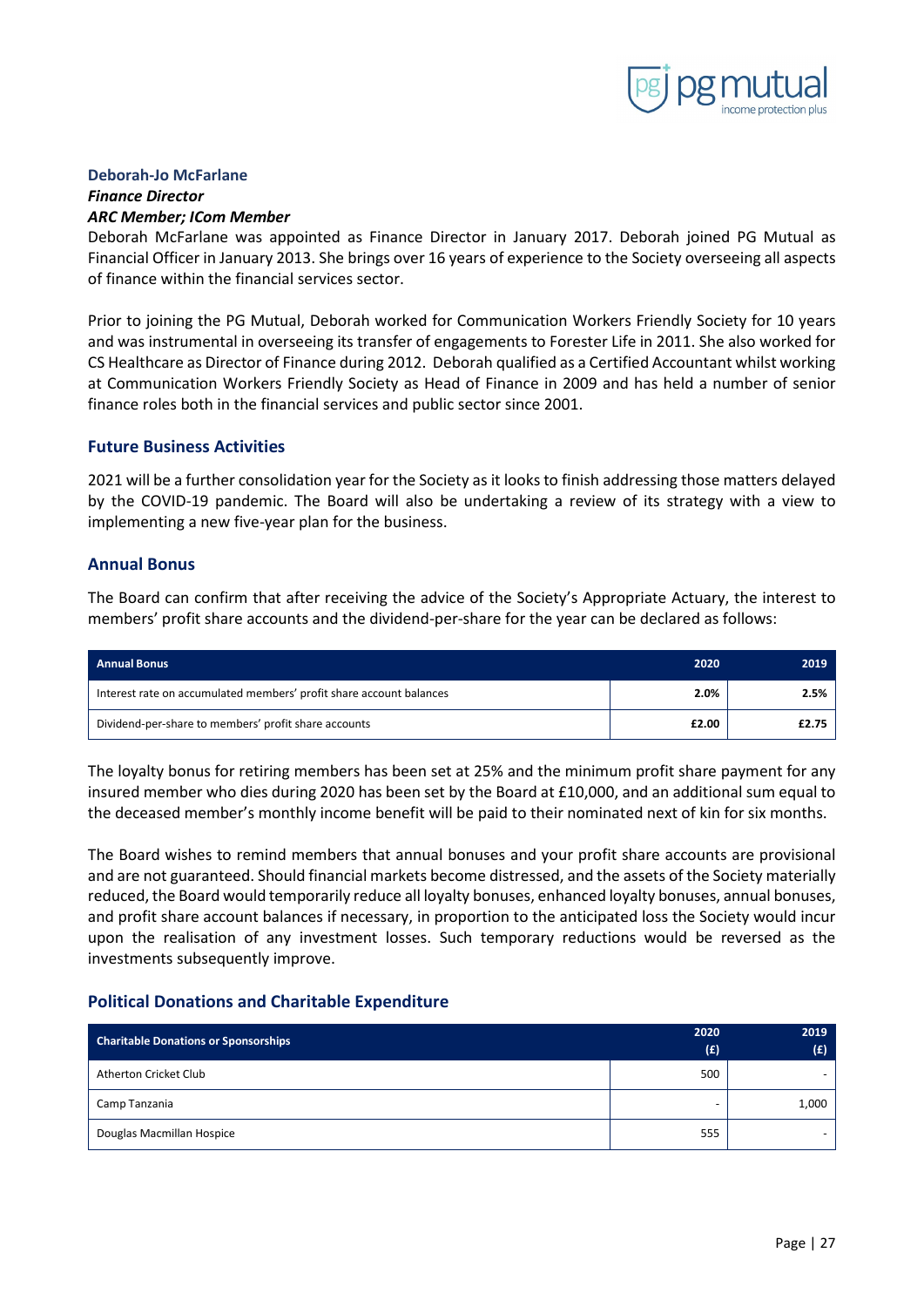

| PHAB                                              | 1,500 | 750   |
|---------------------------------------------------|-------|-------|
| <b>Table Tennis England</b>                       |       | 1,000 |
| Just Giving - Nathan Coyne                        | 250   |       |
| Carbon Footprint                                  | 258   |       |
| <b>TAMBA</b>                                      | 215   | -     |
| St Albans & District Food Bank                    | 500   |       |
| <b>Total Charitable Donations or Sponsorships</b> | 3,778 | 2,750 |

No other charitable donations were made during 2020. No political donations were made.

# <span id="page-28-0"></span>**The Directors' Responsibilities**

Under the Friendly Societies Act 1992, the Board is required to prepare financial statements for each financial year that give a true and fair view of the state of affairs of the Society, and its income and expenditure, during that period. In preparing those financial statements, the Board is required to:

- select suitable accounting policies and then apply them consistently.
- make judgements and estimates that are reasonable and prudent.
- state whether applicable accounting standards have been followed, subject to any material departures disclosed and explained in the financial statements.
- prepare the financial statements on the going concern basis unless it is inappropriate to presume that the Society will continue in business, in which case there should be supporting assumptions or qualifications, as necessary.

The directors confirm that they have complied with the above requirements in preparing the financial statements.

## <span id="page-28-1"></span>**Disclosure to the Appointed Auditor**

The Board does not believe the Society has carried on any activities outside its powers during the year, and in the case of each director in office, at the date of the report of the Board being approved:

- a) so far as each director is aware, there is no relevant audit information of which the Society's independent auditors are unaware.
- b) each director has taken all the steps that he ought to have taken as a director in order to make himself aware of any relevant audit information and to establish that the Society's independent auditors are aware of that information.

Moore have indicated their willingness to continue in office and a resolution to reappoint them will be proposed at the AGM.

## <span id="page-28-2"></span>**Going Concern**

The directors are satisfied that the Society has the necessary financial resources to continue as a going concern and have therefore prepared its accounts on this basis.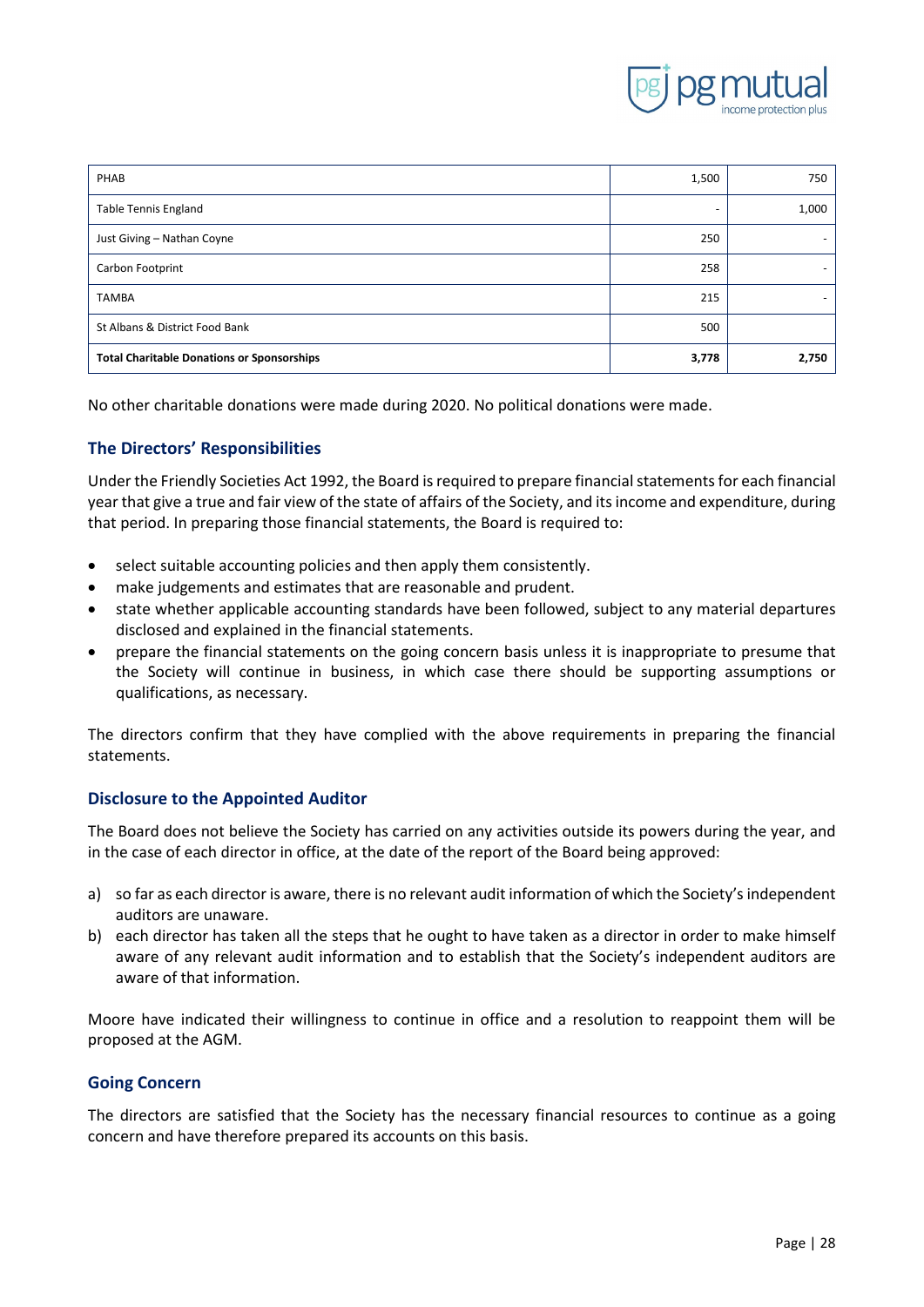

## <span id="page-29-0"></span>**Business Viability**

The Board is satisfied that the Society will remain a viable business over the course of its latest corporate plan based on the strategy described in the Strategic Report. This viability assessment took into consideration the Society's prospective Income Protection Plus policies flow, expected cash-flows and expenditure, the capital strength of the Society and an assessment of the principal risks the Society is exposed to.

## <span id="page-29-1"></span>**Complaints Procedure Policy**

It is the Society's policy to investigate and resolve all complaints received from members promptly and fairly. The Society is a member of the FOS. All complaints are handled in accordance with the requirements of the FCA. Full details can be obtained from the Secretary at the Society's office.

# <span id="page-29-2"></span>**Approval of the Directors' Report**

This report is approved unanimously by the Board.

**Simon Whale, Chair of the Board** 25 March 2021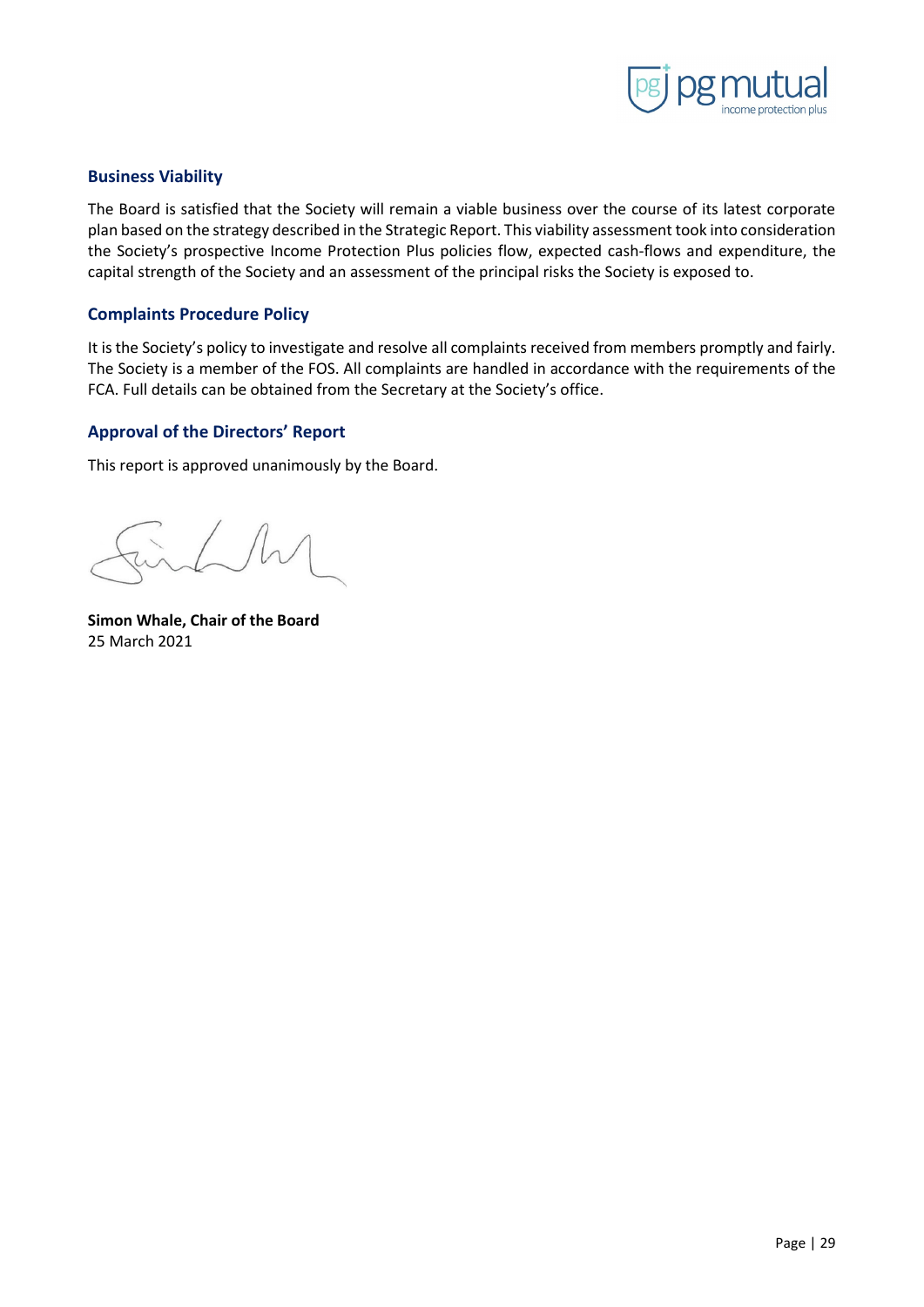

# <span id="page-30-0"></span>**The Board's Report on Remuneration**

# <span id="page-30-1"></span>**The Remuneration and Nomination Committee ("RNC")**

As recommended by the AFM Code, the Board has established a Remuneration and Nomination Committee ("RNC") of the Board, which is led by the Chair of the RNC. The Chair of the RNC has been approved for this role by the PRA and the FCA. The RNC members during the year were the Chair of the RNC, Gary Warner; the Chair of the Board, Simon Whale; and the Chair of the Investment Committee, Grahame Exton.

## <span id="page-30-2"></span>**The AFM Code Remuneration Principle**

"*A board should promote executive remuneration structures aligned to the long-term sustainable success of an organisation, taking into account pay and conditions elsewhere in the organisation.*"

The RNC is responsible to the Board for making recommendations with regards to the remuneration of nonexecutive directors and the Chief Executive Officer. The RNC believes that its remuneration for policy for the non-executive directors and the Chief Executive Officer strikes and appropriate balance between the need to ensure the Board is cost effective and its ability to attract and motivate individuals with the necessary expertise for the Board to undertake its responsibilities. The Chief Executive Officer's performance incentives are aligned with the Society's premium income, the annualised new premium generated from new membership admissions, and the management expense ratios as a proportion of premium income. The Board is aware that the AFM Code Remuneration Principle refers to the Board promoting executive remuneration structures, but the Board has chosen to delegate remuneration decisions for the Finance Director and Secretary to the Chief Executive Officer.

The Board has departed from the AFM Code in 2020 in that the Chair of the Board is also a member of the RNC despite not being independent upon appointment, and that there was only one non-executive member of the RNC who meets the AFM Code definition of independent. Subject to PRA and FCA approval, Paul Howley shall become the Chair of the RNC in 2021 to ensure there are two independent directors on the RNC, and the Board is satisfied that the Chair of the Board continues to be sufficiently separate from the dayto-day affairs of the business to be able to exercise independent judgement on the RNC.

While no external expertise was requested by the RNC during the year, the Board can confirm its members are authorised, collectively and individually, to seek such expert advice on remuneration and recruitment matters as they consider necessary to discharge their responsibilities. Such expert advice would be arranged at the Society's expense.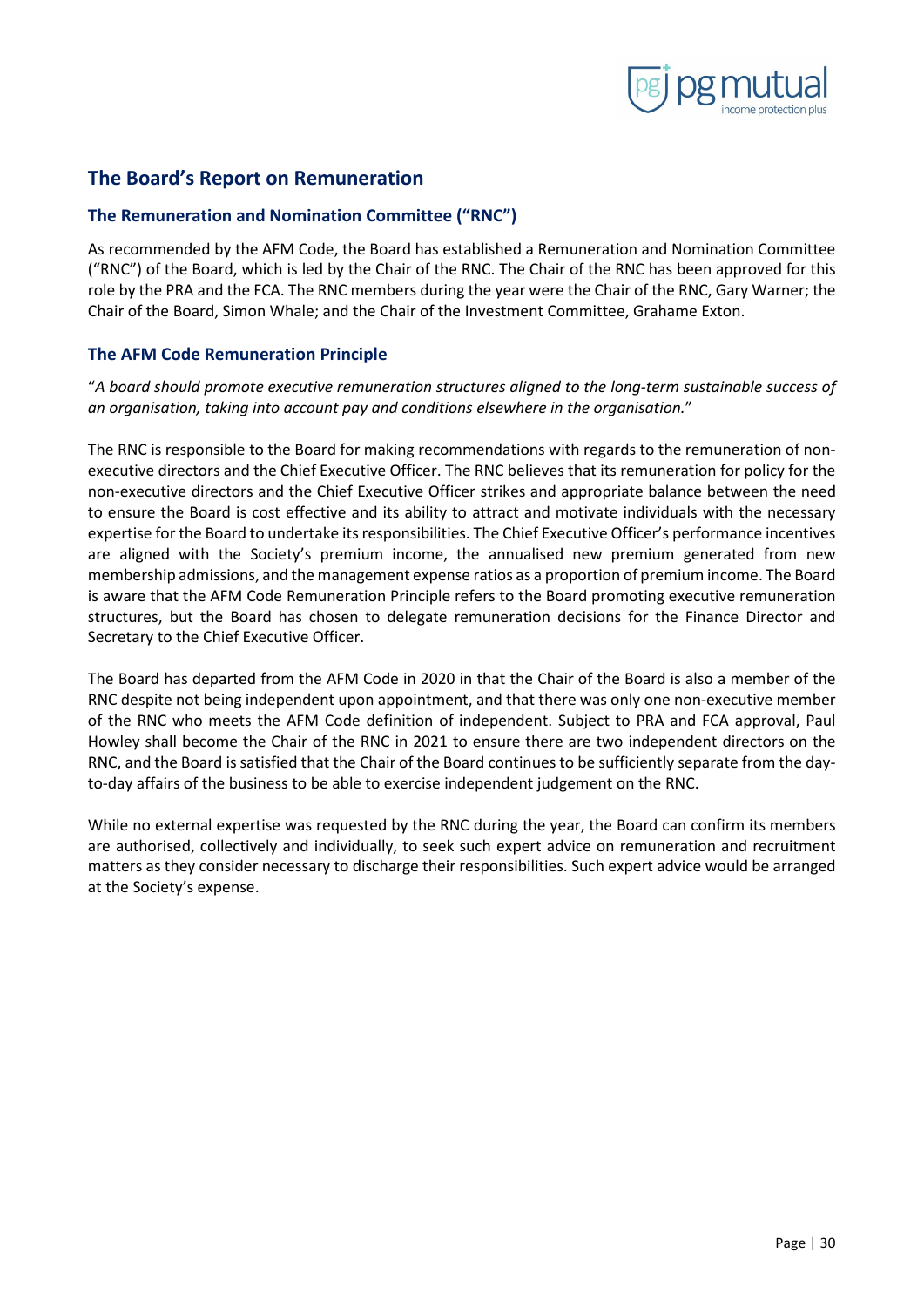

**Total 2019 (£)**

# <span id="page-31-0"></span>**Directors' Remuneration Disclosure**

**Director Basic Salary (£) Benefits (£) Annual Bonus (£) Pension Contributions (£) Total 2020 (£)** *Executive Directors* Mike Perry | 140,209 | 9,000 | 24,000 | 7,800 | 181,009 | 168,273 Deborah McFarlane | 73,357 | | 10,000 | 2,847 | 86,204 | 77,137 *Non-Executive Directors* Simon Whale 24,400 | 24,400 | 24,000 | 24,000 | 24,000 | 24,000 | 24,000 | 24,000 | 24,000 | 24,000 | 24,000 | J. Gary Warner 14,250 - - - 14,250 16,250 Matthew Dreaper 15,250 14,000 Grahame Exton 14,250 - - - 14,250 14,000 David Gulland 15,250 - - - 15,250 14,500 Paul Howley[6](#page-31-3) 9,000 - - - 9,000 -

The breakdown of directors' remuneration in 2020 was as follows:

## <span id="page-31-1"></span>**Directors' Meeting Attendance Disclosure**

The table below shows the number of meetings each director attended in 2020:

| <b>Director</b>        | <b>Board of Directors</b> | Investment<br><b>Committee</b> | <b>Audit and Risk</b><br><b>Committee</b> | Remuneration<br>and<br><b>Nomination</b><br><b>Committee</b> | Total 2020 | <b>Total 2019</b> |
|------------------------|---------------------------|--------------------------------|-------------------------------------------|--------------------------------------------------------------|------------|-------------------|
| Simon Whale            | 5                         | ۰                              | $\overline{\phantom{0}}$                  | 3                                                            | 8          | 10                |
| J. Gary Warner         | 5                         |                                | 4                                         | З                                                            | 12         | 13                |
| Mike Perry             | 5                         |                                | $\overline{\phantom{0}}$                  | -                                                            | 5          | 8                 |
| <b>Matthew Dreaper</b> | 5                         | 4                              | 4                                         |                                                              | 13         | 14                |
| Grahame Exton          | 5                         | 4                              |                                           | 3                                                            | 13         | 13                |
| Deborah McFarlane      | 5                         | 4                              | 4                                         |                                                              | 13         | 14                |
| David Gulland          | 5                         | 4                              | 4                                         | -                                                            | 13         | 14                |
| Paul Howley            | כ                         |                                |                                           |                                                              | 5          |                   |

# <span id="page-31-2"></span>**Approval of the Remuneration Report**

This report is approved unanimously by the Board.

**Simon Whale, Chair of the Board** 25 March 2021

<span id="page-31-3"></span><sup>6</sup> Paul Howley joined the Board in April 2020.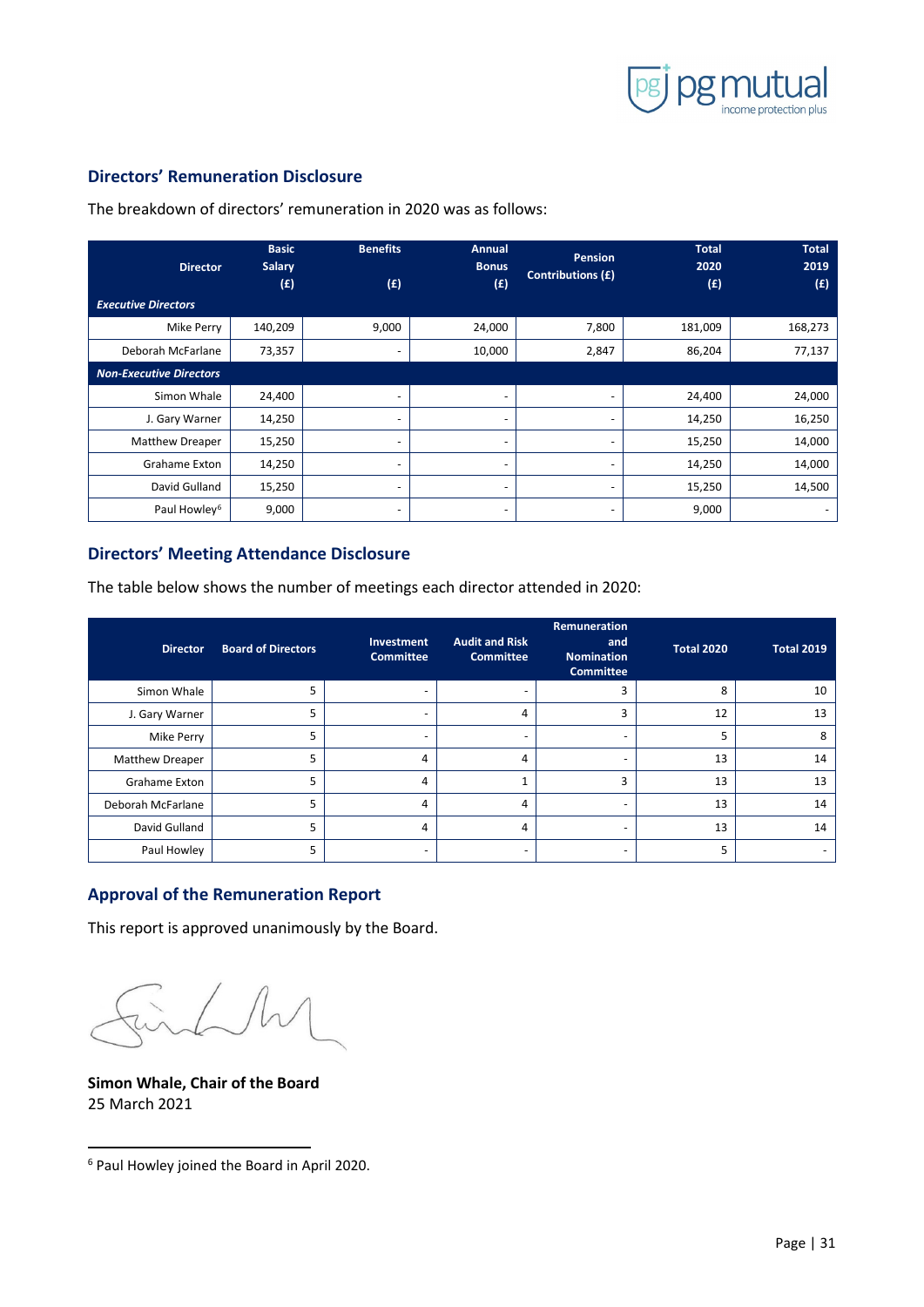

# <span id="page-32-0"></span>**The Independent Auditor's Report to the Members of PG Mutual**

## <span id="page-32-1"></span>**Our Opinion**

We have audited the financial statements of the Society for the year ended 31 December 2020 which comprise the Statement of Comprehensive Income, Statement of Financial Position, and notes to the financial statements, including a summary of significant accounting policies. The financial reporting framework that has been applied in their preparation is applicable law and United Kingdom Accounting Standards, including Financial Reporting Standard 102, the Financial Reporting Standard applicable in the UK and Republic of Ireland and FRS 103 Insurance Contracts (United Kingdom Generally Accepted Accounting Practice).

In our opinion, the Society's financial statements:

- give a true and fair view of the state of the Society's affairs as of 31 December 2020 and of the Society's surplus for the year then ended.
- have been properly prepared in accordance with United Kingdom Generally Accepted Accounting Practice.
- have been prepared in accordance with the Friendly Societies Act 1992.

## <span id="page-32-2"></span>**Basis for opinion**

We conducted our audit in accordance with International Standards on Auditing (UK) (ISAs (UK)) and applicable law. Our responsibilities under those standards are further described in the Auditor's responsibilities for the audit of the financial statements section of our report. We are independent of the Society in accordance with the ethical requirements that are relevant to our audit of the financial statements in the UK, including the FRC's Ethical Standard as applied to public interest entities, and we have fulfilled our other ethical responsibilities in accordance with these requirements. We believe that the audit evidence we have obtained is sufficient and appropriate to provide a basis for our opinion.

## <span id="page-32-3"></span>**Conclusions relating to principal risks, going concern and viability statement:**

As a result of the directors' voluntary reporting on how they have applied the UK Corporate Governance Code (the "Code"), we are required to report to you whether we have anything material to add or draw attention to:

- The disclosures in the Annual Report that describe the principal risks and explain how they are being managed or mitigated.
- The directors' confirmation in the Annual Report that they have carried out a robust assessment of the principal risks facing the society, including those that would threaten the business model, future performance, solvency, or liquidity.
- The directors' statement set out within the accounting policies of the financial statements about whether the directors considered it appropriate to adopt the going concern basis of accounting in preparing the Financial Statements and the directors' identification of any material uncertainties in the Society and the Society's ability to continue to do so over a period of at least 12 months from the date of approval of the financial statements.

We have nothing to report in respect of these matters.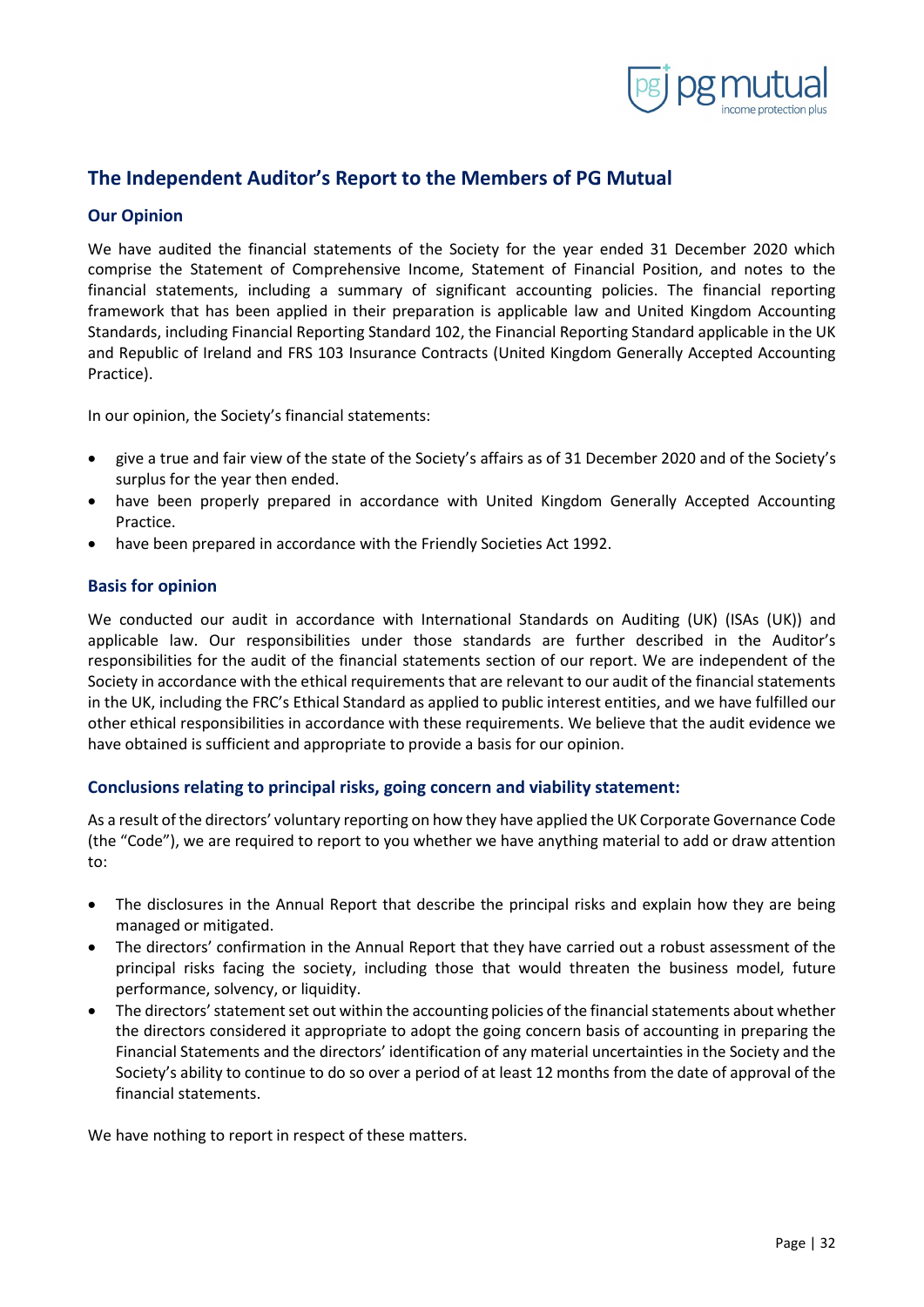

## <span id="page-33-0"></span>**Conclusions relating to going concern:**

In auditing the financial statements, we have concluded that the directors' use of the going concern basis of accounting in the preparation of the financial statements is appropriate.

Based on the work we have performed, we have not identified any material uncertainties relating to events or conditions that, individually or collectively, may cast significant doubt on the Society's ability to continue as a going concern for a period of at least twelve months from when the financial statements are authorised for issue. Our responsibilities and the responsibilities of the directors with respect to going concern are described in the relevant sections of this report.

#### <span id="page-33-1"></span>**Key audit matters**

Key audit matters are those matters that, in our professional judgement, were of most significance in our audit of the financial statements of the current period and include the most significant assessed risks of material misstatement (whether or not due to fraud) we identified, including those which had the greatest effect on: the overall audit strategy, the allocation of resources in the audit; and directing the efforts of the engagement team. These matters were addressed in the context of our audit of the financial statements as a whole, and in forming our opinion thereon, and we do not provide a separate opinion on these matters.

#### <span id="page-33-2"></span>**Our assessment of risks of material misstatement**

We identified the following risks that we believe to have had the most impact on our audit strategy and scope:

- the operation and effectiveness of the Society's membership system during the year and specifically the operation of the system over premium income and claims paid to policyholders.
- the valuation and ownership of the Society's investments at the year end and the recording of transactions throughout the year.
- the Society's compliance with applicable regulations.
- the application of revenue recognition accounting.
- the risk of fraud arising from management override of internal controls.

The way in which we formed our response to the risks identified above was as follows:

- The Society's membership system: we have tested the operation of the controls over membership records, premium income and claims paid to members. The controls were tested on a sample basis and the extent of testing varied depending on the frequency with which the control is operated.
- The Society's investments: ownership and valuation we confirmed the entirety of the holdings to independent third-party confirmations provided by the Society's Custodian. These statements were compared to known movements in the investment holdings in the year through comparison to contract notes and testing of the management's monthly investment reconciliations. We obtained from independent third-party confirmations of the prices for the purpose of subscription or redemption of interest in the underlying investments in investee funds as of 31 December 2020.
- The recording of investment transactions we have tested a sample of transactions to independent documentation.
- Compliance with regulatory environment we updated our understanding of the regulatory requirements and reviewed the Society's correspondence with its regulators, statutory filings, and management's records of compliance with appropriate regulations.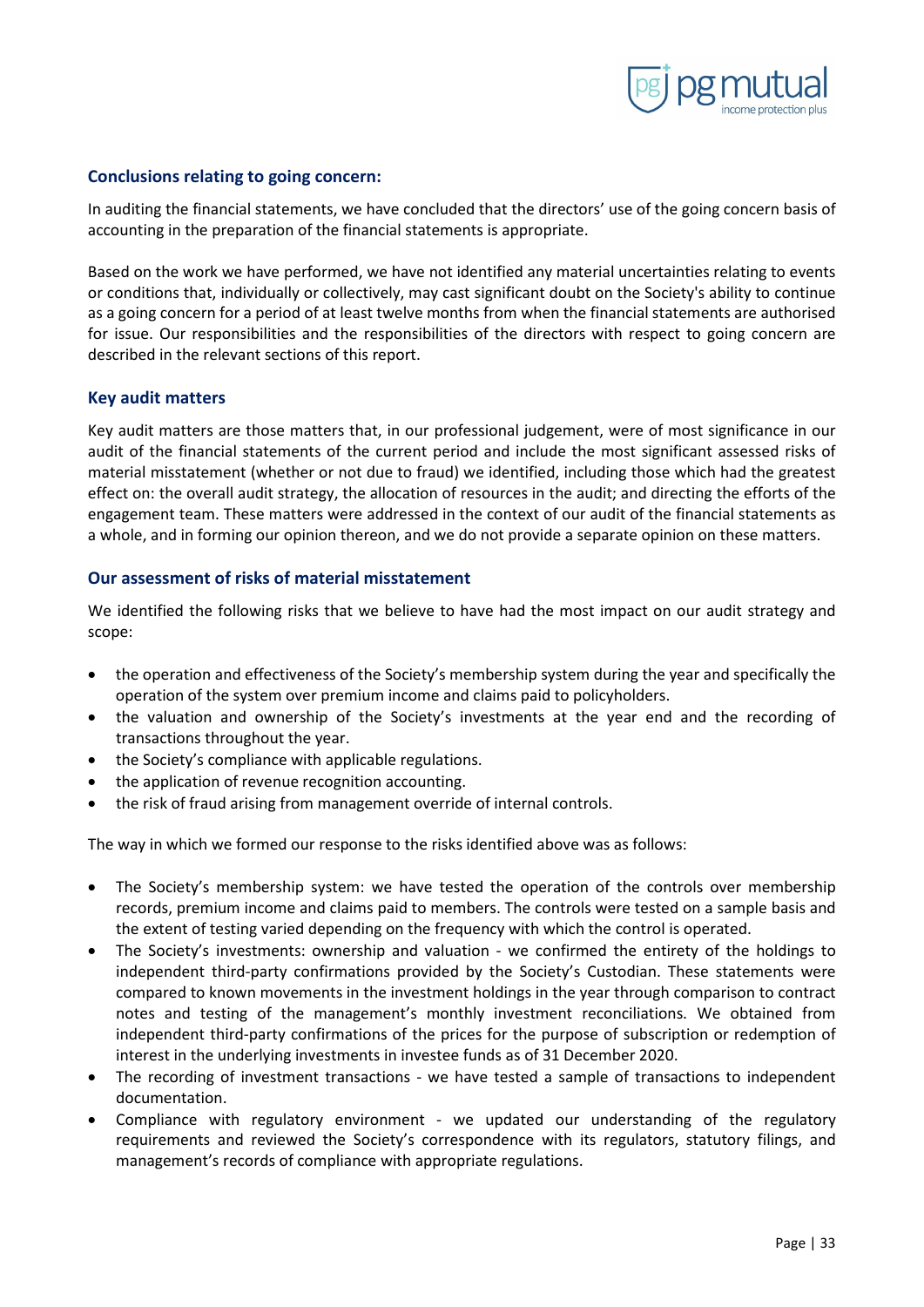

- The membership system we tested controls over the recognition of premium income and the process for ensuring the accuracy of changes to member's records, including new members. We also performed substantive testing on a sample of premium income and analytical procedures to validate whether revenue recognition procedures complied with UK Generally Accepted Accounting Practice.
- Management override of controls we have reviewed all significant or unusual entries to ensure they are appropriate and reasonable. We have also reviewed key estimates and judgements for bias.

# <span id="page-34-0"></span>**Our application of materiality**

In planning and performing our audit we were influenced by our application of materiality. We set certain quantitative measures and thresholds for materiality, which together with other, qualitative, considerations, helped us to determine the scope of our audit and the nature, timing and extent of the procedures performed. Based on our professional judgement we determined materiality for the Society to be £88,000 for items impacting the Statement of Comprehensive Income, which is approximately 1.98% of income. We determined materiality of £922,000 for items which require reclassification on the Statement of Financial Position, which is approximately 2% of gross assets. We agreed with the ARC that we would report to the Board all audit differences in excess of £1,000, as well as differences below that threshold that in our view warranted reporting on qualitative grounds.

## <span id="page-34-1"></span>**An overview of the scope of the audit**

The audit of the financial statements includes the audit of the Society. The scope of the audit for the financial statements has been determined by our application of our materiality to the financial statements in association to the risks of the Society when determining the level of work to be performed. All audit work was performed directly by the audit engagement team with the assistance of appointed experts.

As part of designing our audit, we determined materiality and assessed the risks of material misstatement in the financial statements. In particular, we looked at where the directors made subjective judgements, for example in respect of the valuation of technical provisions which are subject to management judgement and estimation.

We gained an understanding of the legal and regulatory framework applicable to the Society and the industry in which it operates and considered the risk of acts by the Society which were contrary to applicable laws and regulations, including fraud. These included but were not limited to compliance with Companies Act 2006, PRA and FCA rules, FRS 102 and FRS 103. We obtained our understanding through internal and external training and the use of an appropriately qualified and experienced audit team.

We designed audit procedures to respond to the risk, recognising that the risk of not detecting a material misstatement due to fraud is higher than the risk of not detecting one resulting from error. We focused on laws and regulations that could give rise to a material misstatement in the Society's financial statements. Our tests included, but were not limited to:

- Agreement of the financial statement disclosures to underlying supporting documentation.
- Enquiries of management.
- Review of minutes of board meetings throughout the period.
- Obtaining an understanding of the control environment in monitoring compliance with laws and regulations.
- Review of correspondence with the PRA and FCA.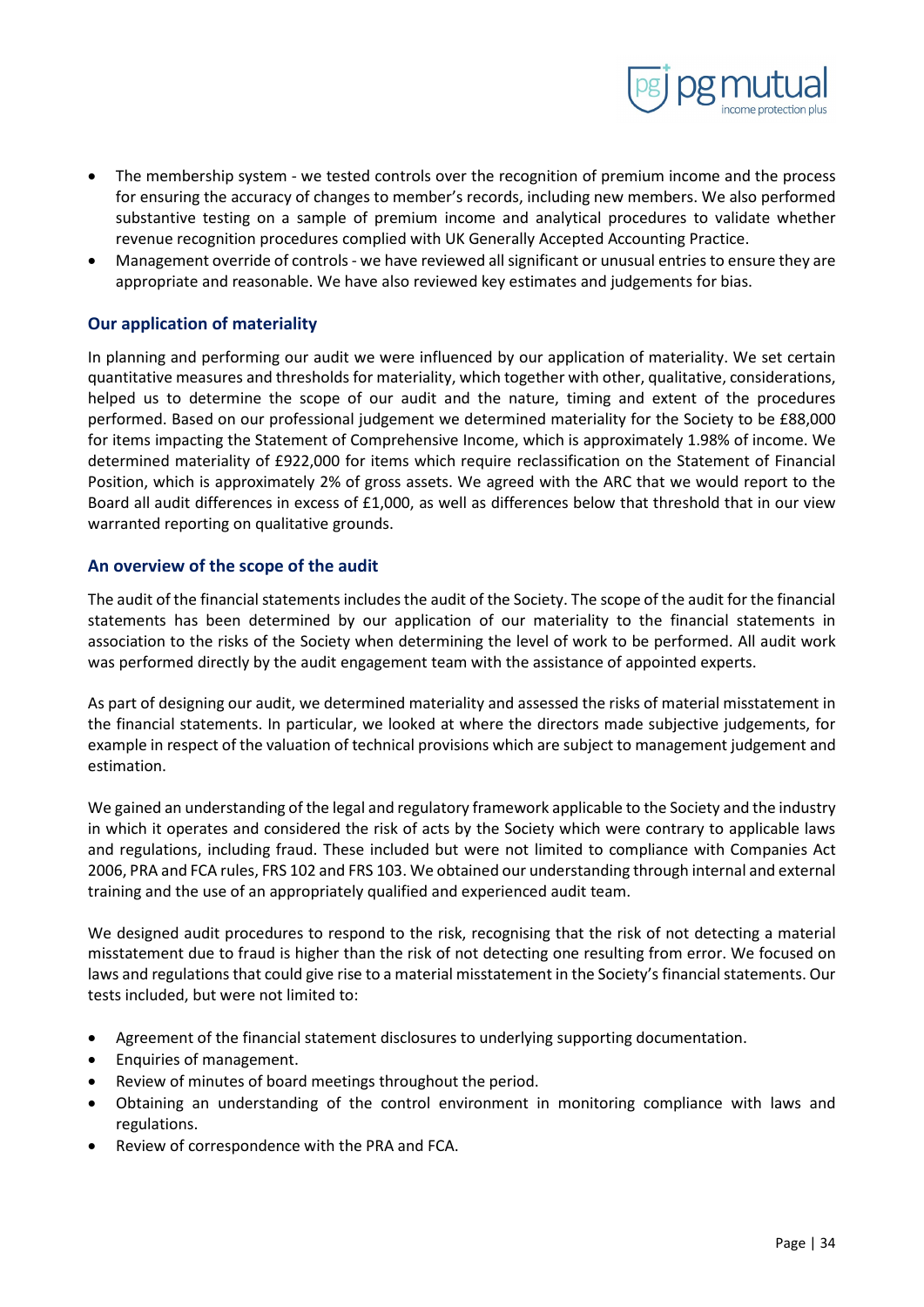

• Review of the Society's compliance plan, annual MLRO report, breaches register and Internal Audit reports.

## <span id="page-35-0"></span>**Auditor's responsibilities for the audit of the financial statements**

Our objectives are to obtain reasonable assurance about whether the financial statements as a whole are free from material misstatement, whether due to fraud or error, and to issue an auditor's report that includes our opinion. Reasonable assurance is a high level of assurance but is not a guarantee that an audit conducted in accordance with ISAs (UK) will always detect a material misstatement when it exists. Misstatements can arise from fraud or error and are considered material if, individually or in aggregate, they could reasonably be expected to influence the economic decisions of users taken on the basis of these financial statements.

Irregularities, including fraud, are instances of non-compliance with laws and regulations. We design procedures in line with our responsibilities, outlined above, to detect material misstatements in respect of irregularities, including fraud. The extent to which our procedures are capable of detecting irregularities, including fraud is detailed below.

# <span id="page-35-1"></span>**Explanation as to what extent the audit was considered capable of detecting irregularities, including fraud**

The objectives of our audit in respect of fraud are: to identify and assess the risks of material misstatement of the financial statements due to fraud; to obtain sufficient appropriate audit evidence regarding the assessed risks of material misstatement due to fraud, through designing and implementing appropriate responses to those assessed risks; and to respond appropriately to instances of fraud or suspected fraud identified during the audit. However, the primary responsibility for the prevention and detection of fraud rests with both management and those charged with governance of the Society.

Our approach was as follows:

- We obtained an understanding of the legal and regulatory requirements applicable to the Society and considered that the most significant are [the Companies Act 2006, UK financial reporting standards as issued by the Financial Reporting Council, and UK taxation legislation]
- We obtained an understanding of how the Society complies with these requirements by discussions with management and those charged with governance.
- We assessed the risk of material misstatement of the financial statements, including the risk of material misstatement due to fraud and how it might occur, by holding discussions with management and those charged with governance.
- We inquired of management and those charged with governance as to any known instances of noncompliance or suspected non-compliance with laws and regulations.
- Based on this understanding, we designed specific appropriate audit procedures to identify instances of non-compliance with laws and regulations. This included making enquiries of management and those charged with governance and obtaining additional corroborative evidence as required.

## <span id="page-35-2"></span>**Other information**

The directors are responsible for the other information. The other information comprises the information included in the annual report, other than the financial statements and our auditor's report thereon. Our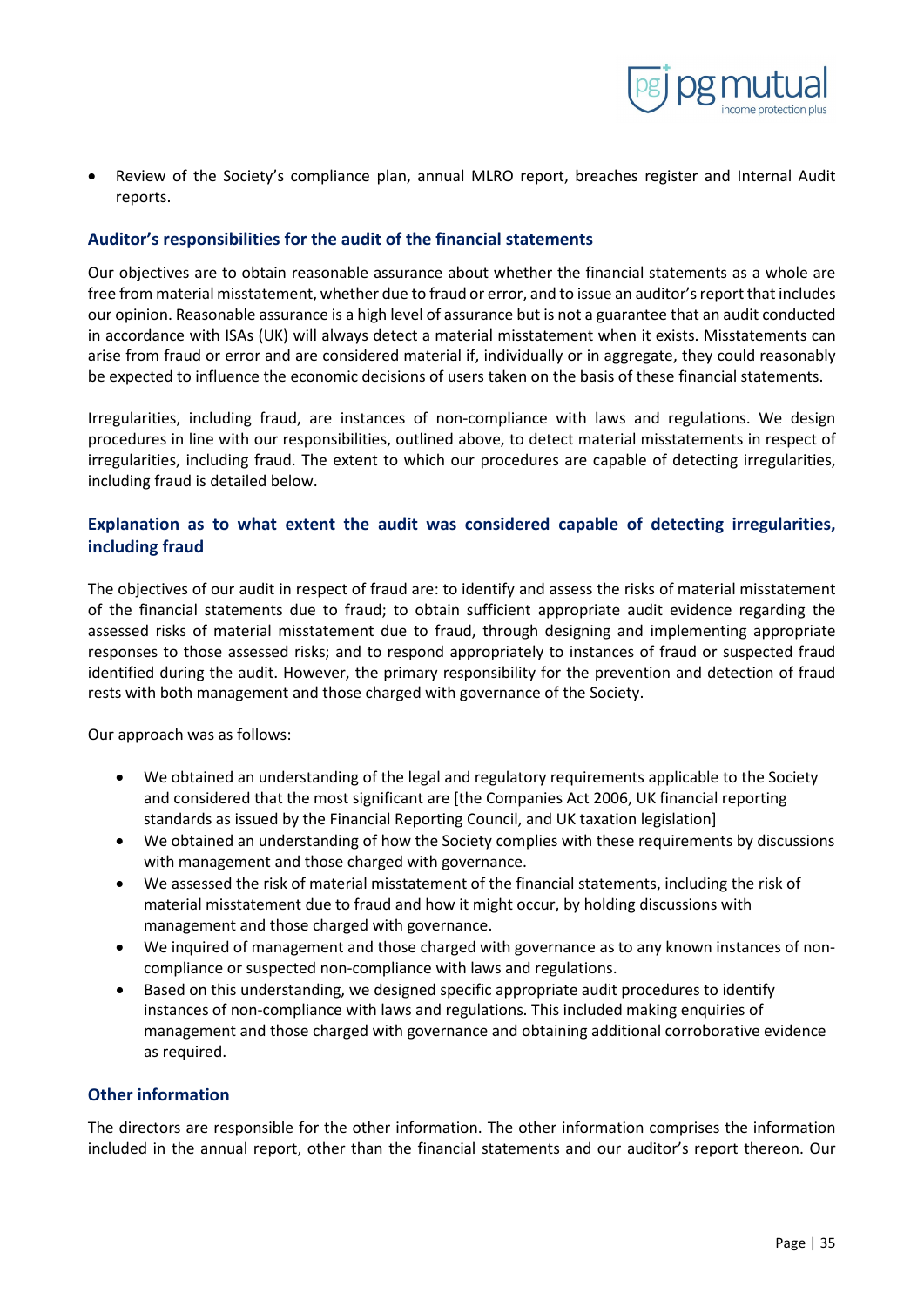

opinion on the financial statements does not cover the other information and, except to the extent otherwise explicitly stated in our report, we do not express any form of assurance conclusion thereon.

In connection with our audit of the financial statements, our responsibility is to read the other information and, in doing so, consider whether the other information is materially inconsistent with the financial statements or our knowledge obtained in the audit or otherwise appears to be materially misstated. If we identify such material inconsistencies or apparent material misstatements, we are required to determine whether there is a material misstatement in the financial statements or a material misstatement of the other information. If, based on the work we have performed, we conclude that there is a material misstatement of this other information, we are required to report that fact. We have nothing to report in this regard.

## <span id="page-36-0"></span>**Opinions on other matters prescribed by the Friendly Societies Act 1992**

In our opinion, based on the work undertaken in the course of the audit:

• the information given in the strategic report and the directors' report for the financial year for which the financial statements are prepared is consistent with the financial statements and those reports have been prepared in accordance with applicable legal requirements.

## <span id="page-36-1"></span>**Opinion on Corporate Governance Statements**

In accordance with our instructions from the Society, we review whether the Corporate Governance Statement reflects the Society's compliance with those provisions of the Annotated UK Corporate Governance Code specified by the Association of Financial Mutuals. We have nothing to report in respect of this review.

## <span id="page-36-2"></span>**Matters on which we are required to report by exception:**

In the light of the knowledge and understanding of the Society and its environment obtained in the course of the audit, we have not identified material misstatements in:

the strategic report or the directors' report.

We have nothing to report in respect of the following matters in relation to which the Friendly Societies Act 1992 requires us to report to you if, in our opinion:

- adequate accounting records have not been kept, or returns adequate for our audit have not been received from branches not visited by us; or
- the financial statements are not in agreement with the accounting records and returns; or
- certain disclosures of directors' remuneration specified by law are not made; or
- we have not received all the information and explanations we require for our audit.

## <span id="page-36-3"></span>**Respective responsibilities of directors**

As explained more fully in the directors' responsibilities statement, the directors are responsible for the preparation of the financial statements and for being satisfied that they give a true and fair view, and for such internal control as the directors determine is necessary to enable the preparation of financial statements that are free from material misstatement, whether due to fraud or error.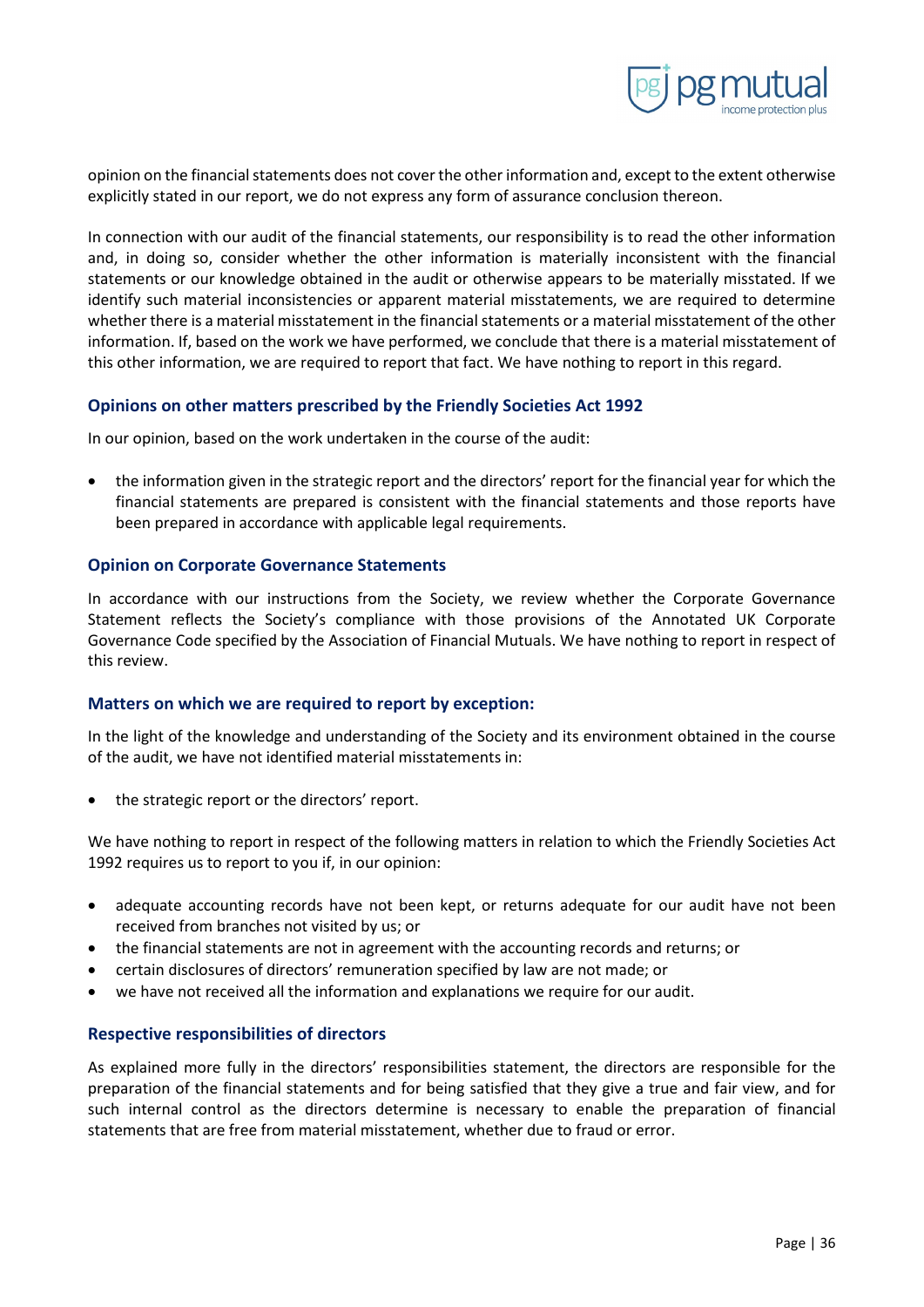

In preparing the financial statements, the directors are responsible for assessing the Society's ability to continue as a going concern, disclosing, as applicable, matters related to going concern and using the going concern basis of accounting unless the directors either intend to liquidate the Society or to cease operations, or have no realistic alternative but to do so.

## <span id="page-37-0"></span>**Auditor's responsibilities for the audit of the financial statements**

Our objectives are to obtain reasonable assurance about whether the financial statements as a whole are free from material misstatement, whether due to fraud or error, and to issue an auditor's report that includes our opinion. Reasonable assurance is a high level of assurance but is not a guarantee that an audit conducted in accordance with ISAs (UK) will always detect a material misstatement when it exists.

Misstatements can arise from fraud or error and are considered material if, individually or in the aggregate, they could reasonably be expected to influence the economic decisions of users taken on the basis of these financial statements.

A further description of our responsibilities for the audit of the consolidated financial statements is located on the Financial Reporting Council's website at: www.frc.org.uk/auditorsresponsibilities. This description forms part of our auditor's report.

## <span id="page-37-1"></span>**Use of our report:**

This report is made solely to the Society's members, as a body, in accordance with the Friendly Societies Act 1992. Our audit work has been undertaken so that we might state to the Society's members those matters we are required to state to them in an auditor's report and for no other purpose. To the fullest extent permitted by law, we do not accept or assume responsibility to anyone other than the Society and the Society's members as a body, for our audit work, for this report, or for the opinions we have formed.

/ slocanbe

**Daniel Slocombe, Senior Statutory Auditor** For and on behalf of Moore, Chartered Accountants and Statutory Auditor 30 Gay Street, Bath BA1 2PA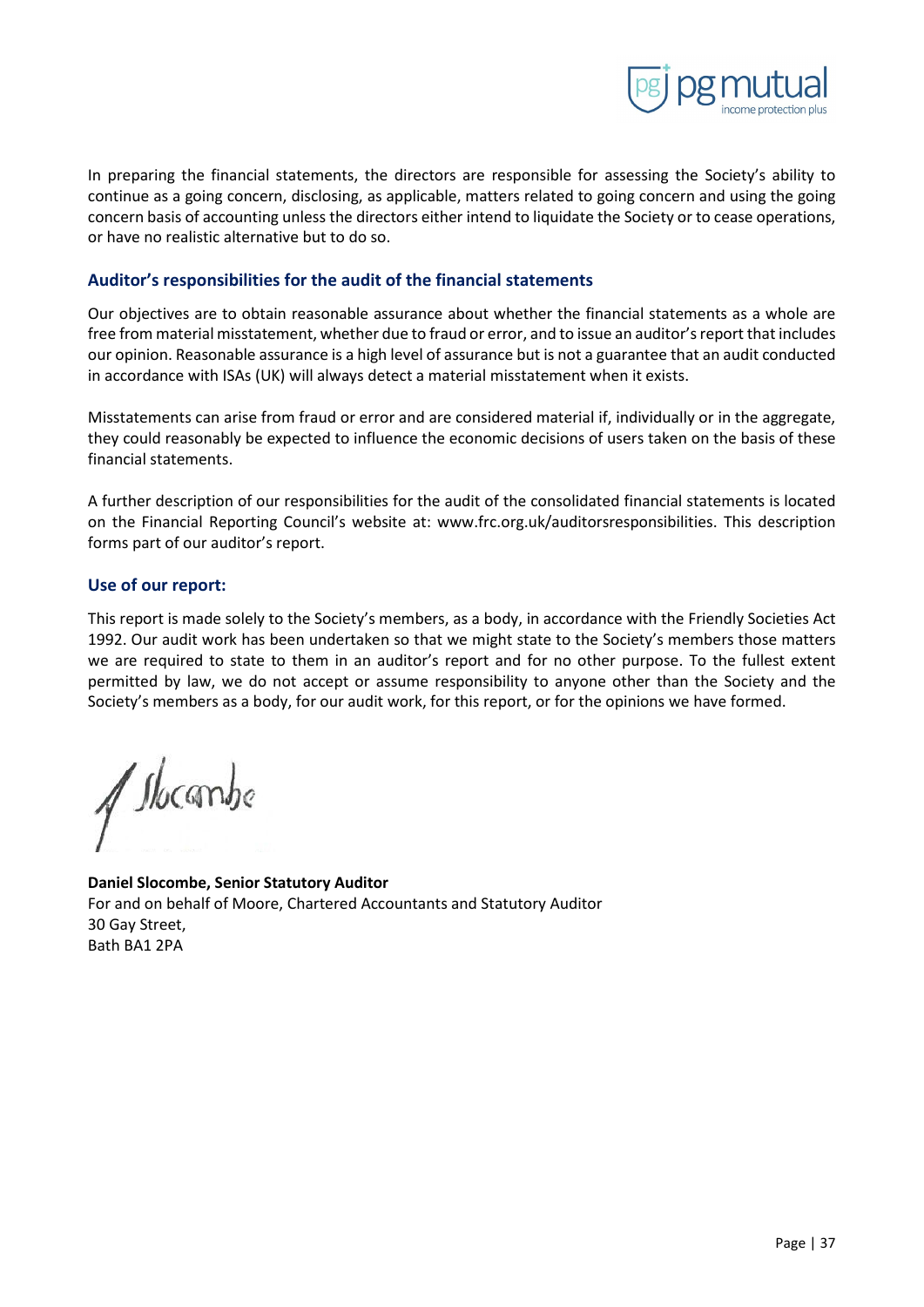

# <span id="page-38-0"></span>**The Financial Statements as of 31 December 2020**

# <span id="page-38-1"></span>**Statement of Comprehensive Income**

| <b>Technical Account: Long-Term Business</b>                                    | <b>Notes</b> | 2020(f)       | 2019(f)       |
|---------------------------------------------------------------------------------|--------------|---------------|---------------|
| <b>Earned Premium Income</b>                                                    | 5            | 3,341,728     | 3,284,300     |
| Investment Income                                                               | 6            | 1,104,335     | 1,149,495     |
| <b>Total Technical Income</b>                                                   |              | 4,446,063     | 4,433,795     |
| Income Protection Claims Incurred                                               | 7            | (1,443,032)   | (1,032,816)   |
| In-Year Interest and Dividends (including Loyalty and Enhanced Loyalty Bonuses) | 8            | (300, 063)    | (408, 373)    |
| <b>Management Costs</b>                                                         | 9            | (1,628,163)   | (1,487,870)   |
| Investment Expenses and Charges                                                 | 13           | (163, 660)    | (149, 349)    |
| Unrealised Gains/Losses on Investments                                          | 17           | (118, 477)    | 3,701,837     |
| Interest and Dividends to Members' Profit Share Accounts                        | 18           | (987, 585)    | (1, 282, 812) |
| Transfer (to)/from the LTBP                                                     | 18           | 1,333,345     | (2,560,336)   |
| Transfer (to)/from the FFA                                                      | 18           | (1, 138, 428) | (1, 214, 076) |
| <b>Balance on the Technical Account</b>                                         |              | 0             | 0             |

| <b>Statement of Total Recognised Gains and Losses</b>    | <b>Notes</b> | 2020(f)       | 2019(f)     |
|----------------------------------------------------------|--------------|---------------|-------------|
| Transfer (to)/from the FFA                               | 18           | (1, 138, 428) | (1,214,076) |
| Total recognised gains/(losses) since last Annual Report |              | 1,138,428     | 1,214,076   |

The above results relate wholly to continuing activities. The Society has no recognised gains or losses other than those included in the movement on the Technical Account and therefore no separate statement of recognised gains and losses has been presented.

Please see the Notes to the Financial Statements section for more detail.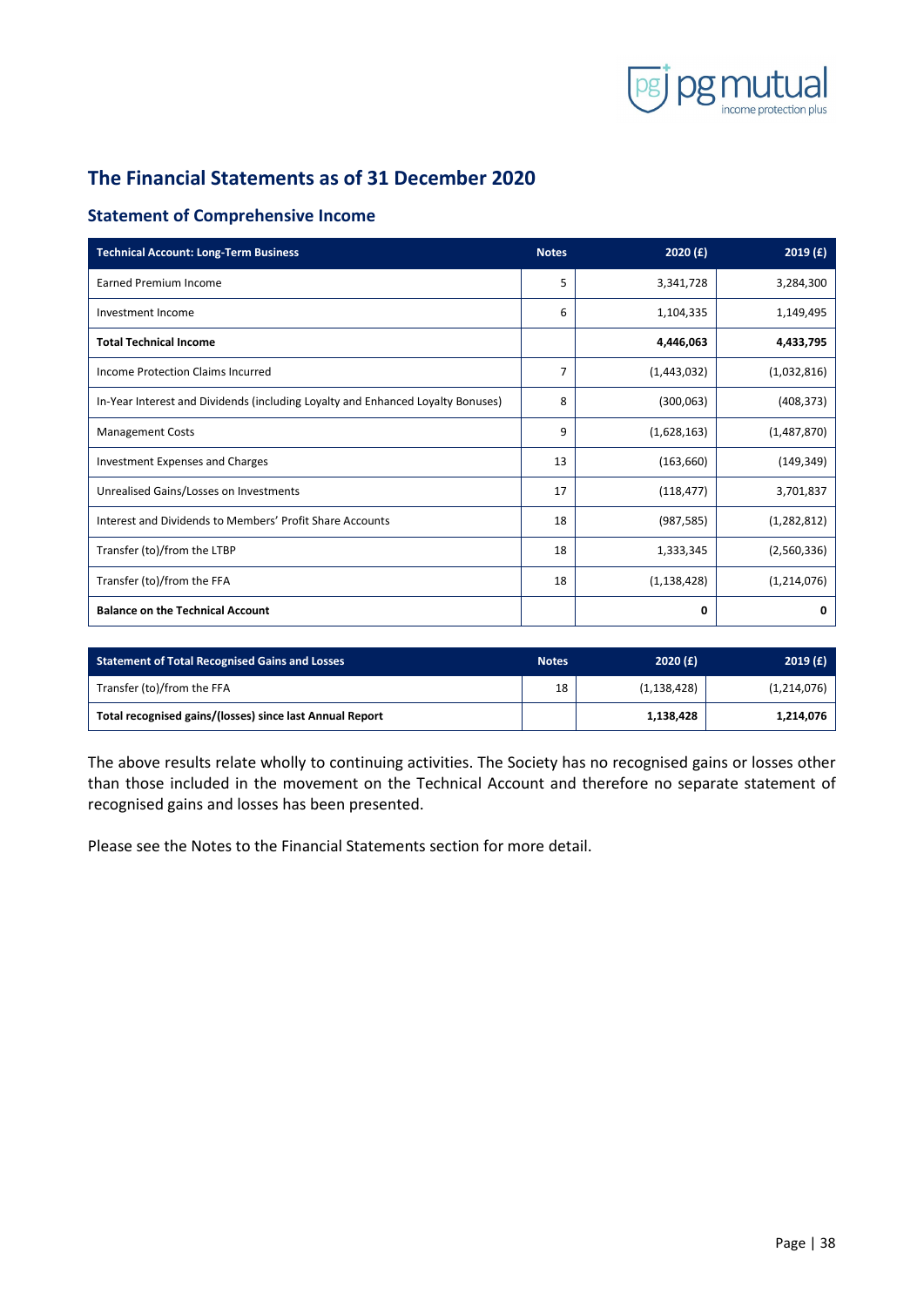

# <span id="page-39-0"></span>**Statement of Financial Position**

|                                                    | <b>Notes</b> |            | 2020(f)    | 2019(f)    |            |
|----------------------------------------------------|--------------|------------|------------|------------|------------|
| <b>Fixed Assets</b>                                |              |            |            |            |            |
| <b>Tangible Fixed Assets</b>                       | 15           |            | 809,572    |            | 817,036    |
| <b>Investments</b>                                 |              |            |            |            |            |
| Investment in Subsidiary                           | 16           | 4,721      |            | 4,721      |            |
| <b>Other Financial Investments</b>                 | 16           | 44,619,653 |            | 44,738,129 |            |
|                                                    |              |            | 44,624,374 |            | 44,742,850 |
| <b>Other Assets</b>                                |              |            |            |            |            |
| Cash at Bank                                       |              |            | 264,123    |            | 373,073    |
| Prepayments and Accrued Income                     |              |            | 455,479    |            | 500,987    |
| <b>Deferred Acquisition Costs</b>                  | 10           |            | 0          |            | 1,031      |
| <b>Total Assets</b>                                |              |            | 46,153,548 |            | 46,434,977 |
| <b>Fund for Future Appropriations</b>              | 18           |            | 17,247,868 |            | 16,109,440 |
| <b>Long Term Business Provision</b>                |              |            |            |            |            |
| Members' Profit Share Accounts                     | 18           | 16,186,106 |            | 16,335,602 |            |
| <b>Mathematical Reserves</b>                       | 18           | 11,932,698 |            | 13,266,043 |            |
|                                                    |              |            | 28,118,804 |            | 29,601,645 |
| <b>Creditors</b>                                   |              |            |            |            |            |
| <b>Creditors Arising from Insurance Activities</b> |              | 410,896    |            | 446,278    |            |
| <b>Other Creditors</b>                             | 22           | 375,980    |            | 277,614    |            |
|                                                    |              |            | 786,876    |            | 723,892    |
| <b>Total Liabilities</b>                           |              |            | 46,153,548 |            | 46,434,977 |

# <span id="page-39-1"></span>**Approval of the Financial Statements**

These financial statements are approved unanimously by the Board.

 $\sqrt{\hbar}$ 

**Simon Whale, Chair of the Board** 25 March 2021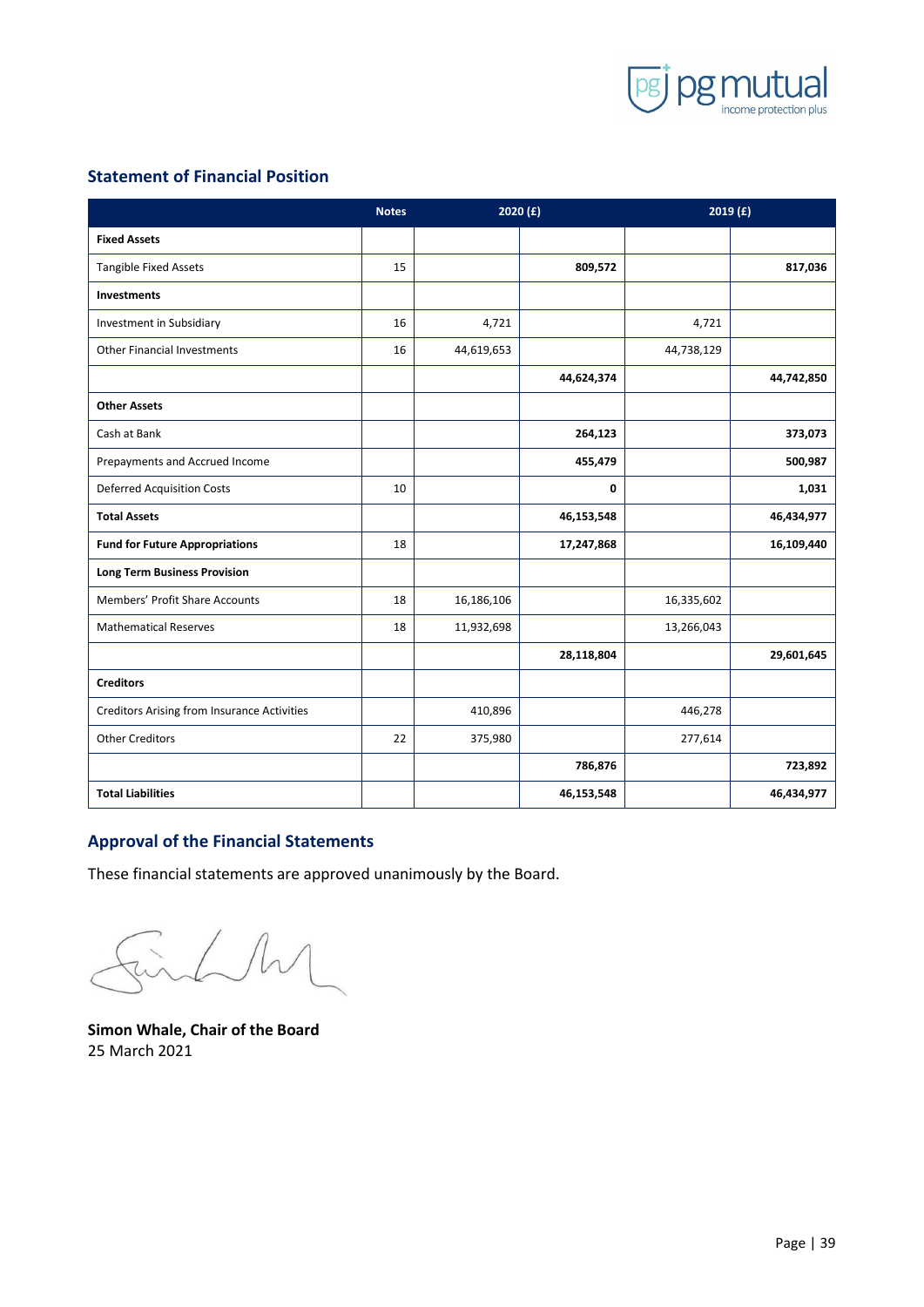

# <span id="page-40-0"></span>**The Notes to the Financial Statements**

#### <span id="page-40-1"></span>**1. Basis of Accounting**

The accounts have been prepared under the historical cost convention, modified by the revaluation of certain assets as required by the Regulators. The Society has taken advantage of the exemption not to produce consolidated financial statements on the grounds that its subsidiary, P&G Insurance Services Limited trading as PG Mutual Services, is not material.

#### <span id="page-40-2"></span>**Going Concern**

The directors are satisfied that the Society has the necessary financial resources to continue as a going concern and have therefore prepared its accounts on this basis.

## <span id="page-40-3"></span>**2. Significant accounting policies**

The principal accounting policies applied in the preparation of these financial statements are set out below. These policies have been applied consistently to all the years presented, unless otherwise stated.

#### <span id="page-40-4"></span>**Basis of preparation**

The financial statements have been prepared in accordance with Financial Reporting Standard 102 and Financial Reporting Standard 103 as issued by the Financial Reporting Council and the Friendly Societies (Accounts and Related Provisions) Regulations 1994 ('the Regulations').

In accordance with FRS 103 on Insurance Contracts, the Society has applied existing accounting practices for insurance contracts, modified as appropriate to comply with applicable standards.

Before 2014 the financial statements were prepared in accordance with UK GAAP applicable prior to the adoption of FRS 102 and FRS 103, as issued by the Financial Reporting Council, and referred to below as 'previous UK GAAP'. There are no financial effects of the transition to FRS 102 and FRS 103 which require a separate reconciliation to be prepared.

The financial statements have been prepared on the historical cost basis, except for the revaluation of certain properties and financial instruments.

The preparation of financial statements in conformity with FRS 102 requires the use of certain critical accounting estimates. It also requires management to exercise its judgement in the process of applying the accounting policies selected for use by the Society. The areas involving a higher degree of judgement or complexity, or areas where assumptions and estimates are significant to the financial statements are disclosed in note 3. Use of available information and application of judgement are inherent in the formation of estimates. Actual outcomes in the future could differ from such estimates.

After making enquiries, the directors have a reasonable expectation that the Society has adequate resources to continue in operational existence for the foreseeable future. The Society therefore continues to adopt the going concern basis in preparing its financial statements.

#### <span id="page-40-5"></span>**Earned Premiums**

Earned premiums are accounted for an accruals basis based on the period they related to. Premiums relating to the unexpired term of policies in force at the balance sheet date are treated as unearned.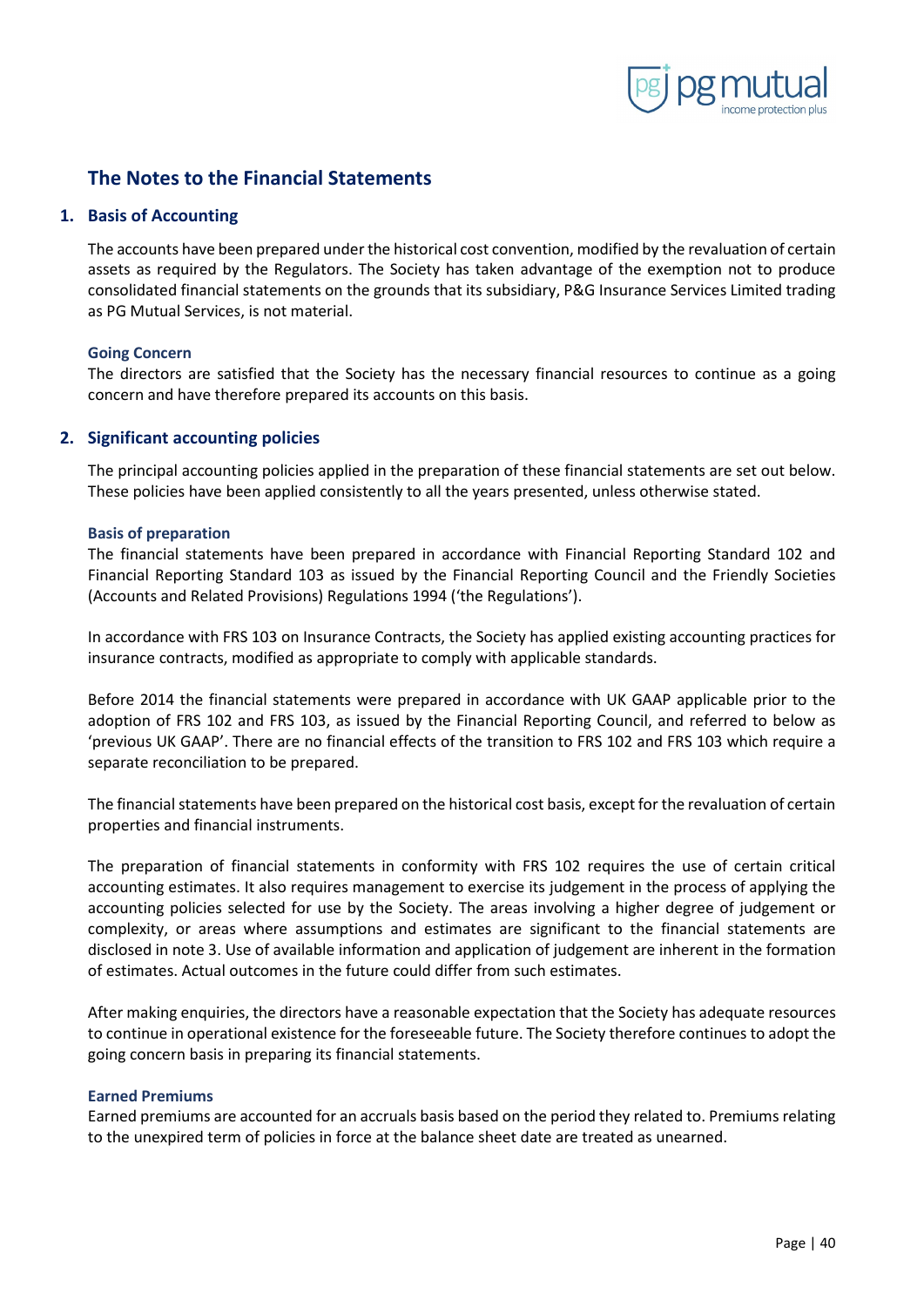

#### <span id="page-41-0"></span>**Claims and Benefits**

Claims for sickness, death or surrender are accounted for from the appropriate date of the event as notified. Claims payable include all related internal and external claims handling costs.

#### <span id="page-41-1"></span>**Investment Income**

Income from investments is included in the Technical Account Long-Term Business. Account is taken of income from gilts and interest on cash deposits on an accruals basis and dividends from equities are included according to the date of receipt by the Society.

#### <span id="page-41-2"></span>**Realised and Unrealised Investment Gains**

Realised gains and losses, being the differences between the net sale proceeds and market value (see Valuation of Investments below) at the beginning of the year, is included within investment income in the Technical Account when attributable to assets in the Long-Term Business Fund. Unrealised gains and losses represent the difference between the valuation of investments at the balance sheet date and market value at the beginning of the year. Unrealised gains and losses on assets purchased during the year are valued on the difference between the purchase price and the valuation at the balance sheet date.

Movements in unrealised gains and losses attributable to assets in the Long-Term Business Fund are reported in the Technical Account – Long-Term Business.

The Society's wholly owned subsidiary, P&G Insurance Services Limited trading as PG Mutual Services, has been valued on a Net Realisable Value basis, with any losses or gains accounted for as unrealised losses or gains within the accounts.

#### <span id="page-41-3"></span>**Acquisition Costs**

Acquisition costs comprise direct costs, such as introduction commissions, as well as indirect costs such as advertising, production, marketing and sales staff etc. Indirect acquisition costs will vary from year-to-year according to the budgets determined by the Board, while direct costs will vary in line with the premium value of the business sold and the commission level applicable.

Commissions payable to IFAs are prepaid over 36 months from the date of the relevant member joining the Society. The deferred costing method creates an asset in the balance sheet that then decreases through the prepaid period (deferred acquisition costs) to reflect the Society's ability to contractually recover a proportion of the commission paid from the IFA if the member terminates within the 36 month period.

#### <span id="page-41-4"></span>**Leasing**

Rentals applicable to operating leases where substantially all of the benefits and risks of ownership remain with the lessor are charged against profits on a straight line basis over the period of the lease.

#### <span id="page-41-5"></span>**Annual Bonuses on Members' Profit Share Accounts**

Annual bonuses to members in the form of interest and dividends-per-share are recognised in the Technical Account Long-Term Business when declared, and loyalty bonuses and enhanced loyalty bonuses when paid.

#### <span id="page-41-6"></span>**Fund for Future Appropriations**

The FFA incorporates amounts which have yet to be allocated to members. Transfers to and from the FFA reflect the excess or deficiency of revenues (including premiums and investment gains and losses) over expenses (including claims and bonuses) in each accounting period arising from the Society's Long Term Business Fund.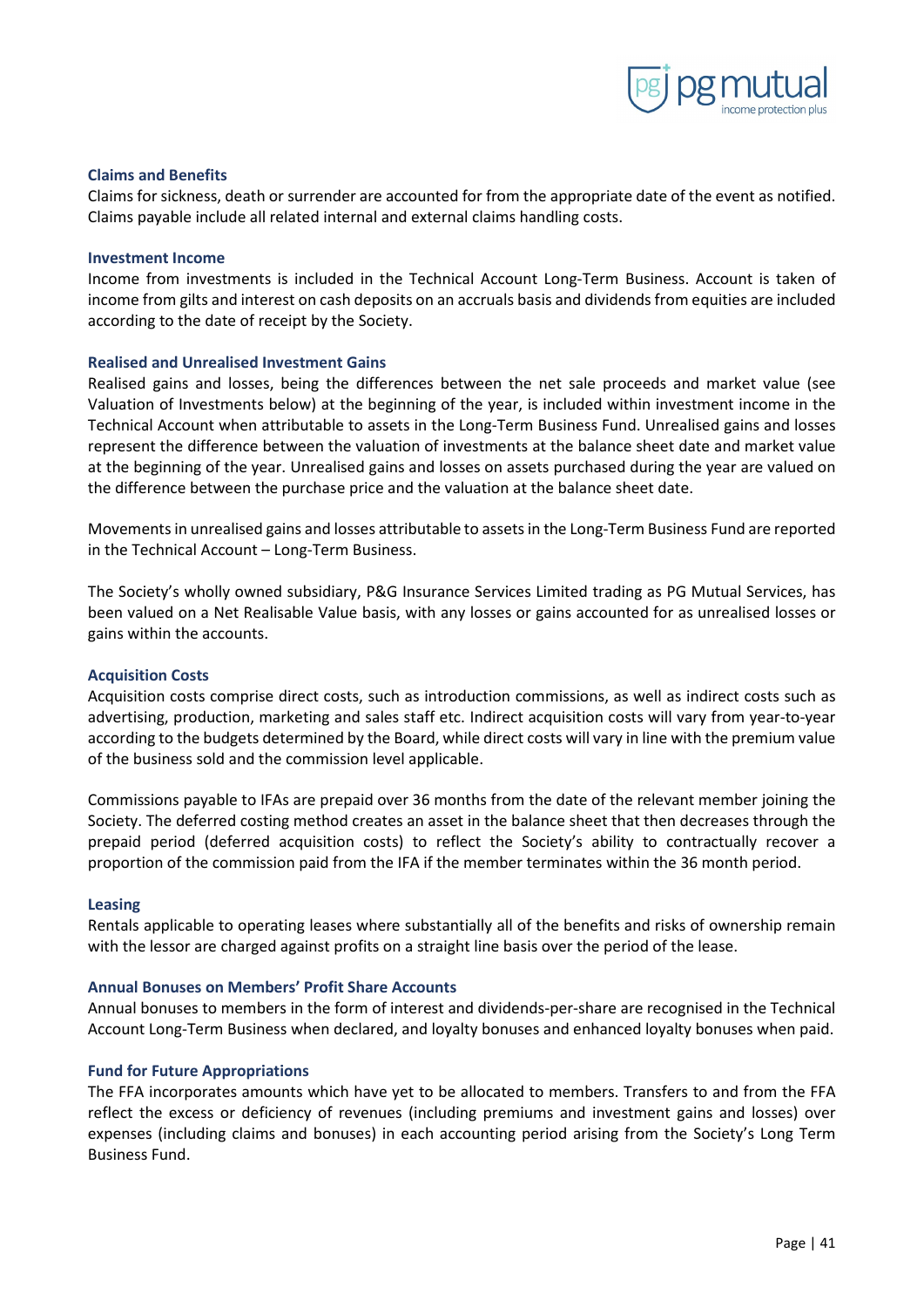

#### <span id="page-42-0"></span>**Taxation**

The Society is not subject to income, capital gains or corporation tax.

#### <span id="page-42-1"></span>**Valuation of Investments**

The market value of quoted fixed interest and equity investments is stated in the financial statements at the closing mid-market values at the balance sheet date. Where there is no apparent market for an asset and therefore no quoted market value, a mark to model approach is taken to estimate what the market value would be if a market existed.

Regarding note 15 below, the Society's freehold properties are held at valuation. The property was valued as of the 31 December 2017 on the 16 January 2018 using an Open Market basis by Allied Surveyors and Valuers, a RICs Registered Valuer at that time. Our policy is to value the Society's property every three years.

#### <span id="page-42-2"></span>**Pension Scheme Arrangements**

The Society runs a defined contribution pension scheme that each member of staff is eligible to join after completing their induction period and is arranged through Scottish Widows. The Society's obligation to this fund is limited to the contributions made and due. For members of staff employed by the Society prior to the 1 November 2010, the employer contribution is 10% of gross salary and the employee's contribution is 5% of gross salary. For members of staff joining from the 1 November 2010, the employer will match the employee's contribution up to a maximum contribution of 4%.

Under the Pensions Act 2008, the Society was required to comply with automatic emrolment with a staging date of 1 January 2017. All staff who have joined the Society after that date have been automtically enrolled into the Scottish Widows Scheme under terms that comply with that specified by the Pension Regulators.

#### <span id="page-42-3"></span>**Depreciation**

Depreciation is charged on fixed assets other than freehold properties on a straight line basis as follows:

| <b>Building Improvements</b>     | 10.0%  |
|----------------------------------|--------|
| Fixtures, Fittings and Furniture | 12.5%  |
| <b>Computer Equipment</b>        | 25.0%  |
| <b>Motor Cars</b>                | 33.33% |

Freehold properties are included at the re-valued amount based on an independent valuation in accordance with FRS 102. Any surplus/deficit on revaluation is taken to the revaluation reserve to the extent that any deficit does not exceed surpluses in previous years.

## <span id="page-42-4"></span>**3. Critical Accounting Judgements and Estimates**

In preparing the financial statements, management is required to make estimates and assumptions which affect reported income, expenses, assets, liabilities and disclosure of contingent assets and liabilities. Use of available information and application of judgement are inherent in the formation of estimates, together with past experience and expectations of future events that are believed to be reasonable under the circumstances. Actual results in the future could differ from such estimates.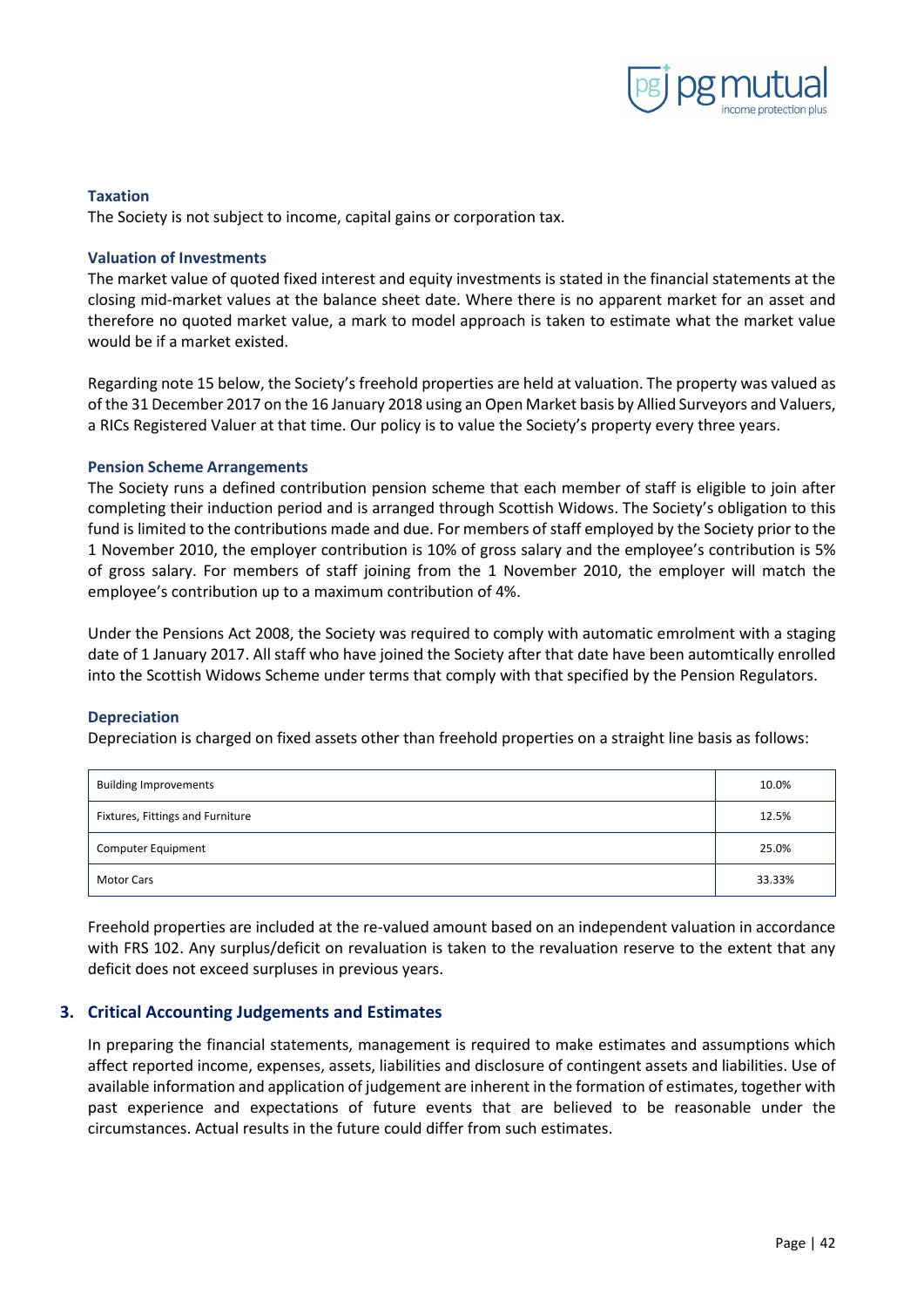

#### <span id="page-43-0"></span>**Fair Value of Financial Assets**

Market observable inputs are used wherever possible. In the absence of an active market, estimation of fair value is achieved by using valuation techniques such as recent arm's length transactions, discounted cash flow analysis and option pricing models. For discounted cash flow analysis, estimated future cash flows and discount rates are based on current market information and rates applicable to financial instruments with similar yields, credit quality and maturity characteristics. This valuation will also take into account the marketability of the assets being valued.

#### <span id="page-43-1"></span>**Long-Term Business Provision ("LTBP")**

'The valuation of insurance contracts is based on policy data held on the Society's administration systems and prudent assumptions set using internal and external data as inputs to actuarial valuation models. The assumptions used for mortality and morbidity are based on standard industry tables, adjusted where appropriate to reflect the Society's own experience.

The assumptions used for discount rates are based on current market risk rates, adjusted for the Society's own risk exposure. Due to the long-term nature of these obligations, the estimates are subject to significant uncertainty.

The main assumption underlying these techniques is that past claims development experience is used to project ultimate claims costs. Allowance for one-off occurrences or changes in legislation, policy conditions or portfolio mix are also made in arriving at the estimated ultimate cost of claims in order that it represents the most likely outcome, taking account of all the ties involved. To the extent that the ultimate cost is different from the estimate, where experience is better or worse than that assumed, the surplus or deficit will be credited or charged to gross benefits and claims within the Statement of Comprehensive Income in future years.

#### <span id="page-43-2"></span>**Capital and Risk Management**

Section 4 details the capital and risk management approach of the Society. The Society seeks to create value for its members by investing in the development of the business while maintaining an appropriate level of capital available in accordance with Board's internal principles and practices of financial management policy.

#### <span id="page-43-3"></span>**4. Capital Management**

#### <span id="page-43-4"></span>**Policies and Objectives**

The Society applies three overarching principles to the management of its Income Protection Plus business. These are set out below in the order in which they would normally apply:

- meet all contractual obligations, in particular the timely payment of contractual benefits;
- always meet the appropriate prudential tests for solvency and capital adequacy;
- treat all policyholders fairly, taking into account their reasonable expectations.

These objectives are reviewed by the Board annually. The free asset ratio is monitored at regular intervals throughout the year to ensure sufficient capital is available for its capital management objectives. These assessments take into account material changes in business planning assumptions, changes in financial market prices, and changes in the Society's insurance fund.

The Society complied with all externally imposed capital requirements to which it was subject throughout the reporting period.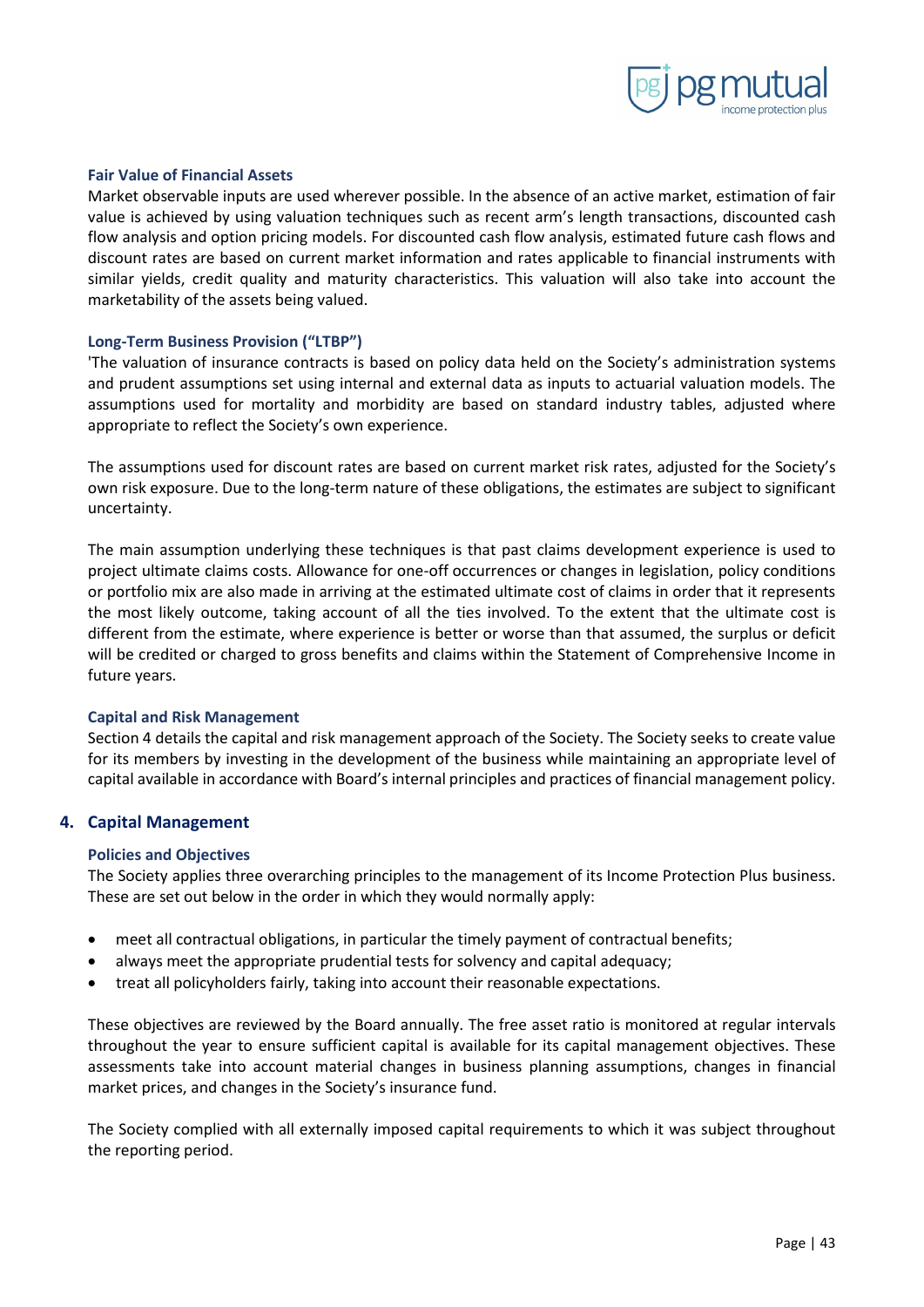

| <b>Capital Statement</b>                                  | 2020(f)     | 2019(f)     |
|-----------------------------------------------------------|-------------|-------------|
| <b>FFA</b>                                                |             |             |
| <b>Total Capital Resources Before Deductions</b>          | 17,247,868  | 16,109,440  |
| <b>Regulatory Solvency Adjustments</b>                    | (4,543,900) | (3,984,931) |
| Capital Available to Meet Regulatory Capital Requirements | 12,703,968  | 12,124,509  |

#### <span id="page-44-0"></span>**Measurement and Monitoring of Capital**

The capital position of the Society is monitored internally on a regular basis and reviewed periodically by the Board. These objectives are reviewed, and actions taken if necessary, to ensure the adequacy of the Society's capital position.

In the event sufficient capital is not available, actions would be taken to either free additional capital by altering the asset mix of the Society's investment portfolio, or through action as explained under "Available Capital" below.

#### <span id="page-44-1"></span>**Available Capital**

An allowance is made for actions that management would take in adverse conditions, such as reducing loyalty bonuses, enhanced loyalty bonses, annual bonuses and profit share account balances, to zero if necessary. The assets are taken at market value, and are estimated where required. All admissible assets are available to meet the regulatory requirements of the fund.

#### <span id="page-44-2"></span>**Sensitivity of Long-Term Insurance Contract Liabilities**

The value of the long-term insurance contract liabilities is sensitive to changes in market conditions and in the demographic assumptions used in the calculation, such as mortality and persistency rates.

Market conditions – Assumptions are made about future investment returns and interest rates when valuing the liabilities, based on current market conditions. These also have an effect on the value placed on the assets held to support the liabilities. An adverse change in market conditions may therefore reduce the level of the available capital resources.

Demographic assumptions – Changes in the mortality, morbidity, expense or persistency experienced by the business may result in the need to change the assumptions used to value the liabilities. This may increase or reduce the value placed on the liabilities.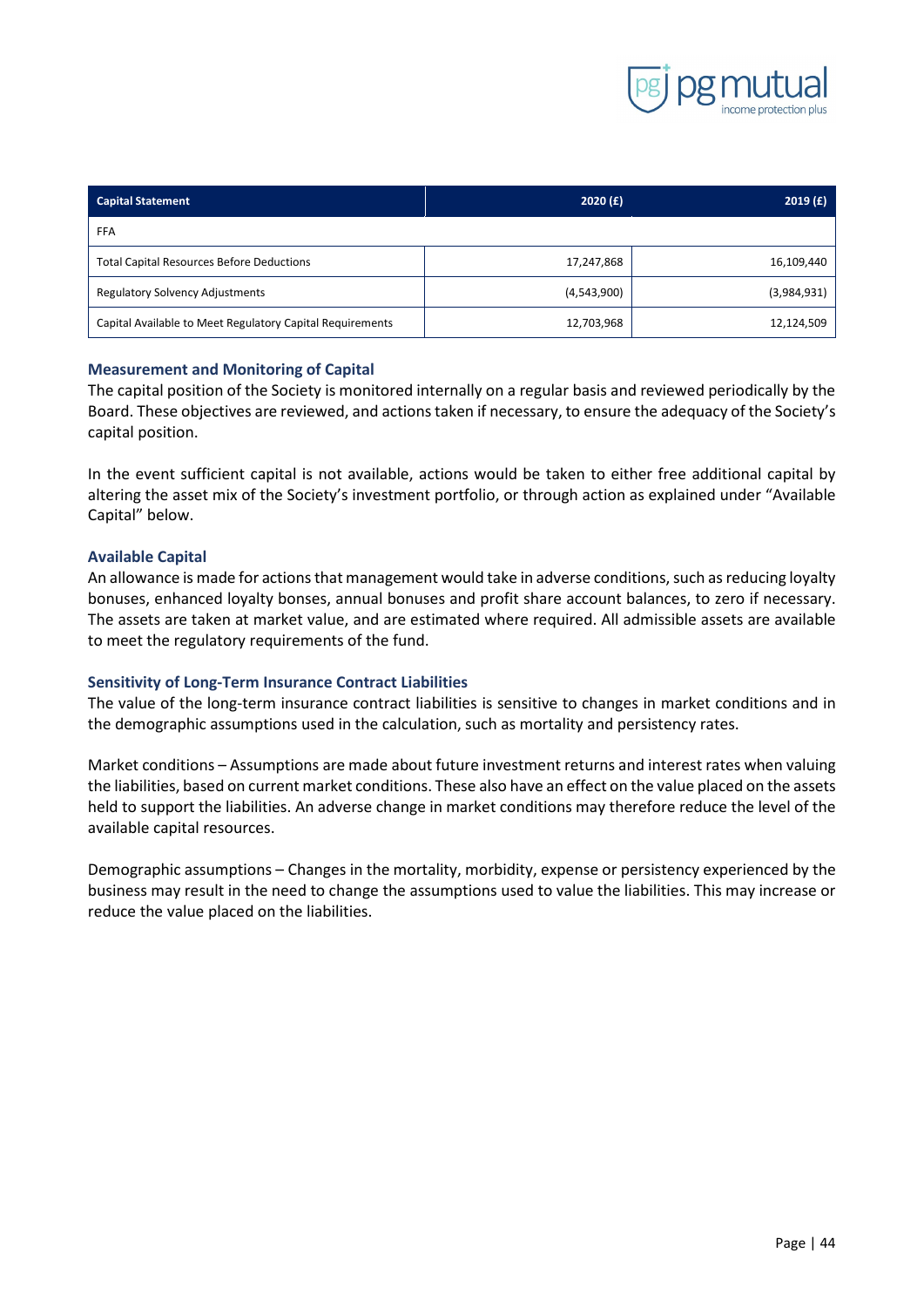

# <span id="page-45-0"></span>**5. Earned Premium Income**

|                                      | 2020(f)   | 2019(f)   |
|--------------------------------------|-----------|-----------|
| Income Protection Plus subscriptions | 3,341,728 | 3,284,300 |
| <b>Earned Premium Income</b>         | 3,341,728 | 3,284,300 |

# <span id="page-45-1"></span>**6. Investment Income**

|                                                       | 2020(f)   | 2019(f)   |
|-------------------------------------------------------|-----------|-----------|
| Listed Investments                                    | 1,095,611 | 1,138,972 |
| Deposits with Banks and Fund Managers                 | 8,724     | 10,523    |
| Investment Income (excluding Realised Gains/(Losses)) | 1,104,335 | 1,149,495 |
| Net Gains/(Losses) on the Realisation of Investments  |           |           |
| <b>Investment Income</b>                              | 1,104,335 | 1,149,495 |

# <span id="page-45-2"></span>**7. Claims Incurred**

|                                  | 2020(f)   | 2019(f)   |
|----------------------------------|-----------|-----------|
| Income Protection Claim Payments | 1,206,416 | 833,829   |
| <b>Claims Handling Expenses</b>  | 236,616   | 198,987   |
| <b>Total Claims Incurred</b>     | 1,443,032 | 1,032,816 |

# <span id="page-45-3"></span>**8. Members' Profit Share Account Withdrawals**

|                                                                                  | 2020(f)   | 2019(f)   |
|----------------------------------------------------------------------------------|-----------|-----------|
| Payments on Terminations                                                         | 1,088,531 | 1,128,385 |
| Payments on Partial Withdrawals                                                  | 48,550    | 104,652   |
| <b>Total Members' Withdrawals</b>                                                | 1,137,081 | 1,233,037 |
| Mid-Year Interest and Dividends (including Loyalty and Enhanced Loyalty Bonuses) | 300,063   | 408,373   |

# <span id="page-45-4"></span>**9. Management Costs**

|                                       | 2020(f)   | 2019(f)   |
|---------------------------------------|-----------|-----------|
| IFA Commissions (Note 10)             | 1,031     | 583       |
| <b>Other Acquisition Costs</b>        | 796,982   | 769,430   |
| <b>Administration and Other Costs</b> | 830,150   | 717,857   |
| <b>Management Costs</b>               | 1,628,163 | 1,487,870 |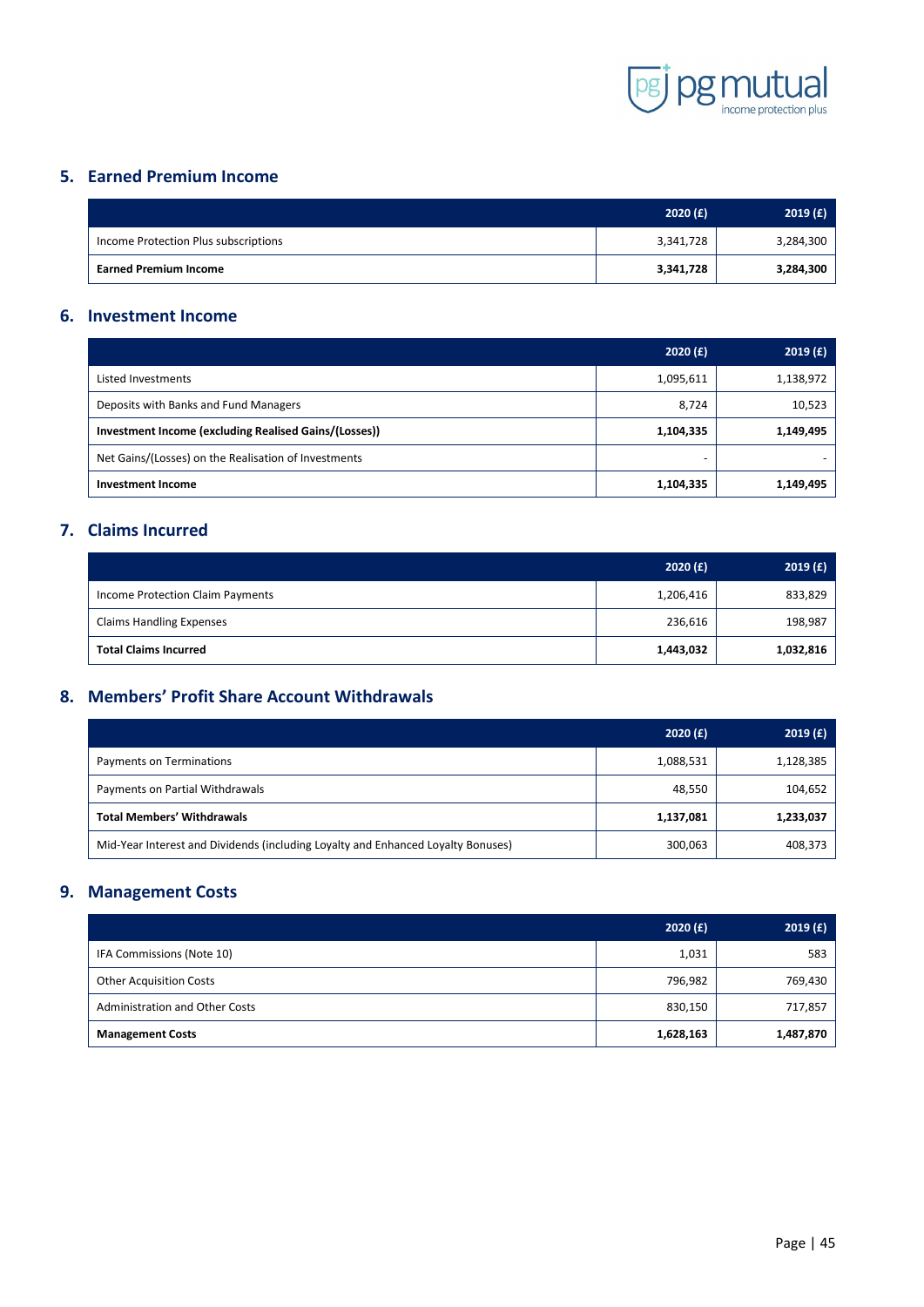

# <span id="page-46-0"></span>**10. Deferred Acquisition Costs**

|                                                   | 2020(f) | 2019(f) |
|---------------------------------------------------|---------|---------|
| Deferred Acquisition Costs Brought Forward        | (1031)  | 830     |
| <b>Plus New IFA Commissions</b>                   | 1031    | 784     |
| Less Deferred Acquisition Costs Carried Forward   |         | (1,031) |
| IFA Commission Recognised in the Income Statement |         | 583     |

# <span id="page-46-1"></span>**11. Independent Auditor Remuneration**

|                                       | 2020(f) | 2019(f) |
|---------------------------------------|---------|---------|
| Fees Paid to Moore for Audit Services | 23,500  | 24,000  |

# <span id="page-46-2"></span>**12. All Staff**

|                                    | 2020(f)   | 2019(f) |
|------------------------------------|-----------|---------|
| <b>Salaries</b>                    | 957,576   | 838,238 |
| <b>Social Security Costs</b>       | 103,816   | 90,884  |
| Defined Contribution Pension Costs | 26,381    | 23,956  |
|                                    | 1,087,773 | 953,078 |

#### <span id="page-46-3"></span>**Senior Management Team**

|                                                  | 2020(f) | 2019(f) |
|--------------------------------------------------|---------|---------|
| Salaries (including the Chief Executive Officer) | 463,938 | 396,862 |
| <b>Social Security Costs</b>                     | 59,930  | 47,456  |
| <b>Defined Contribution Pension Costs</b>        | 22,032  | 21,571  |
|                                                  | 545,900 | 465,889 |

#### <span id="page-46-4"></span>**The number of employees at the end year, including directors**

|                                | 2020 | 2019 |
|--------------------------------|------|------|
| Board and Senior Management    | 11   | 10   |
| Acquisition and member service |      |      |
| Administration                 |      |      |
|                                | 23   |      |

# <span id="page-46-5"></span>**13. Investment Expenses and Charges**

|                           | 2020(f) | 2019 (£) |
|---------------------------|---------|----------|
| <b>Management Charges</b> | 163,660 | 149,349  |

# <span id="page-46-6"></span>**14. Non-Executive Board Director's Remuneration**

|      | 2020 (£) | 2019(f) |
|------|----------|---------|
| Fees | 92,400   | 82,750  |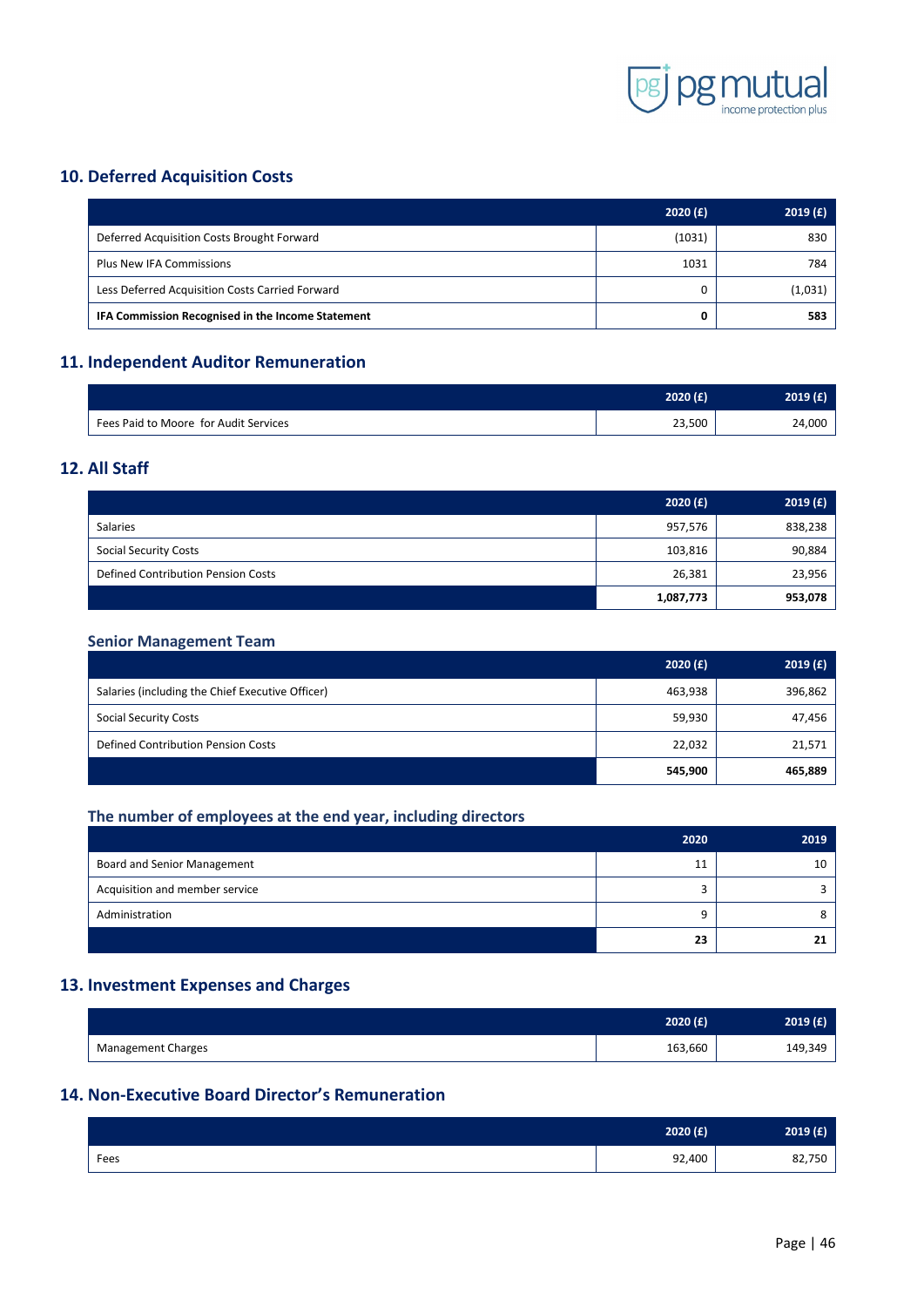

# <span id="page-47-0"></span>**15. Tangible Fixed Assets**

|                              | Freehold<br><b>Properties</b><br>(E) | Improvement to<br><b>Buildings</b><br>(f) | Fixtures, Fittings,<br><b>Furniture</b><br>(f) | <b>Computers and</b><br><b>Office Machinery</b><br>(f) | <b>Total</b><br>(E) |
|------------------------------|--------------------------------------|-------------------------------------------|------------------------------------------------|--------------------------------------------------------|---------------------|
| Cost:                        |                                      |                                           |                                                |                                                        |                     |
| At 1 Jan 2020                | 695,000                              | 37,728                                    | 24,839                                         | 407,943                                                | 1,165,510           |
| Additions                    |                                      | 3,224                                     | 547                                            | 26,480                                                 | 30,251              |
| Revaluation                  |                                      | $\overline{\phantom{a}}$                  | $\overline{\phantom{a}}$                       | $\qquad \qquad \blacksquare$                           |                     |
| <b>Disposals</b>             | $\overline{\phantom{a}}$             | $\overline{\phantom{a}}$                  | $\overline{\phantom{a}}$                       | (284, 431)                                             | (284, 431)          |
| Cost: At 31 Dec 2020         | 695,000                              | 40,952                                    | 25,386                                         | 149,992                                                | 911,330             |
| Depreciation:                |                                      |                                           |                                                |                                                        |                     |
| At 1 Jan 2020                | $\overline{\phantom{a}}$             | 24,545                                    | 13,335                                         | 310,594                                                | 348,474             |
| 2019 Charge                  |                                      | 2,727                                     | 1,547                                          | 33,441                                                 | 37,715              |
| <b>Disposals</b>             |                                      | $\overline{\phantom{a}}$                  |                                                | (284, 431)                                             | (284, 431)          |
| Depreciation: As 31 Dec 2020 | $\overline{\phantom{a}}$             | 27,272                                    | 14,882                                         | 59,604                                                 | 101,758             |
|                              |                                      |                                           |                                                |                                                        |                     |
| Net Value 2020               | 695,000                              | 13,680                                    | 10,504                                         | 90,388                                                 | 809,572             |
| Net Value 2019               | 695,000                              | 13,183                                    | 11,504                                         | 97,349                                                 | 817,036             |

Please see the Valuation of Investments section in Note 2 for details of the valuation basis of the Society's property.

# <span id="page-47-1"></span>**16. Investments**

| The Society's investments were as follows: | 2020(f)    | 2019(f)    |
|--------------------------------------------|------------|------------|
| UK investments                             | 44,619,653 | 44,738,129 |
| lOverseas investments                      |            |            |
|                                            | 44,619,653 | 44,738,129 |

|                                        | <b>Current value</b> |            | <b>Historical cost</b> |            |
|----------------------------------------|----------------------|------------|------------------------|------------|
|                                        | 2020(f)              | 2019(f)    | 2020(f)                | 2019(f)    |
| Collective Investments                 | 20,076,170           | 20,860,395 | 18,952,914             | 18,862,940 |
| Debt and Other Fixed Income Securities | 24,543,399           | 23,877,650 | 22,713,457             | 23,611,504 |
| Deposits with Credit Institutions      | 84                   | 84         | 84                     | 84         |
| Other (Deposits with Fund Managers)    | 0                    | 0          | $\Omega$               | 0          |
| Investment in Subsidiary               | 4,721                | 4,721      | 10,000                 | 10,000     |
|                                        | 44,624,374           | 44,742,850 | 41,676,455             | 42,484,528 |

The Society owns all the issued share capital of its subsidiary, P&G Insurance Services Limited trading as PG Mutual Services.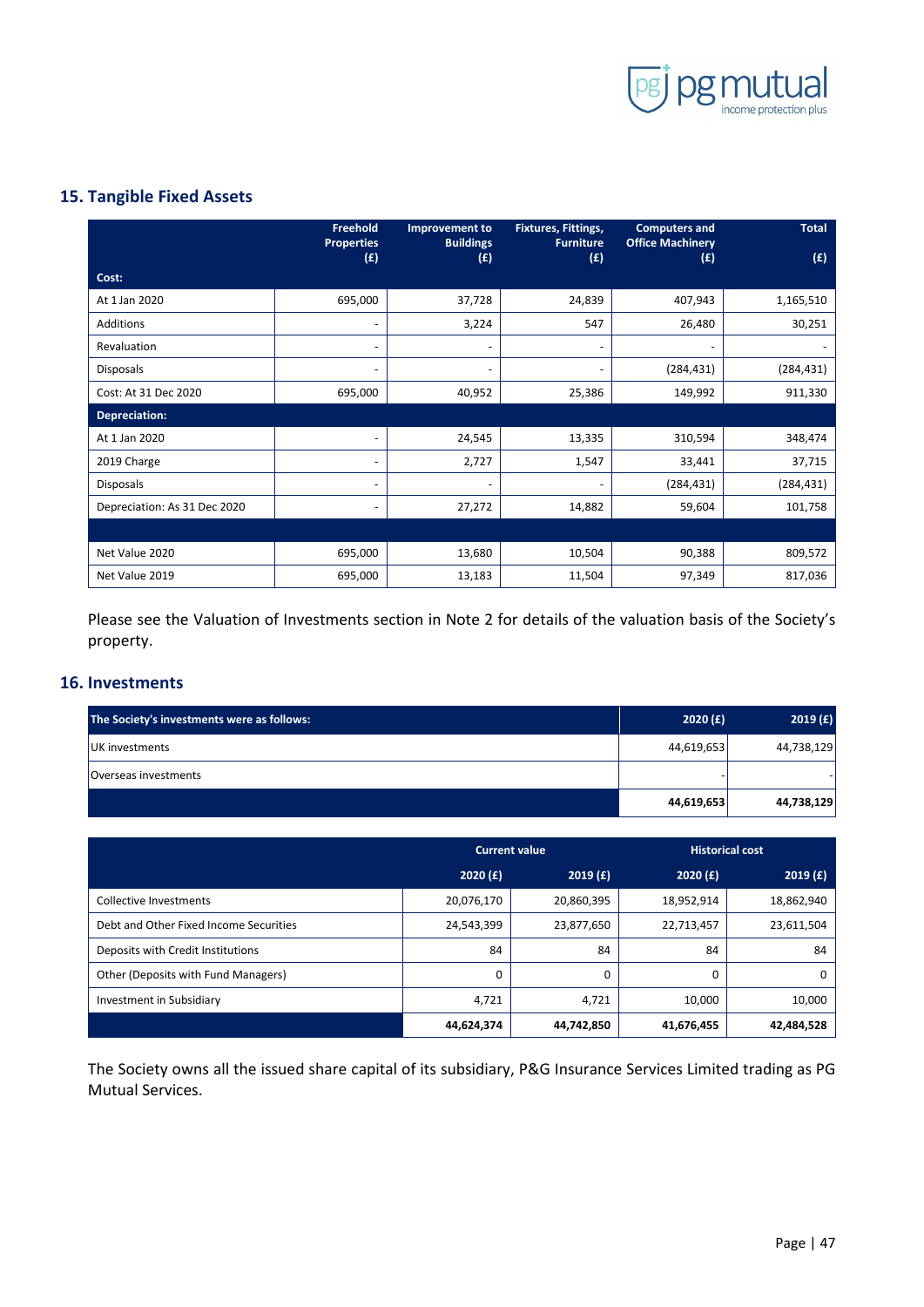

# <span id="page-48-0"></span>**17. New Unrealised Gains/(Losses) on Investments**

|                                           | 2020(f)    | 2019(f)   |
|-------------------------------------------|------------|-----------|
| Investments at Fair Value through Income: |            |           |
| Debt Securities                           | 665,749    | 1,103,855 |
| Collective Fund/ Equity Securities        | (784, 226) | 2,543,903 |
| Gains on property revaluation             |            |           |
| Rebated fees through investment fund      |            | 54,079    |
| Investments in Society Undertakings       | (118, 477) | 3,701,837 |

# <span id="page-48-1"></span>**18. Long-Term Business Provision and Fund for Future Appropriations**

|                                                          | Members'<br><b>Profit Share</b><br>Accounts (£) | <b>Mathematical</b><br>Reserves (£) | FFA(E)     |
|----------------------------------------------------------|-------------------------------------------------|-------------------------------------|------------|
| At 1 January 2020                                        | 16,335,602                                      | 13,266,043                          | 16,109,440 |
| Transfer to the FFA                                      |                                                 |                                     |            |
| <b>Transfer from Mathematical Reserves</b>               |                                                 | (1,333,345)                         |            |
| Interest and Dividends on Members' Profit Share Accounts | 987,585                                         |                                     |            |
| Members' Withdrawals                                     | (1, 137, 081)                                   |                                     |            |
| Transfers from the Technical Account                     |                                                 |                                     | 1,138,428  |
| At 31 December 2020                                      | 16,186,106                                      | 11,932,698                          | 17,247,868 |

Details of the calculations of the Long-Term Business Provision and the accounting policy on the interest on members' Profit Share Accounts are shown below.

#### <span id="page-48-2"></span>**19. Long Term Business Provision and Insurance Liabilities**

#### <span id="page-48-3"></span>**LTBP**

The Long-Term Business Provision ("LTBP") has been calculated by the Society's Appropriate Actuary having due regard to the requirements of the Friendly Societies' (Accounts and Related Provision) Regulations 1994 using a modified statutory basis. The key elements are as follows:

| <b>Method</b>               | Gross premium                                                                                                     |  |
|-----------------------------|-------------------------------------------------------------------------------------------------------------------|--|
| Interest rate               | 0.15%                                                                                                             |  |
| <b>Allowance for</b>        | Per policy expense of £335 p.a. in 2020 increasing at 2.75% p.a. for Holloway level/premium and reducing/standard |  |
| expenses                    | benefit policies. Nil per policy expense for Associate Holloway policies (formerly commuted policies).            |  |
| <b>Allowance for future</b> | Explicit allowance of £1.75                                                                                       |  |
| dividends                   |                                                                                                                   |  |
| <b>Mortality</b>            | No mortality                                                                                                      |  |
| <b>Morbidity</b>            | Prudent assessment based on Society's experience                                                                  |  |

In addition, members' capital accounts have been included at face value.

Aggregate provisions calculated for the purposes of the prudential Non-Solvency II Firms rulebook have been excluded.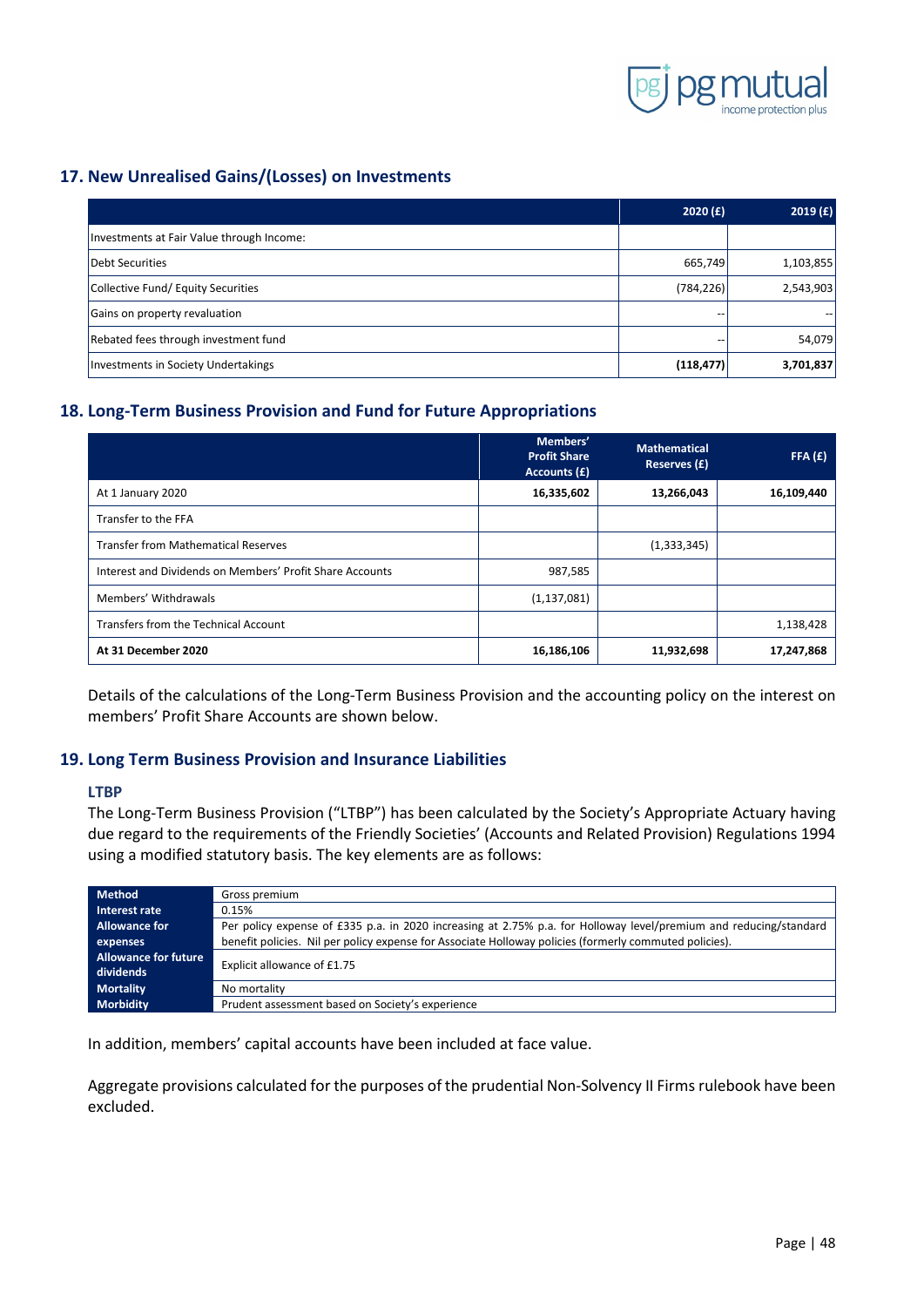

A summary of the changes in the long-term business provision (LTBP) due to certain changes in financial and demographic assumptions are as follows:

A reduction in interest rates reduces the impact of discounting within the LTBP, resulting in an increase in the provision. If the valuation interest rate is reduced by 0.50% to -0.35%, the LTBP increases by £813,000. This does not include the corresponding impact on the valuation of assets.

Likewise, an increase in interest rates increases the impact of discounting within the LTBP, resulting in a decrease in the provision. If the valuation interest rate is increased by 0.50% to 0.65%, the LTBP reduces by £727,000. Again, this does not include the corresponding impact on the valuation of assets.

An increase in the policy expense allowances (caused by increases in management expenses) would result in an increase in the LTBP. A 10% increase in policy expense allowances, from £335 pa to £368.50 pa, increases the LTBP by £1,866,000. This does not allow for any impact this would have on the expense reserve.

A decrease in the policy expense allowances (caused by decreases in management expenses) would result in a decrease in the LTBP. A 10% decrease in policy expense allowances, from £335 pa to £301.50 pa, decreases the LTBP by £1,708,000. Again, this does not allow for any impact this would have on the expense reserve.

The inception rate assumptions used within the calculation of the LTBP are a proportion of the Continuous Mortality Investigation Report ("CMIR12") standard inception rate tables (for deferred period 1 week). The proportions by age and gender are:

| Age     | <b>Male</b> | <b>Female</b> |
|---------|-------------|---------------|
| < 50    | 55%         | 55%           |
| $>= 50$ | 55%         | 55%           |

An increase in sickness inceptions and maintaining the same level of prudence as per the current valuation basis would increase the expected future sickness benefits paid out by the Society, resulting in an increase in the LTBP. A 10% increase in sickness inceptions increases the LTBP by £1,298,000.

A decrease in sickness inceptions and maintaining the same level of prudence as per the current valuation basis would decrease the expected future sickness benefits paid out by the Society, resulting in a decrease in the LTBP. A 10% decrease in sickness inceptions decreases the LTBP by £1,089,000.

The recovery rate (or exit rate as it includes death in claim) assumptions used within the calculation of the LTBP are a proportion of the standard CMIR12 recovery rate tables. The proportions by duration of sickness for both genders are:

| <b>Duration of Sickness</b> |      |  |
|-----------------------------|------|--|
| Weeks $0-8$                 | 80%  |  |
| Weeks 8-13                  | 100% |  |
| Weeks 13+                   | 140% |  |

An increase in sickness recoveries and maintaining the same level of prudence as per the current valuation basis would decrease the expected future sickness benefits paid out by the Society, resulting in a decrease in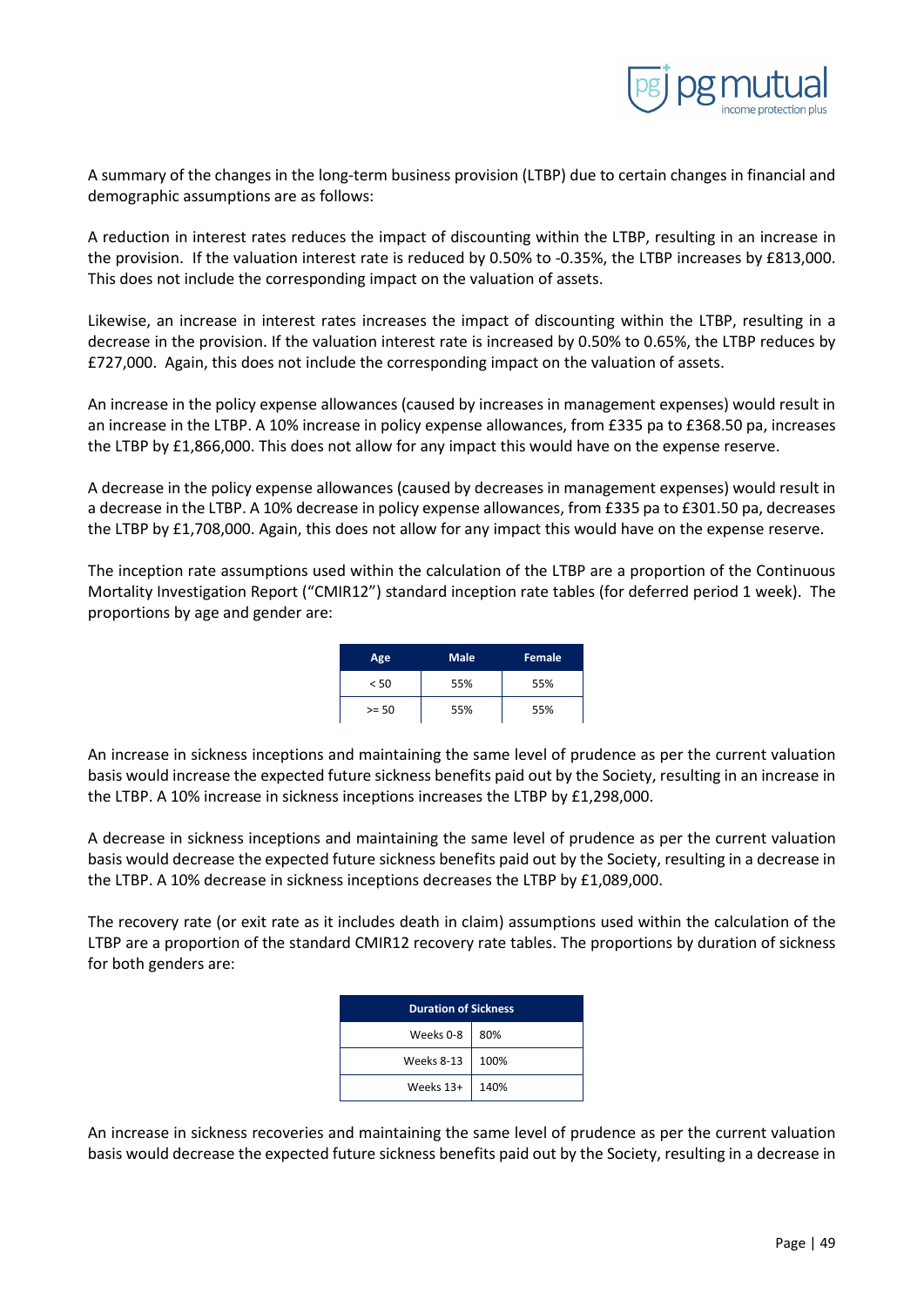

the LTBP. A 10% increase in sickness recoveries at each duration of sickness decreases the LTBP by £2,550,000.

A decrease in sickness recoveries and maintaining the same level of prudence as per the current valuation basis would increase the expected future sickness benefits paid out by the Society, resulting in an increase in the LTBP. A 10% decrease in sickness recoveries at each duration of sickness increases the LTBP by £6,016,000.

The interest rate (before allowance for investment management expenses of 0.35%) used to discount the liabilities of the income protection business was limited to the reinvestment rate, which is set by the Prudential Regulations Authority (PRA). Since the FTSE UK 15-year long term gilt yield (LTGY) was below 3% at the valuation date, the reinvestment rate formula resulted in the annualised LTGY being the reinvestment rate (0.53%). The interest rate before allowance for investment management expenses was set to 0.50%.

The sickness inception rates assumed in calculating the income protection reserves vary by age and gender and are based on the Society's recent experience over a five-year period with an appropriate margin for prudence.

The sickness recovery rates assumed in calculating the income protection reserves vary by duration of sickness and are again based on the Society's recent five-year experience with an appropriate margin for prudence.

Nil mortality in deferment has been assumed within the income protection reserving.

Mortality in claim is allowed for within the CMIR12 recovery rates (see previous section).

The allowance for expenses is based on the Society's budgeted expenses for the next 12 months. The expense allowance is an amount of £335 p.a. in 2021 per premium/level and standard/reducing policy which increases at 2.75% p.a. Nil expenses are apportioned to Associate Holloway policies.

Finally, the explicit allowances for future dividends are £1.75. This allowance for future dividends is deducted from the share premiums when calculating the income protection reserve. Any distribution above these amounts will be paid out of the Society's surplus.

| <b>Capital Statement: Long-Term Insurance Business</b> | 2020(f)     | 2019(f)       |
|--------------------------------------------------------|-------------|---------------|
| <b>Available Capital Resources:</b>                    |             |               |
| <b>FFA</b>                                             | 17,247,868  | 16,109,440    |
| <b>Adjustments onto Regulatory Basis:</b>              |             |               |
| Adjustments to Assets                                  | (13,900)    | (14, 931)     |
| <b>Resilience Reserve</b>                              | (2,050,000) | (2, 180, 000) |
| <b>Expenses Closure Reserve</b>                        | (1,500,000) | (1,500,000)   |
| <b>Loyalty Bonus Reserve</b>                           | (330,000)   | (290,000)     |
| <b>Additional Covid 19 provision</b>                   | (650,000)   |               |
|                                                        | 12,703,968  | 12,124,509    |

#### <span id="page-50-0"></span>**Insurance Liabilities**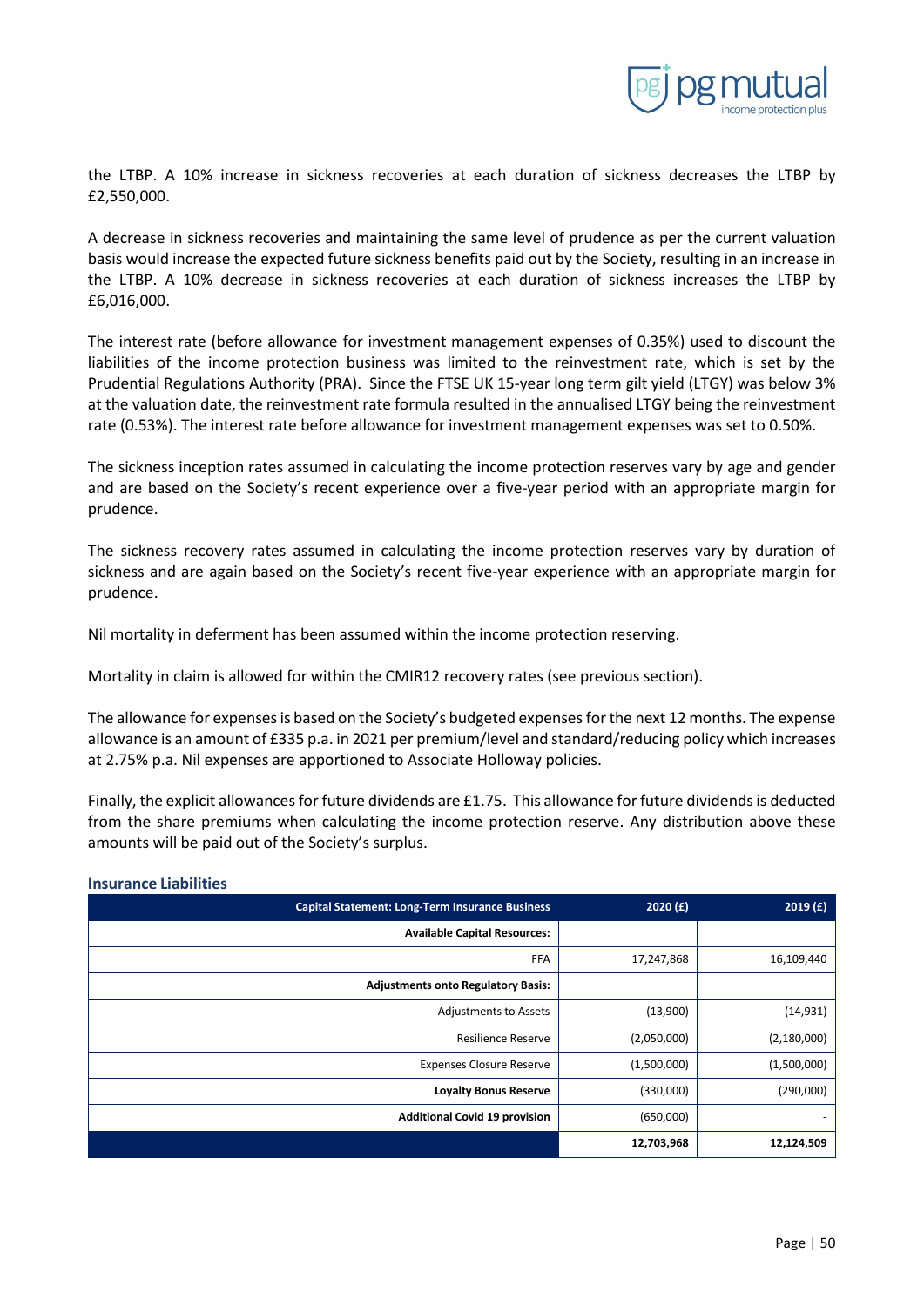

#### <span id="page-51-0"></span>**Summary**

The total available capital resources of the Society's long-term insurance business amount to £12,703,968 (2019: £12,124,509). Its capital resource requirements amount to £1,506,456 (2019: £1,539,924) resulting in a surplus of available capital resources over regulatory capital of £11,197,512 (2019: £10,584,585).

Set out below are the details of how the available capital resources have been calculated, the restrictions in place over the available capital resources, the basis of calculating the regulatory capital requirements and an explanation of the change in available capital.

#### <span id="page-51-1"></span>**Basis of Calculation of Available Capital Resources**

The available capital of the Long-Term Insurance Fund has been determined in accordance with the Prudential Regulation Authority's (PRA) regulations in its Non-Solvency II Firms rulebook and includes the Funds for Future Appropriations (FFA). The FFA represents surplus funds of the Society which have not been allocated to members and is available to meet the regulatory and solvency requirements of the Society.

The significant assumptions used to determine the sickness provision can be found above in Note 14 a): Long-Term Business Provision. These assumptions have been derived based on recent operating experience with appropriate allowances for prudence as well as any PRA requirements within its Non-Solvency II Firms rulebook.

#### <span id="page-51-2"></span>**Restrictions on Available Capital**

The available surplus held in the Society's Long-Term Insurance Fund can only be applied to meet the requirements of the fund itself or be distributed to the Members.

#### <span id="page-51-3"></span>**Basis of Calculation of Capital Requirements**

The capital resource requirement amounts to £1,506,456 (2019: £1,539,924) and is determined in accordance with capital requirement as defined by PRA regulations, namely the Solvency Margin.

As of 31 December 2020, the Society's total available capital resources of £12,703,968 (2019: £12,124,509) (843% of capital requirement).

The table below summarises the movement in capital during the year:

|                                                    | (E)        |
|----------------------------------------------------|------------|
| Balance at 1 January 2020                          | 12,124,509 |
| Effect of assumptions variations                   | 16,817     |
| Effect of investment variations                    | 801,168    |
| Effect of variations in non-economic<br>experience | 749,059    |
| Cash distributions                                 | (987, 586) |
| Balance as at 31 December 2020                     | 12,703,968 |

#### <span id="page-51-4"></span>**Risk Management**

The morbidity assumptions have significant impact on reserves. The Society manages this by monitoring its sickness experience. The Society is able to adjust its premium rates to reflect changes in morbidity experience if necessary.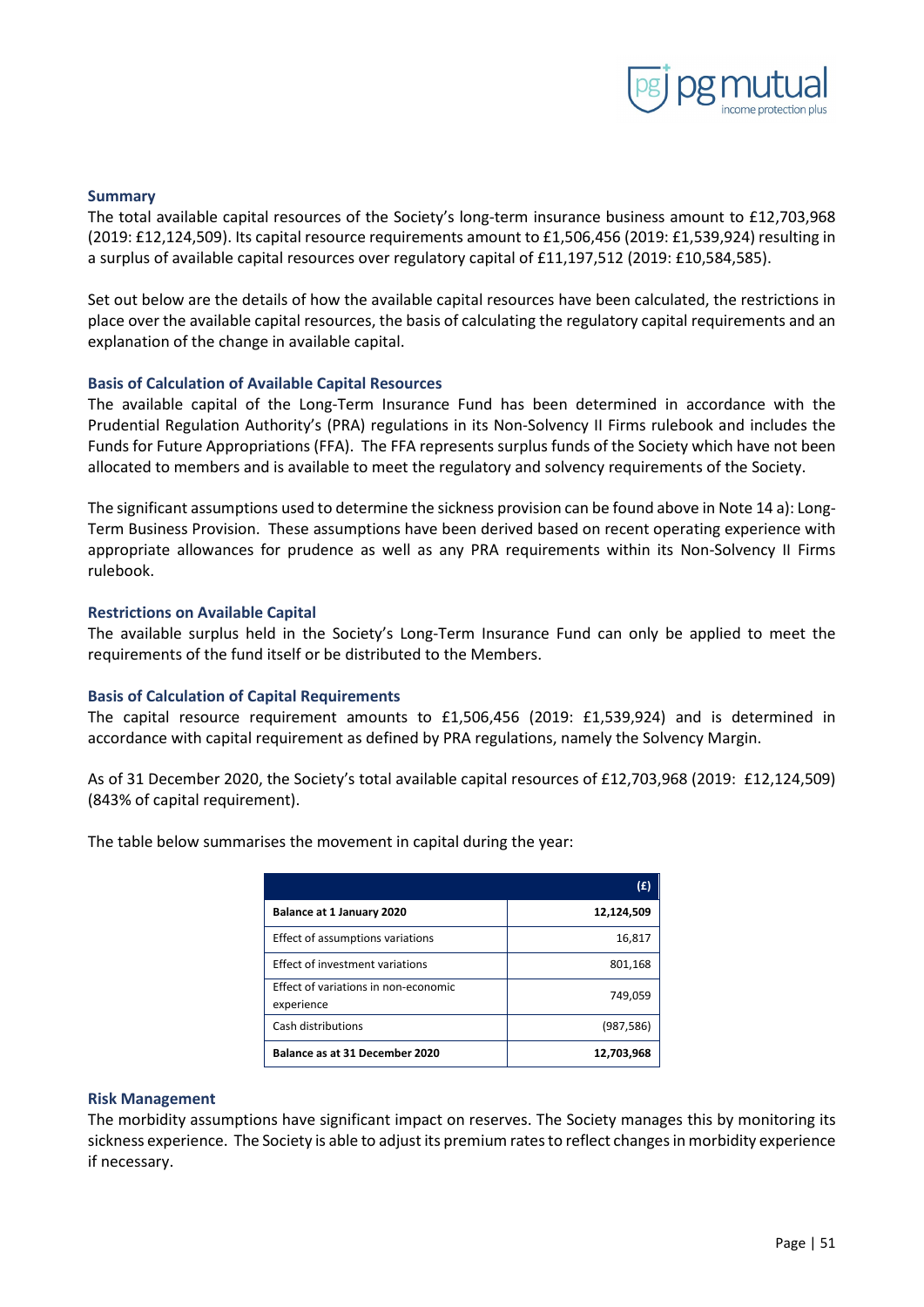

The expense ratio also has a significant impact on reserves and the Society is managing this by:

- taking steps to increase premium income by introducing new members to reduce the expense ratio.
- setting a detailed budget for each level of expenditure.
- reviewing management accounts to monitor expenses compared to budget and seeking explanations for any major variations.

The Society's management of market risk is stated in the Business Strategy Report.

## <span id="page-52-0"></span>**20. Financial Commitments**

As at 31 December 2020 the Society was committed to making the following payments under non-cancellable operating leases in the year.

| <b>Operating Leases Which Expire:</b> | 2020(f) | 2019(f) |
|---------------------------------------|---------|---------|
| Within One Year                       | 6,481   | 5,367   |
| Between Two and Five Years            | 15,922  | 14,746  |
|                                       | 22,403  | 20,113  |

# <span id="page-52-1"></span>**21. Remuneration of the Appropriate Actuary**

Neither the Society's Appropriate Actuary, John Burgum of OAC Plc, nor any of OAC's staff or family, were members of the Society in 2020 and nor do they have any financial or pecuniary interest in the Society except for fees payable of £84,004 (2019: £83,384).

## <span id="page-52-2"></span>**22. Other Creditors**

|                                                  | 2020(f) | 2019(f) |
|--------------------------------------------------|---------|---------|
| <b>PAYE and National Insurance Contributions</b> | 29,490  | 25,341  |
| Purchase Ledger Control                          | 78,614  | 43,832  |
| Pension Liability                                | 10,019  |         |
| Accruals                                         | 257,857 | 208,441 |
|                                                  | 375,980 | 277,614 |